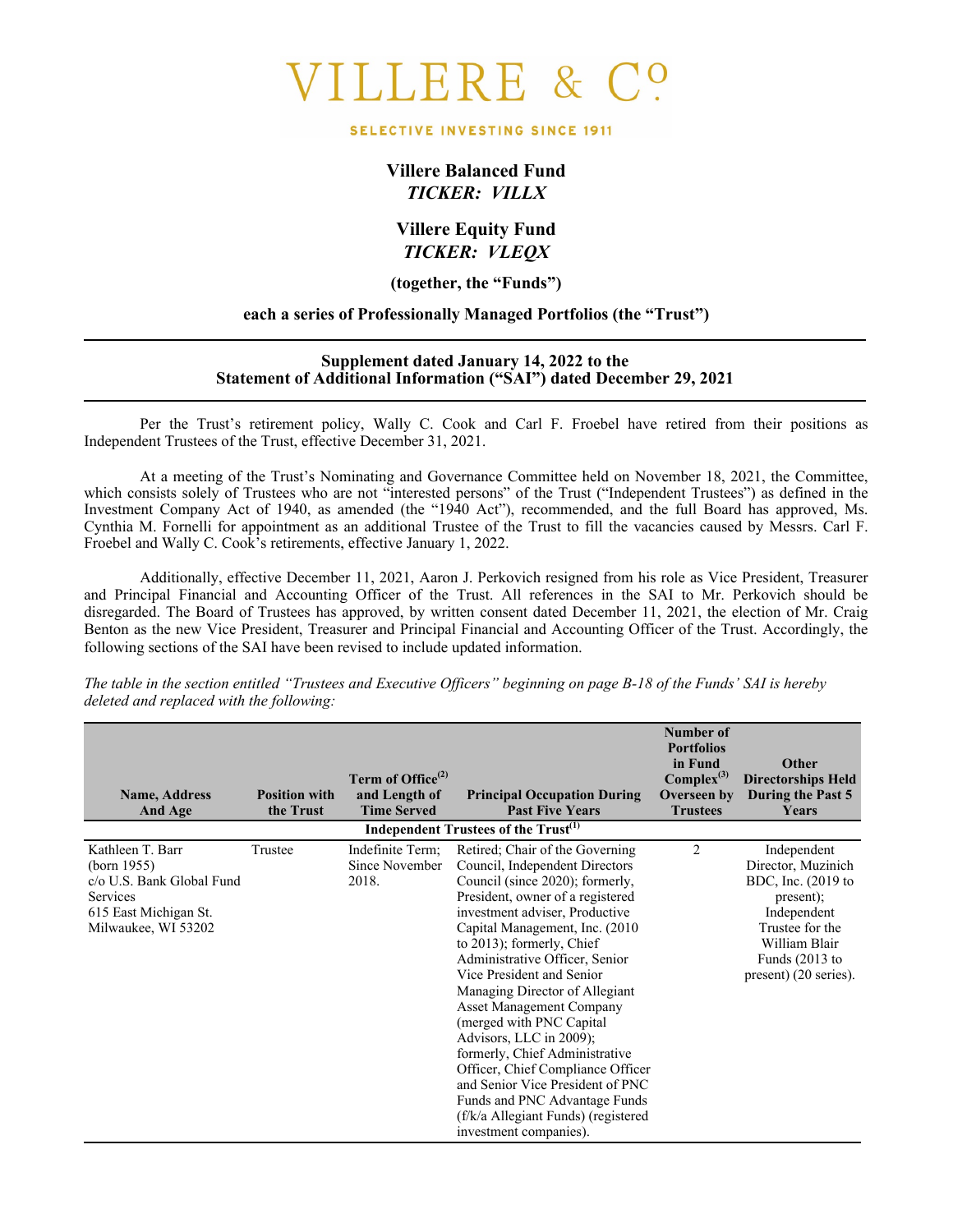| <b>Name, Address</b><br>And Age                                                                                             | <b>Position with</b><br>the Trust | Term of Office <sup>(2)</sup><br>and Length of<br><b>Time Served</b>                      | <b>Principal Occupation During</b><br><b>Past Five Years</b>                                                                                                                                                                                                                                                                                                                                                                                         | Number of<br><b>Portfolios</b><br>in Fund<br>$Complex^{(3)}$<br>Overseen by<br><b>Trustees</b> | Other<br><b>Directorships Held</b><br>During the Past 5<br>Years                                                                                                                                                                                                                                                                                                                                                             |
|-----------------------------------------------------------------------------------------------------------------------------|-----------------------------------|-------------------------------------------------------------------------------------------|------------------------------------------------------------------------------------------------------------------------------------------------------------------------------------------------------------------------------------------------------------------------------------------------------------------------------------------------------------------------------------------------------------------------------------------------------|------------------------------------------------------------------------------------------------|------------------------------------------------------------------------------------------------------------------------------------------------------------------------------------------------------------------------------------------------------------------------------------------------------------------------------------------------------------------------------------------------------------------------------|
| Eric W. Falkeis<br>(born 1973)<br>c/o U.S. Bank Global Fund<br>Services<br>615 East Michigan St.<br>Milwaukee, WI 53202     | Trustee<br>Chairperson            | Indefinite Term;<br>Since September<br>2011.<br>Indefinite Term;<br>Since August<br>2019. | Chief Executive Officer, Tidal<br>ETF Services LLC (2018 to<br>present); formerly, Chief<br>Operating Officer, Direxion<br>Funds (2013 to 2018); formerly,<br>Senior Vice President and Chief<br>Financial Officer (and other<br>positions), U.S. Bancorp Fund<br>Services, LLC (1997 to 2013).                                                                                                                                                      | $\overline{2}$                                                                                 | Independent<br>Director, Muzinich<br>BDC, Inc. (August<br>$2019$ to present);<br>Interested Trustee,<br><b>Tidal ETF Trust</b><br>$(2018 \text{ to Present})$<br>(22 series); Former<br>Interested Trustee,<br>Direxion Funds (22<br>series), Direxion<br><b>Shares ETF Trust</b><br>$(112$ series) and<br>Direxion Insurance<br>Trust $(2013$ to<br>2018).                                                                  |
| Steven J. Paggioli<br>(born 1950)<br>c/o U.S. Bank Global Fund<br>Services<br>615 East Michigan St.<br>Milwaukee, WI 53202  | Trustee                           | Indefinite Term;<br>Since May 1991.                                                       | Consultant; formerly, Executive<br>Vice President, Investment<br>Company Administration, LLC<br>(mutual fund administrator).                                                                                                                                                                                                                                                                                                                         | $\overline{2}$                                                                                 | Independent<br>Director, Muzinich<br>BDC, Inc. (August)<br>2019 to present);<br>Independent<br>Trustee, AMG<br>Funds (1993 to<br>present) (42 series);<br><b>Advisory Board</b><br>Member,<br>Sustainable Growth<br>Advisers, LP.                                                                                                                                                                                            |
| Ashi S. Parikh<br>(born 1966)<br>c/o U.S. Bank Global Fund<br>Services<br>615 East Michigan St.<br>Milwaukee, WI 53202      | Trustee                           | Indefinite Term;<br>Since June 2020.                                                      | Investment professional;<br>formerly, Chief Executive and<br>Chief Investment Officer and<br>various other positions,<br>RidgeWorth Investments, LLC<br>(global investment management<br>firm) (2006 to 2017); formerly,<br>Chief Investment Officer<br>Institutional Growth Equities,<br>Eagle Asset Management<br>(financial advisor); formerly Sr.<br>Managing Director, Growth<br>Equities, Banc One Investment<br>Advisors (financial advisor). | $\overline{2}$                                                                                 | Board of Directors<br>Member,<br>Investment<br>Working Group,<br>The Ohio State<br>University<br>Endowments and<br>Foundation (2016 to<br>present); Board of<br>Directors, World<br>Methodist Council,<br>Investment<br>Committee (2018 to<br>present);<br>Independent<br>Trustee, PNC Funds<br>$(2018 \text{ to } 2019) (32$<br>series); Interested<br>Trustee,<br>RidgeWorth Funds<br>$(2014$ to $2017)$ $(35$<br>series). |
| Cynthia M. Fornelli<br>(born 1960)<br>c/o U.S. Bank Global Fund<br>Services<br>615 East Michigan St.<br>Milwaukee, WI 53202 | Trustee                           | Indefinite Term;<br>Since January<br>2022.                                                | Independent Director of<br>TriplePoint Venture Growth BDC<br>Corp. (2019 to present); Retired;<br>formerly, Executive Director of<br>the Center for Audit Quality<br>$(2007-2019)$ ; formerly, Senior<br>Vice President of Regulatory<br>Conflicts Management at Bank of<br>America (2005-2007); formerly,<br>Deputy Director, Division of<br>Investment Management with the<br>U.S. Securities and Exchange<br>Commission (1998-2005).              | $\overline{2}$                                                                                 | Independent<br>Director,<br>TriplePoint Private<br>Venture Credit, Inc.<br>$(2020$ to present).                                                                                                                                                                                                                                                                                                                              |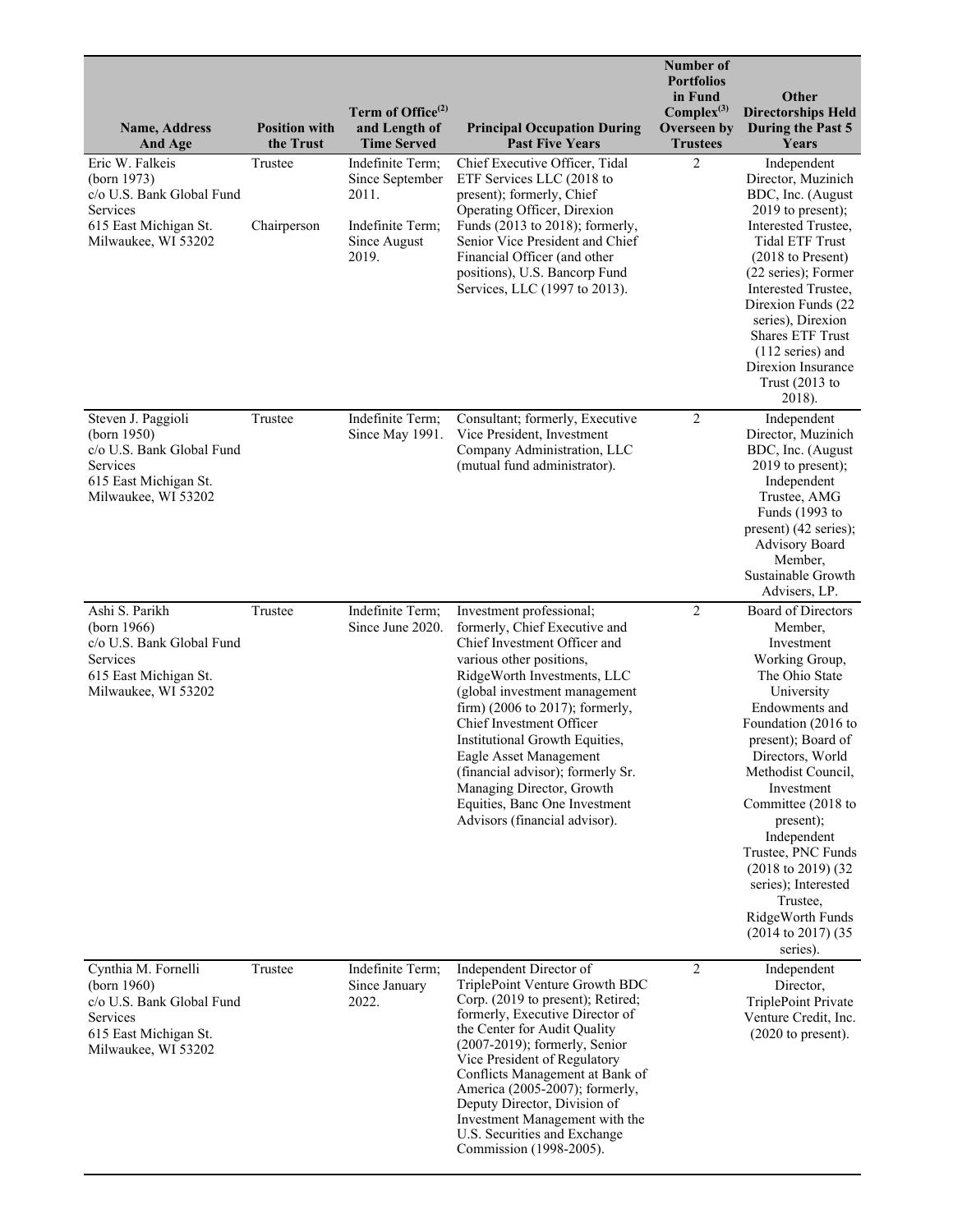| <b>Name, Address</b><br>And Age                                                                                                   | <b>Position with</b><br>the Trust                                                       | Term of Office <sup>(2)</sup><br>and Length of<br><b>Time Served</b> | <b>Principal Occupation During</b><br><b>Past Five Years</b>                                                                                                                                                                                                                                             | Number of<br><b>Portfolios</b><br>in Fund<br>$Complex^{(3)}$<br>Overseen by<br><b>Trustees</b> | Other<br><b>Directorships Held</b><br>During the Past 5<br>Years |
|-----------------------------------------------------------------------------------------------------------------------------------|-----------------------------------------------------------------------------------------|----------------------------------------------------------------------|----------------------------------------------------------------------------------------------------------------------------------------------------------------------------------------------------------------------------------------------------------------------------------------------------------|------------------------------------------------------------------------------------------------|------------------------------------------------------------------|
|                                                                                                                                   |                                                                                         |                                                                      | <b>Officers of the Trust</b>                                                                                                                                                                                                                                                                             |                                                                                                |                                                                  |
| Jason F. Hadler<br>(born 1975)<br>c/o U.S. Bank Global Fund Executive<br>Services<br>615 East Michigan St.<br>Milwaukee, WI 53202 | President &<br>Principal<br>Officer                                                     | Indefinite Term;<br>Since September<br>2021.                         | Senior Vice President and Head<br>of Fund Services Fund<br>Administration Department, U.S.<br>Bank Global Fund Services (fund<br>administrative services firm) since<br>December 2003.                                                                                                                   | Not<br>Applicable.                                                                             | <b>Not</b><br>Applicable.                                        |
| Carl G. Gee, Esq.<br>(born 1990)<br>c/o U.S. Bank Global Fund<br>Services<br>615 East Michigan St.<br>Milwaukee, WI 53202         | Secretary &<br>Vice President                                                           | Indefinite Term;<br>Since February<br>2021.                          | Assistant Vice President, U.S.<br>Bank Global Fund Services (fund<br>administrative services firm) since<br>August 2016; Summer Associate,<br>Husch Blackwell LLP (law firm)<br>(2015); Law Clerk, Brady<br>Corporation (global printing<br>systems, labels and safety<br>products company) (2014-2015). | Not<br>Applicable.                                                                             | Not Applicable.                                                  |
| Craig Benton<br>(born 1985)<br>c/o U.S. Bank Global Fund<br>Services<br>615 East Michigan St.<br>Milwaukee, WI 53202              | Treasurer &<br>Vice President                                                           | Indefinite Term;<br>Since December<br>2021.                          | Assistant Vice President, U.S.<br>Bank Global Fund Services (fund<br>administrative services firm) since<br>November 2007.                                                                                                                                                                               | Not<br>Applicable.                                                                             | Not Applicable.                                                  |
| Melissa Breitzman<br>(born 1983)<br>c/o U.S. Bank Global Fund<br>Services<br>615 East Michigan St.<br>Milwaukee, WI 53202         | Assistant<br>Treasurer                                                                  | Indefinite Term;<br>Since August<br>2016.                            | Assistant Vice President, U.S.<br>Bank Global Fund Services (fund<br>administrative services firm) since<br>June 2005.                                                                                                                                                                                   | Not<br>Applicable.                                                                             | Not Applicable.                                                  |
| Cory Akers<br>(born 1978)<br>c/o U.S. Bank Global Fund<br>Services<br>615 East Michigan St.<br>Milwaukee, WI 53202                | Assistant<br>Treasurer                                                                  | Indefinite Term;<br>Since August<br>2017.                            | Assistant Vice President, U.S.<br>Bank Global Fund Services (fund<br>administrative services firm) since<br>October 2006.                                                                                                                                                                                | Not<br>Applicable.                                                                             | Not Applicable.                                                  |
| Donna Barrette<br>(born 1966)<br>c/o U.S. Bank Global Fund<br>Services<br>615 East Michigan St.<br>Milwaukee, WI 53202            | Vice President<br>Chief<br>Compliance<br>Officer<br>Anti-Money<br>Laundering<br>Officer | Indefinite Term;<br>Since July 2011.                                 | Senior Vice President and<br>Compliance Officer, U.S. Bank<br>Global Fund Services (fund<br>administrative services firm) since<br>August 2004.                                                                                                                                                          | Not<br>Applicable.                                                                             | Not<br>Applicable.                                               |

(1) All Trustees of the Trust who are not "interested persons" of the Trust as defined under the 1940 Act ("Independent Trustees").<br>
Under the terms of the Board's rationmant policy, a Trustee shall ratio at the and of th

Under the terms of the Board's retirement policy, a Trustee shall retire at the end of the calendar year in which he or she reaches the age of 78 (or, in the case of a Trustee who was over the age of 78 at the time the retirement policy was adopted in 2019, December 31, 2021).

(3) The Trust is comprised of numerous series managed by unaffiliated investment advisers. The term "Fund Complex" applies only to the Funds. The Funds do not hold themselves out as related to any other series within the Trust for purposes of investment and investor services, nor do they share the same investment adviser with any other series.

#### *The Trustee Attributes beginning on page B-22 of the SAI have been revised to include the following:*

Ms. Fornelli's Trustee Attributes include her substantial governance, legal, regulatory and business experience, including her role as an Independent Director of TriplePoint Venture Growth BDC Corp. and TriplePoint Private Venture Credit, Inc. She has broad leadership experience in strategy formulation, corporate governance and risk management. She has executive experience as the Executive Director of Center for Audit Quality (2007-2019), Senior Vice President of Regulatory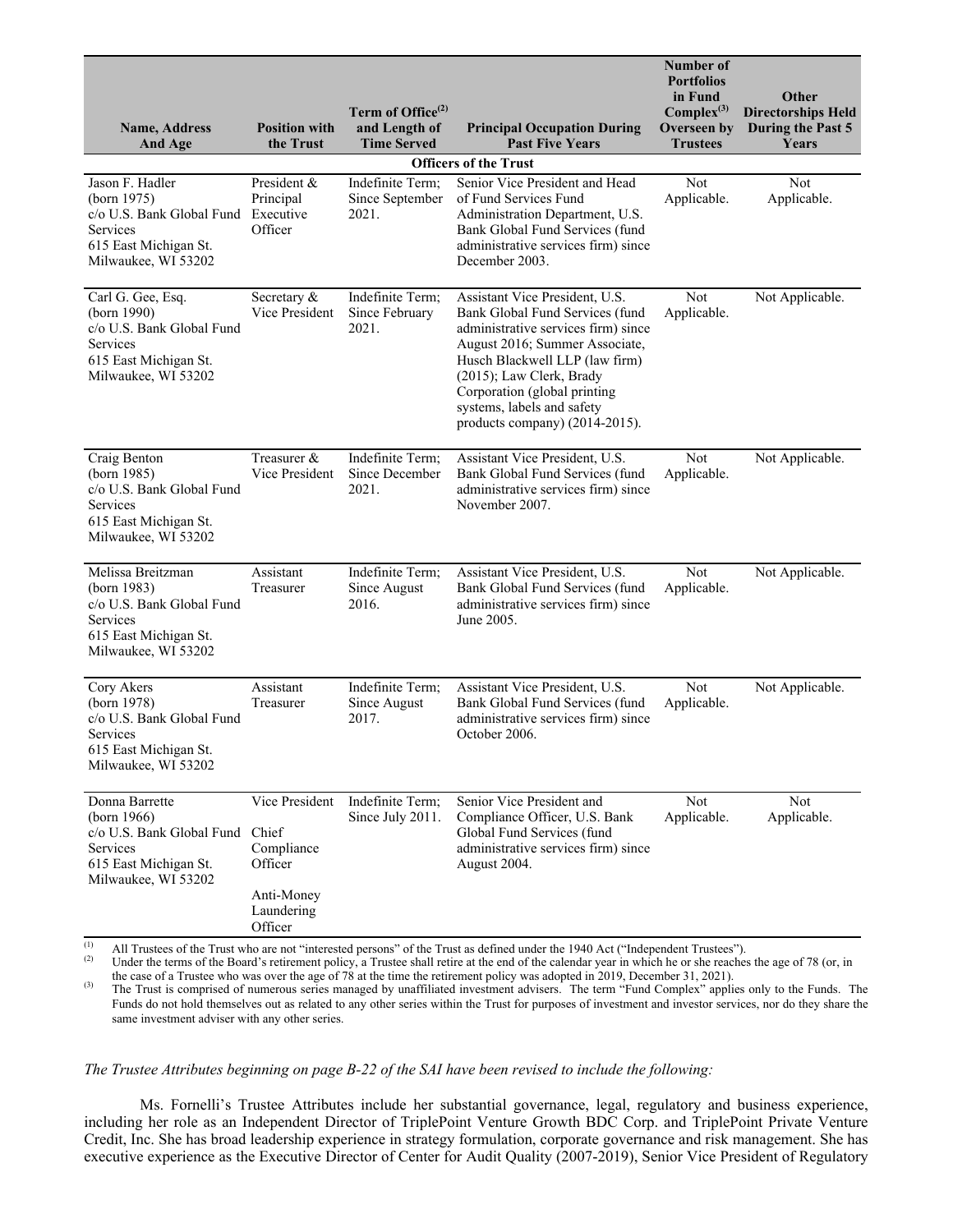and Conflicts Management at Bank of America (2005-2007) and Deputy Director, Division of Investment Management with the US Securities and Exchange Commission (1998-2005). Ms. Fornelli has been determined to qualify as an Audit Committee financial expert for the Trust. The Board believes Ms. Fornelli's experience, qualifications, attributes or skills on an individual basis and in combination with those of the other Trustees led to the conclusion that she possesses the requisite skills and attributes as a Trustee to carry out oversight responsibilities with respect to the Trust.

#### *The Trustee Ownership table on page B-25 of the SAI has been revised as follows:*

The following table shows the amount of Fund shares and the amount of shares in other portfolios of the Trust owned by the Trustees as of the calendar year ended December 31, 2020.

| <b>Name</b>                 | <b>Dollar Range of</b><br><b>Balanced Fund Shares</b> | <b>Dollar Range of</b><br><b>Equity Fund Shares</b> | <b>Aggregate Dollar Range</b><br>of Fund Shares in the<br><b>Trust</b> |
|-----------------------------|-------------------------------------------------------|-----------------------------------------------------|------------------------------------------------------------------------|
| <b>Independent Trustees</b> |                                                       |                                                     |                                                                        |
| Kathleen T. Barr            | None                                                  | None                                                | Over \$100,000                                                         |
| Wallace L. Cook             | None                                                  | None                                                | Over \$100,000                                                         |
| Eric W. Falkeis             | None                                                  | None                                                | Over \$100,000                                                         |
| Carl A. Froebel             | None                                                  | None                                                | $$10,001 - $50,000$                                                    |
| Steven J. Paggioli          | $$10,001 - $50,000$                                   | None                                                | Over \$100,000                                                         |
| Ashi S. Parikh              | None                                                  | None                                                | None                                                                   |
| Cynthia Fornelli            | None                                                  | None                                                | None                                                                   |

*The Trustee Compensation table on page B-26 of the SAI has been revised as follows:*

Set forth below is the rate of compensation received by the following Independent Trustees for the fiscal year ended August 31, 2021:

| Name of<br><b>Person/Position</b>                       | Aggregate<br>Compensation<br><b>From the</b><br><b>Balanced Fund</b> | <b>Aggregate</b><br>Compensation<br>from the<br><b>Equity Fund</b> | <b>Pension or</b><br><b>Retirement</b><br><b>Benefits</b><br><b>Accrued as</b><br><b>Part of Fund</b><br><b>Expenses</b> | <b>Estimated</b><br>Annual<br><b>Benefits Upon</b><br><b>Retirement</b> | <b>Total</b><br>Compensation<br>from Funds and<br>Fund Complex <sup>(1)</sup><br><b>Paid to Trustees</b> |
|---------------------------------------------------------|----------------------------------------------------------------------|--------------------------------------------------------------------|--------------------------------------------------------------------------------------------------------------------------|-------------------------------------------------------------------------|----------------------------------------------------------------------------------------------------------|
| Kathleen T. Barr,<br><b>Independent Trustee</b>         | \$3,647                                                              | \$2,740                                                            | None                                                                                                                     | None                                                                    | \$6,387                                                                                                  |
| Wallace L. Cook,<br>Independent Trustee <sup>(2)</sup>  | \$3,647                                                              | \$2,740                                                            | None                                                                                                                     | None                                                                    | \$6,387                                                                                                  |
| Eric W. Falkeis,<br><b>Independent Trustee</b>          | \$4,429                                                              | \$3,521                                                            | None                                                                                                                     | None                                                                    | \$7,950                                                                                                  |
| Carl A. Froebel,<br>Independent Trustee <sup>(2)</sup>  | \$3,647                                                              | \$2,740                                                            | None                                                                                                                     | None                                                                    | \$6,387                                                                                                  |
| Steven J. Paggioli,<br><b>Independent Trustee</b>       | \$3,647                                                              | \$2,740                                                            | None                                                                                                                     | None                                                                    | \$6,387                                                                                                  |
| Ashi S. Parikh,<br><b>Independent Trustee</b>           | \$3,647                                                              | \$2,740                                                            | None                                                                                                                     | None                                                                    | \$6,387                                                                                                  |
| Cynthia Fornelli,<br>Independent Trustee <sup>(3)</sup> | \$1,574                                                              | \$1,381                                                            | None                                                                                                                     | None                                                                    | \$2,955                                                                                                  |

(1) There are currently numerous unaffiliated portfolios comprising the Trust. The term "Fund Complex" applies only to the Funds. For the fiscal year ended August 31, 2021, Trustees' fees and expenses in the amount of \$937,025 were incurred by the Trust.

(2) Mr. Cook and Mr. Froebel retired as of December 31, 2021.<br>
Prior to her appointment as a Trustee Ms. Fornelli was paid

(3) Prior to her appointment as a Trustee, Ms. Fornelli was paid as a consultant to the Trust between January 1, 2021 through January 1, 2022.

#### **\* \* \* \* \***

#### **Please retain this Supplement with your SAI.**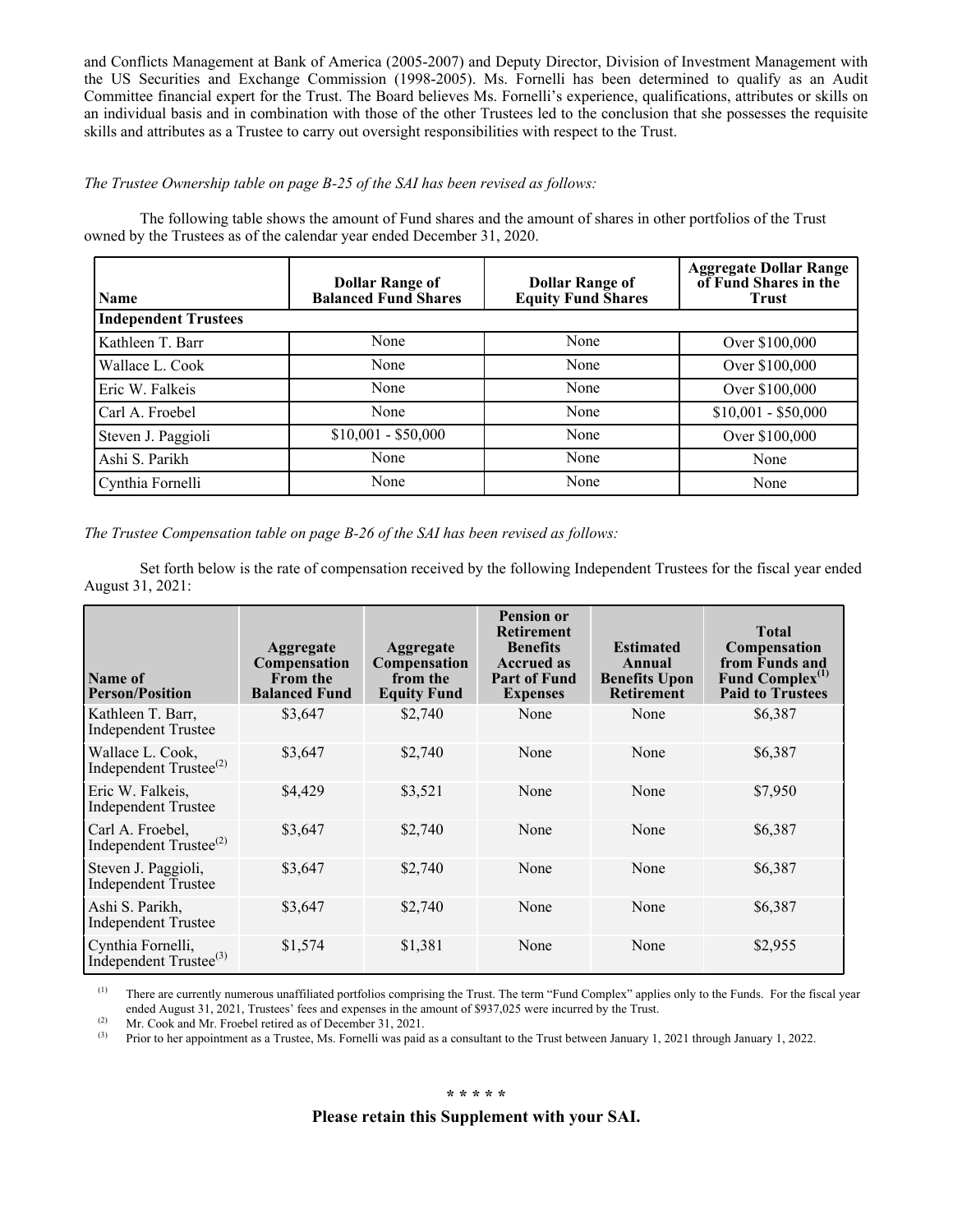# VILLERE & CO

SELECTIVE INVESTING SINCE 1911

#### **STATEMENT OF ADDITIONAL INFORMATION December 29, 2021**

**VILLERE BALANCED FUND** *TICKER:* **VILLX**

#### **VILLERE EQUITY FUND** *TICKER:* **VLEQX**

#### **601 Poydras St., Suite 1808, New Orleans, LA 70130 1-866-209-1129**

This Statement of Additional Information ("SAI") is not a prospectus and it should be read in conjunction with the Prospectus dated December 29, 2021, as may be revised, of the Villere Balanced Fund (the "Balanced Fund") and the Villere Equity Fund (the "Equity Fund"), (each a "Fund" and collectively, the "Funds"), each a series of Professionally Managed Portfolios (the "Trust"). St. Denis J. Villere & Company, LLC (the "Adviser") is the investment adviser to the Funds. A copy of the Funds' Prospectus is available on the Funds' website at www.villere.com and by calling the telephone number listed above.

The Funds' most recent Annual Report to Shareholders is available, without charge, upon request by calling the number listed above. The financial statements, accompanying notes and report of independent registered public accounting firm appearing in the Annual Report are incorporated into this SAI by reference to the Funds' [Annual Report dated August 31, 2021](https://www.sec.gov/Archives/edgar/data/811030/000089853121000498/villere-ncsra.htm) as filed with the Securities and Exchange Commission ("SEC").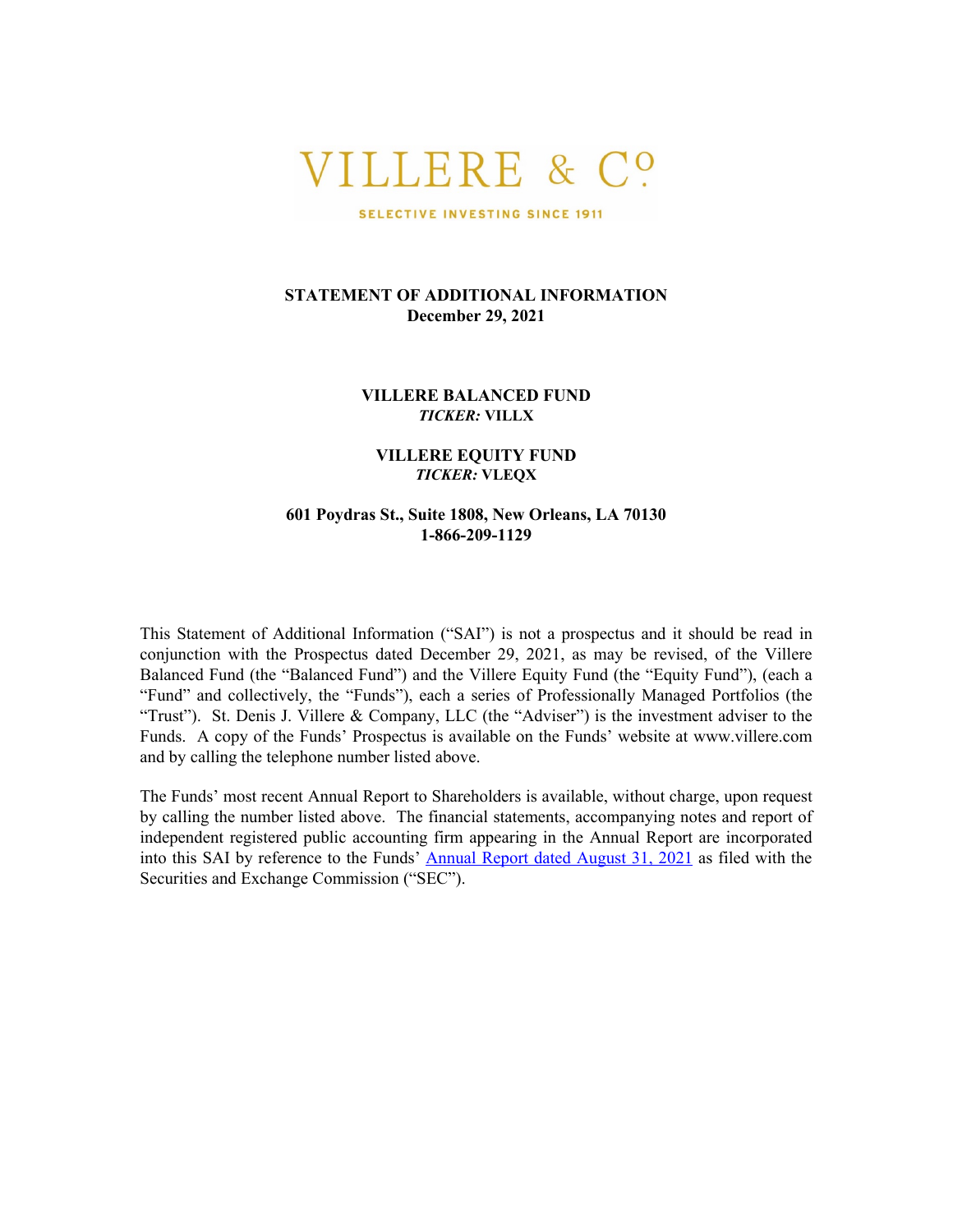## **TABLE OF CONTENTS**

| THE TRUST                                                         | 3  |
|-------------------------------------------------------------------|----|
|                                                                   | 3  |
| <b>INVESTMENT RESTRICTIONS</b>                                    | 15 |
| PORTFOLIO TURNOVER                                                | 16 |
|                                                                   | 17 |
| TRUSTEES AND EXECUTIVE OFFICERS.                                  | 18 |
| <b>PROXY VOTING POLICIES</b>                                      | 26 |
| CONTROL PERSONS, PRINCIPAL SHAREHOLDERS, AND MANAGEMENT OWNERSHIP | 27 |
| THE FUNDS' INVESTMENT ADVISER                                     | 28 |
| THE FUNDS' SERVICE PROVIDERS                                      | 30 |
|                                                                   | 33 |
| <b>CAPITAL STOCK</b>                                              | 35 |
|                                                                   | 35 |
|                                                                   | 36 |
|                                                                   | 38 |
|                                                                   | 42 |
| FINANCIAL STATEMENTS                                              | 43 |
| <b>APPENDIX A</b>                                                 | 44 |
| <b>APPENDIX B</b>                                                 | 46 |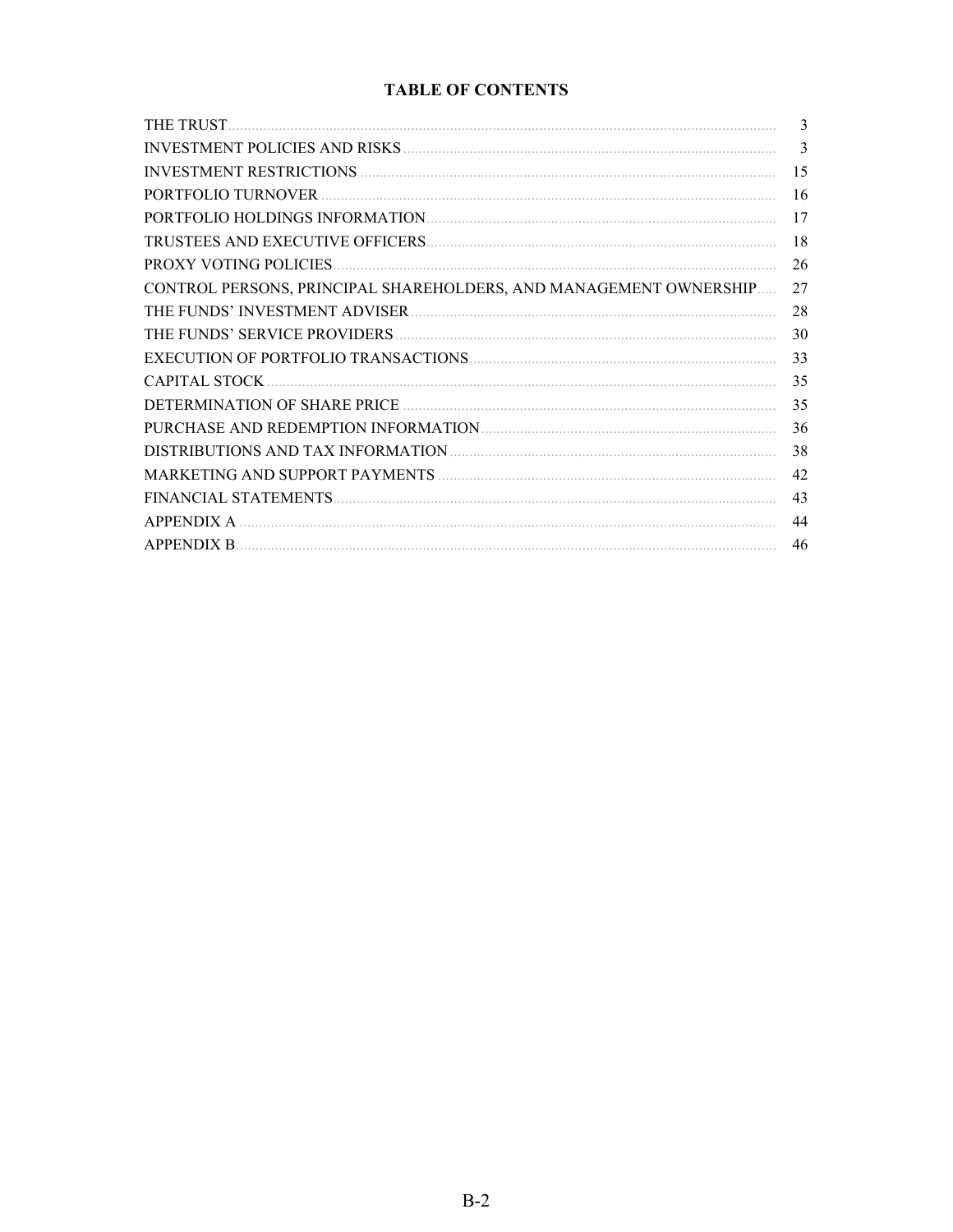## **THE TRUST**

<span id="page-6-0"></span>The Trust is a Massachusetts business trust organized on February 24, 1987, and is registered with the SEC as an open-end management investment company. Prior to May 1991, the Trust was known as the Avondale Investment Trust. The Trust's Agreement and Declaration of Trust (the "Declaration of Trust") permits the Trust's Board of Trustees (the "Board") to issue an unlimited number of full and fractional shares of beneficial interest, without par value, which may be issued in any number of series. The Trust consists of various series which represent separate investment portfolios. The Board may from time to time issue other series, the assets and liabilities of which will be separate and distinct from any other series. This SAI relates only to the Funds.

The shareholders of a Massachusetts business trust could, under certain circumstances, be held personally liable as partners for its obligations. However, the Declaration of Trust contains an express disclaimer of shareholder liability for acts or obligations of the Trust.

The Declaration of Trust also provides for indemnification and reimbursement of expenses out of a Fund's assets for any shareholder held personally liable for obligations of the Fund or the Trust. The Declaration of Trust provides that the Trust shall, upon request, assume the defense of any claim made against any shareholder for any act or obligation of the Funds or the Trust and satisfy any judgment thereon. All such rights are limited to the assets of the Funds. The Declaration of Trust further provides that the Trust may maintain appropriate insurance (for example, fidelity bonding and errors and omissions insurance) for the protection of the Trust, its shareholders, trustees, officers, employees and agents to cover possible tort and other liabilities. However, the activities of the Trust as an investment company would not likely give rise to liabilities in excess of the Trust's total assets. Thus, the risk of a shareholder incurring financial loss on account of shareholder liability is limited to circumstances in which both inadequate insurance exists and a Fund itself is unable to meet its obligations.

The Balanced Fund commenced operations on June 7, 2002, as successor to the Villere Balanced Fund, a series of the Trust for Investment Managers. The predecessor Villere Balanced Fund commenced operations on September 30, 1999.

The Equity Fund commenced operations on May 31, 2013.

The Funds do not hold themselves out as related to any other series within the Trust for purposes of investment and investor services, nor do they share the same investment adviser with any other series of the Trust. The Funds' Prospectus and this SAI are a part of the Trust's Registration Statement filed with the SEC. Copies of the Trust's complete Registration Statement may be obtained from the SEC upon payment of the prescribed fee or may be accessed free of charge at the SEC's website at www.sec.gov.

## **INVESTMENT POLICIES AND RISKS**

Each Fund is diversified. Under applicable federal securities laws, the diversification of a mutual fund's holdings is measured at the time a Fund purchases a security. If a Fund purchases a security and holds it for a period of time, the security may become a larger percentage of the Fund's total assets due to movements in the financial markets. If the market affects several securities held by a Fund, the Fund may have a greater percentage of its assets invested in securities of fewer issuers. A Fund is subject to the risk that its performance may be hurt disproportionately by the poor performance of relatively few securities despite the Fund qualifying as a diversified fund under applicable federal securities laws.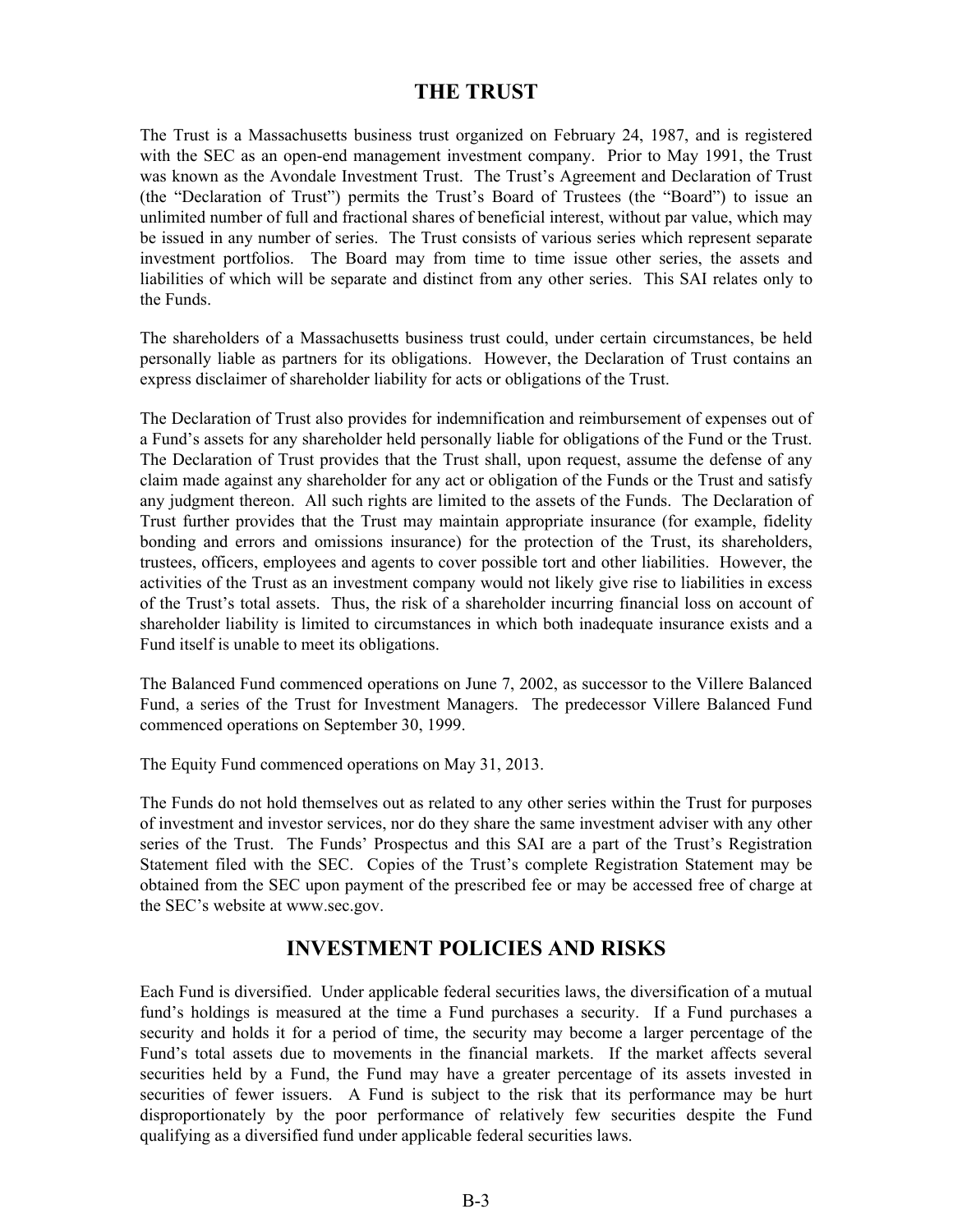**MARKET AND REGULATORY RISK.** Events in the financial markets and economy may cause volatility and uncertainty and affect performance. Such adverse effect on performance could include a decline in the value and liquidity of securities held by a Fund, unusually high and unanticipated levels of redemptions, an increase in portfolio turnover, a decrease in net asset value ("NAV"), and an increase in Fund expenses. It may also be unusually difficult to identify both investment risks and opportunities, in which case investment objectives may not be met. Market events may affect a single issuer, industry, sector, or the market as a whole. Traditionally liquid investments may experience periods of diminished liquidity. During a general downturn in the financial markets, multiple asset classes may decline in value and a Fund may lose value, regardless of the individual results of the securities and other instruments in which a Fund invests. It is impossible to predict whether or for how long such market events will continue, particularly if they are unprecedented, unforeseen or widespread events or conditions, pandemics, epidemics and other similar circumstances in one or more countries or regions. Therefore it is important to understand that the value of your investment may fall, sometimes sharply and for extended periods, and you could lose money.

Governmental and regulatory actions, including tax law changes, may also impair portfolio management and have unexpected or adverse consequences on particular markets, strategies, or investments. Policy and legislative changes in the United States and in other countries are affecting many aspects of financial regulation, and may in some instances contribute to decreased liquidity and increased volatility in the financial markets. The impact of these changes on the markets, and the practical implications for market participants, may not be fully known for some time. In addition, economies and financial markets throughout the world are becoming increasingly interconnected. As a result, whether or not a Fund invests in securities of issuers located in or with significant exposure to countries experiencing economic and financial difficulties, the value and liquidity of a Fund's investments may be negatively affected.

The following information supplements the discussion of the Funds' investment objectives and policies as set forth in their Prospectus. There is no guarantee that a Fund will achieve its investment objective.

The Funds may invest in the following types of investments, each of which is subject to certain risks, as discussed below.

**EQUITY SECURITIES.** Each Fund may invest in equity securities consistent with its investment objective and strategies. Common stocks, preferred stocks and convertible securities are examples of equity securities in which each Fund may invest.

All investments in equity securities are subject to market risks that may cause their prices to fluctuate over time. Historically, the equity markets have moved in cycles and the value of the securities in a Fund's portfolio may fluctuate substantially from day to day. Owning an equity security can also subject a Fund to the risk that the issuer may discontinue paying dividends.

To the extent a Fund invests in the equity securities of small- or medium-sized companies, it will be exposed to the risks of small- and medium-sized companies. Small- and medium-sized companies may have narrower markets for their goods and/or services and more limited managerial and financial resources than larger, more established companies. Furthermore, such companies often have limited product lines, services, markets or financial resources, or are dependent on a small management group. In addition, because these stocks may not be wellknown to the investing public, do not have significant institutional ownership and are typically followed by fewer security analysts, there will normally be less publicly available information concerning these securities compared to what is available for the securities of larger companies.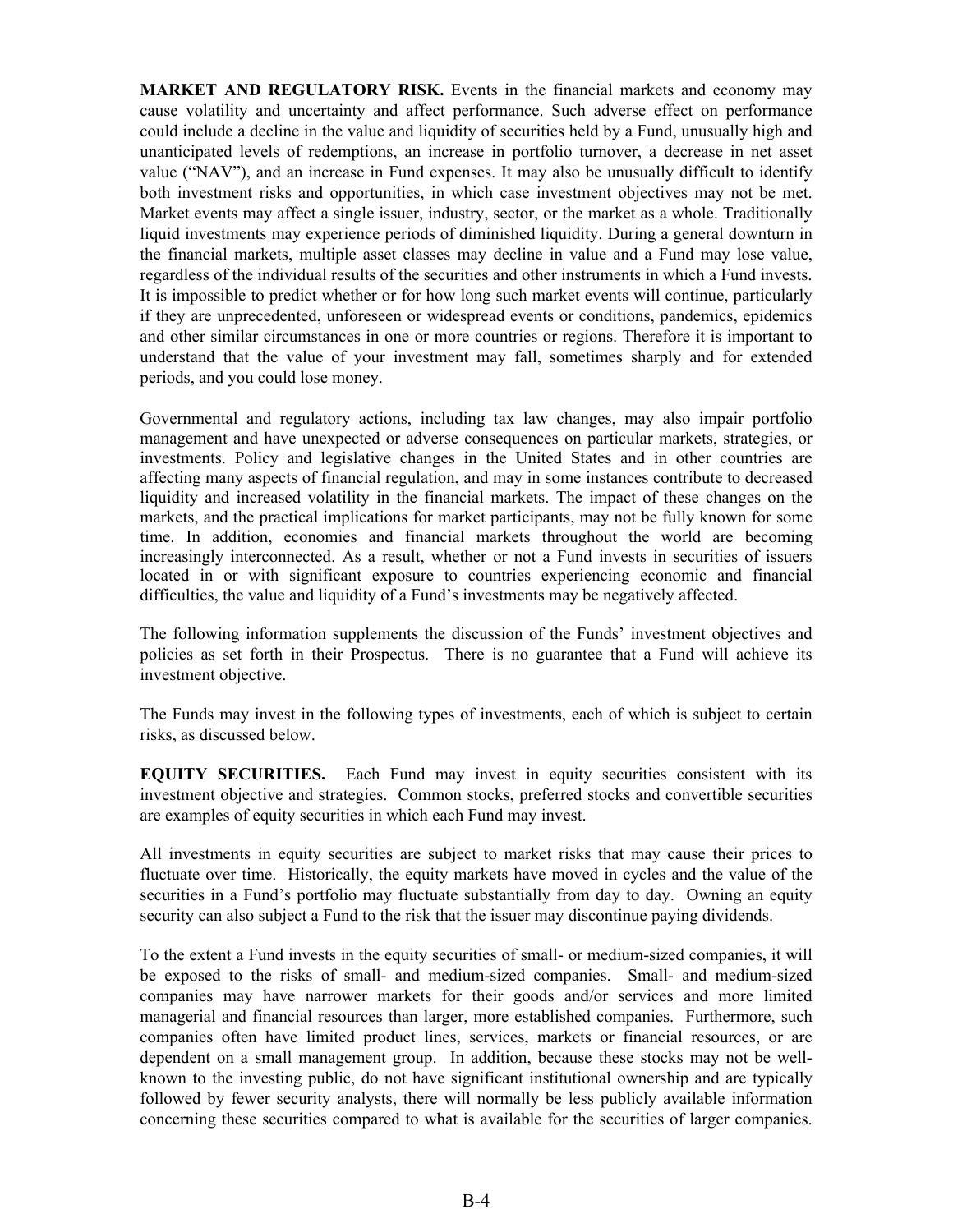Adverse publicity and investor perceptions, whether based on fundamental analysis, can decrease the value and liquidity of securities held by a Fund. As a result, their performance can be more volatile and they face greater risk of business failure, which could increase the volatility of a Fund's portfolio.

*COMMON STOCK.* Common stocks represent a proportionate share of the ownership of a company and its value is based on the success of the company's business, any income paid to stockholders, the value of its assets, and general market conditions. In addition to the general risks set forth above, investments in common stocks are subject to the risk that in the event a company in which a Fund invests is liquidated, the holders of preferred stock and creditors of that company will be paid in full before any payments are made to the Fund as a holder of common stock. It is possible that all assets of that company will be exhausted before any payments are made to a Fund.

*PREFERRED STOCK.* Preferred stocks are equity securities that often pay dividends at a specific rate and have a preference over common stocks in dividend payments and liquidation of assets. A preferred stock is a blend of the characteristics of a bond and common stock. It can offer the higher yield of a bond, but does not have the seniority of a bond. Unlike common stock, a preferred stock's participation in the issuer's growth may be limited. Although the dividend is set at a fixed annual rate, it is subject to the risk that the dividend can be changed or omitted by the issuer.

*CONVERTIBLE SECURITIES.* Convertible securities are securities (such as debt securities or preferred stock) that may be converted into or exchanged for a specified amount of common stock of the same or different issuer within a particular period of time at a specified price or formula. A convertible security entitles the holder to receive interest paid or accrued on debt or dividends paid on preferred stock until the convertible stock matures or is redeemed, converted or exchanged. While no securities investment is without some risk, investments in convertible securities generally entail less risk than the issuer's common stock. However, the extent to which such risk is reduced depends in large measure upon the degree to which the convertible security sells above its value as a fixed-income security. In addition to the general risk associated with equity securities discussed above, the market value of convertible securities is also affected by prevailing interest rates, the credit quality of the issuer and any call provisions. While convertible securities generally offer lower interest or dividend yields than nonconvertible debt securities of similar quality, they do enable the investor to benefit from increases in the market price of the underlying common stock.

*INITIAL PUBLIC OFFERINGS.* Securities issued in initial public offerings ("IPOs") are often issued by unseasoned companies that have the risks of smaller capitalization companies. Securities issued in IPOs have no trading history, and information about the companies may be available for very limited periods. Securities issued in an IPO frequently are very volatile in price, and the Fund's may hold securities purchased in an IPO for a very short period of time. As a result, the Equity Fund's investments in IPOs may increase portfolio turnover, which increases brokerage and administrative costs and may result in taxable distributions to shareholders.

At any particular time or from time to time the Equity Fund may not be able to invest in securities issued in IPOs, or invest to the extent desired because, for example, only a small portion (if any) of the securities being offered in an IPO may be made available to the Fund. In addition, under certain market conditions a relatively small number of companies may issue securities in IPOs. Similarly, as the number of investors to which IPO securities are allocated increases, the number of securities issued to any one investor may decrease. The investment performance of the Equity Fund during periods when it is unable to invest significantly or at all in IPOs may be lower than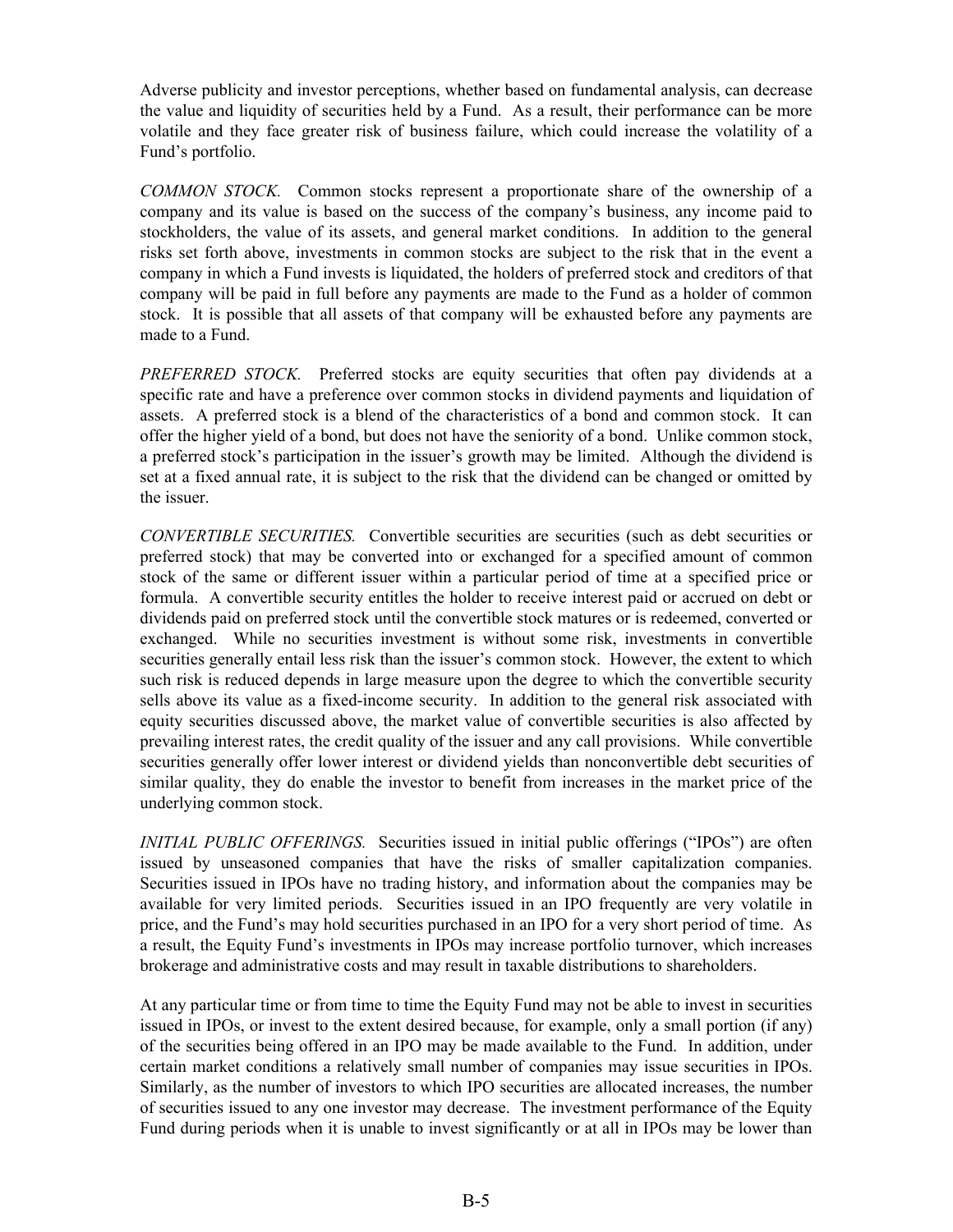during periods when it is able to do so. In addition, as the Equity Fund increases in size, the impact of IPOs on the Fund's performance will generally decrease. There can be no assurance that investments in IPOs will improve the Equity Fund's performance.

*RIGHTS AND WARRANTS.* Rights and warrants are securities which entitle the holder to purchase the securities of a company (usually, its common stock) at a specified price during a specified time period. The value of a right or warrant is affected by many of the same factors that determine the prices of common stocks. Rights and warrants may be purchased directly or acquired in connection with a corporate reorganization or exchange offer. A right is an instrument granting rights to existing shareholders of a corporation to subscribe to shares of a new issue of common stock at below the public offering price before the stock is offered to the public. A warrant is an instrument issued by a corporation that gives the holder the right to subscribe to a specific amount of the corporation's capital stock at a set price for a specified period of time. Rights and warrants do not represent ownership of the securities, but only the right to buy the securities. The prices of rights and warrants do not necessarily move parallel to the prices of underlying securities. Rights and warrants may be considered speculative in that they have no voting rights, pay no dividends and have no rights with respect to the assets of a corporation issuing them.

**FIXED-INCOME SECURITIES.** Fixed-income securities include traditional debt securities issued by corporations, such as bonds and debentures and debt securities that are convertible into common stock and interests. Fixed-income securities that will be eligible for purchase by a Fund include investment grade and high-yield corporate debt securities. Investment grade securities are those rated BBB or better by Standard & Poor's<sup>®</sup> Ratings Group ("S&P<sup>®</sup>") and those rated Baa or better by Moody's Investors Service<sup>©</sup>, Inc. ("Moody's") or their equivalent. Securities rated BBB by  $S\&P^{\mathbb{B}}$  are considered investment grade, but Moody's considers securities rated Baa to have speculative characteristics. High-yield securities, or "junk bonds," are rated less than investment grade.

The Balanced Fund reserves the right to invest up to 10% of its assets in securities rated lower than BBB by  $S\&P^{\mathbb{B}}$  or lower than Baa by Moody's. High-yield debt securities generally offer a higher current yield than that available for higher-grade issues. However, lower-rated securities involve higher risks in that they are especially subject to adverse changes in general economic conditions and in the industries in which the issuers are engaged, to changes in the financial condition of the issuers and to price fluctuations in response to changes in interest rates. During periods of economic downturn or rising interest rates, highly leveraged issuers may experience financial stress that could adversely affect their ability to make payments of interest and principal and increase the possibility of default.

The market for high-yield debt securities is generally thinner and less active than that for higher quality securities, which may limit a Fund's ability to sell such securities at fair value in response to changes in the economy or financial markets. Adverse publicity and investor perceptions, whether based on fundamental analysis, may also decrease the values and liquidity of lower-rated securities, especially in a thinly traded market.

Ratings of debt securities represent the rating agencies' opinions regarding their quality, but are not a guarantee of quality and may be reduced after a Fund has acquired the security. If a security's rating is reduced while it is held by a Fund, the Adviser will consider whether the Fund should continue to hold the security but is not required to dispose of it. Credit ratings attempt to evaluate the safety of principal and interest payments and do not evaluate the risks of fluctuations in market value. Also, rating agencies may fail to make timely changes in credit ratings in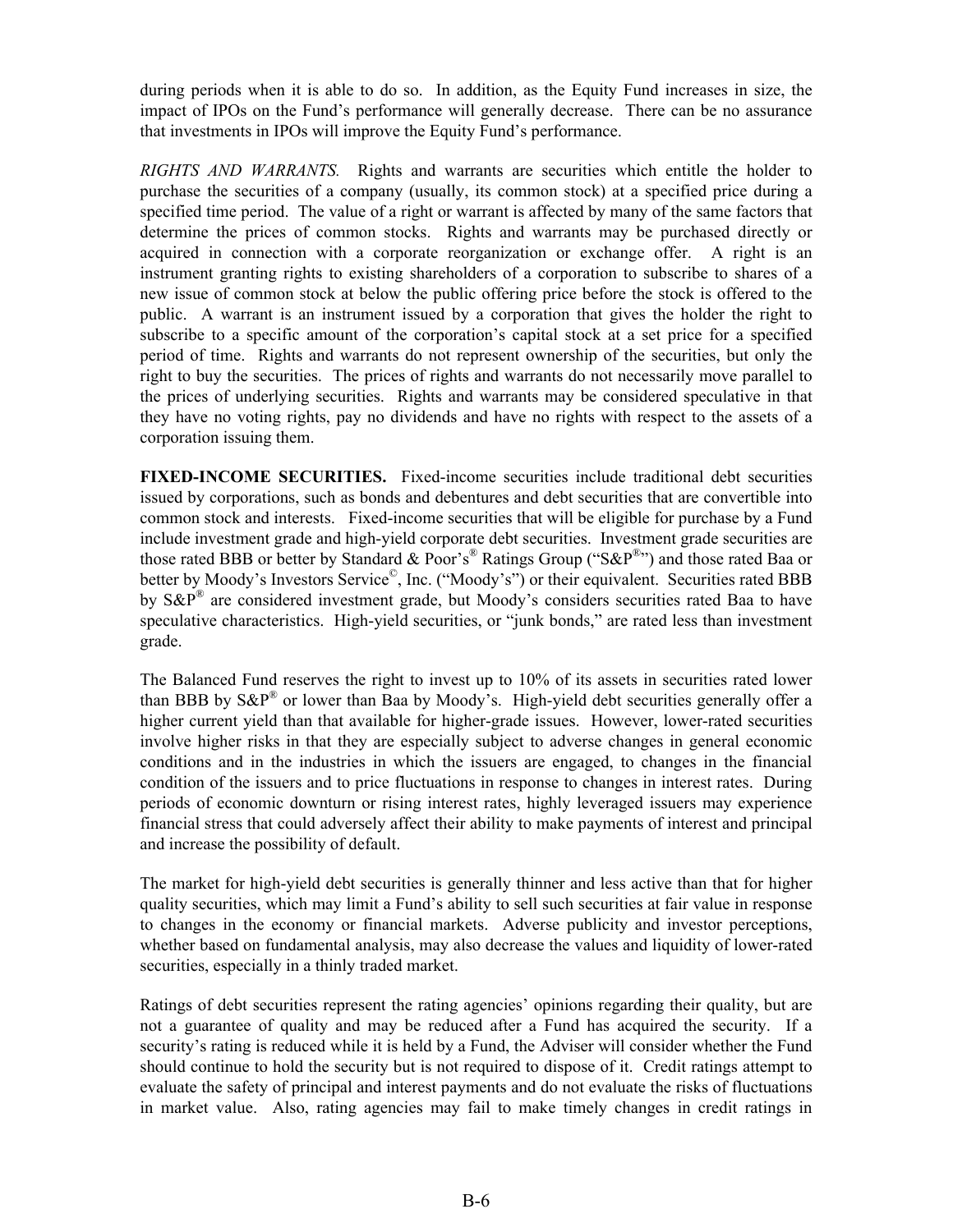response to subsequent events, so that an issuer's current financial condition may be better or worse than the rating indicates. The ratings for debt securities are described in Appendix A.

Fixed-income securities with longer maturities generally entail greater risk than those with shorter maturities.

**FOREIGN SECURITIES.** The Balanced Fund may invest up to 5% of its assets in securities of foreign issuers, including in emerging markets. The Equity Fund may invest up to 10% of its assets in foreign securities through American Depositary Receipts ("ADRs"), including in issuers in emerging markets.

Investing in foreign securities involves certain risks not ordinarily associated with investments in securities of domestic issuers. Foreign securities markets have, for the most part, substantially less volume than the U.S. markets and securities of many foreign companies are generally less liquid and their prices more volatile than securities of U.S. companies. There is generally less government supervision and regulation of foreign exchanges, brokers and issuers than in the United States. The rights of investors in certain foreign countries may be more limited than those of shareholders of U.S. issuers and a Fund may have greater difficulty taking appropriate legal action to enforce its rights in a foreign court than in a U.S. court. Investing in foreign securities also involves risks associated with government, economic, monetary, and fiscal policies (such as the adoption of protectionist trade measures), possible foreign withholding taxes on dividends and interest payable to a Fund, possible taxes on trading profits, inflation, and interest rates, economic expansion or contraction, and global or regional political, economic or banking crises. Furthermore, there is the risk of possible seizure, nationalization or expropriation of the foreign issuer or foreign deposits and the possible adoption of foreign government restrictions such as exchange controls. Also, foreign issuers are not necessarily subject to uniform accounting, auditing and financial reporting standards, practices and requirements comparable to those applicable to domestic issuers and as a result, there may be less publicly available information on such foreign issuers than is available from a domestic issuer.

In addition, the Balanced Fund may invest in foreign securities of companies that are located in developing or emerging markets. The Equity Fund may invest in foreign securities through ADRs of companies that are located in developing or emerging markets. Investing in securities of issuers located in these markets may pose greater risks not typically associated with investing in more established markets, such as increased risk of social, political and economic instability. Emerging market countries typically have smaller securities markets than developed countries and therefore less liquidity and greater price volatility than more developed markets. Securities traded in emerging markets may also be subject to risks associated with the lack of modern technology, poor infrastructure, the lack of capital base to expand business operations and the inexperience of financial intermediaries, custodians and transfer agents. Emerging market countries are also more likely to impose restrictions on the repatriation of an investor's assets and even where there is no outright restriction on repatriation, the mechanics of repatriations may delay or impede a Fund's ability to obtain possession of its assets. As a result, there may be an increased risk or price volatility associated with a Fund's investments in emerging market countries, which may be magnified by currency fluctuations.

Dividends and interest payable on a Fund's foreign securities may be subject to foreign withholding tax. Each Fund may also be subject to foreign taxes on its trading profits. Some countries may also impose a transfer or stamp duty on certain securities transactions. The imposition of these taxes will increase the cost to the Funds of investing in those countries that impose these taxes. Based on the Funds' principal investment strategies, it is not expected that such taxes will be offset by credits or deductions available to shareholders in the Funds under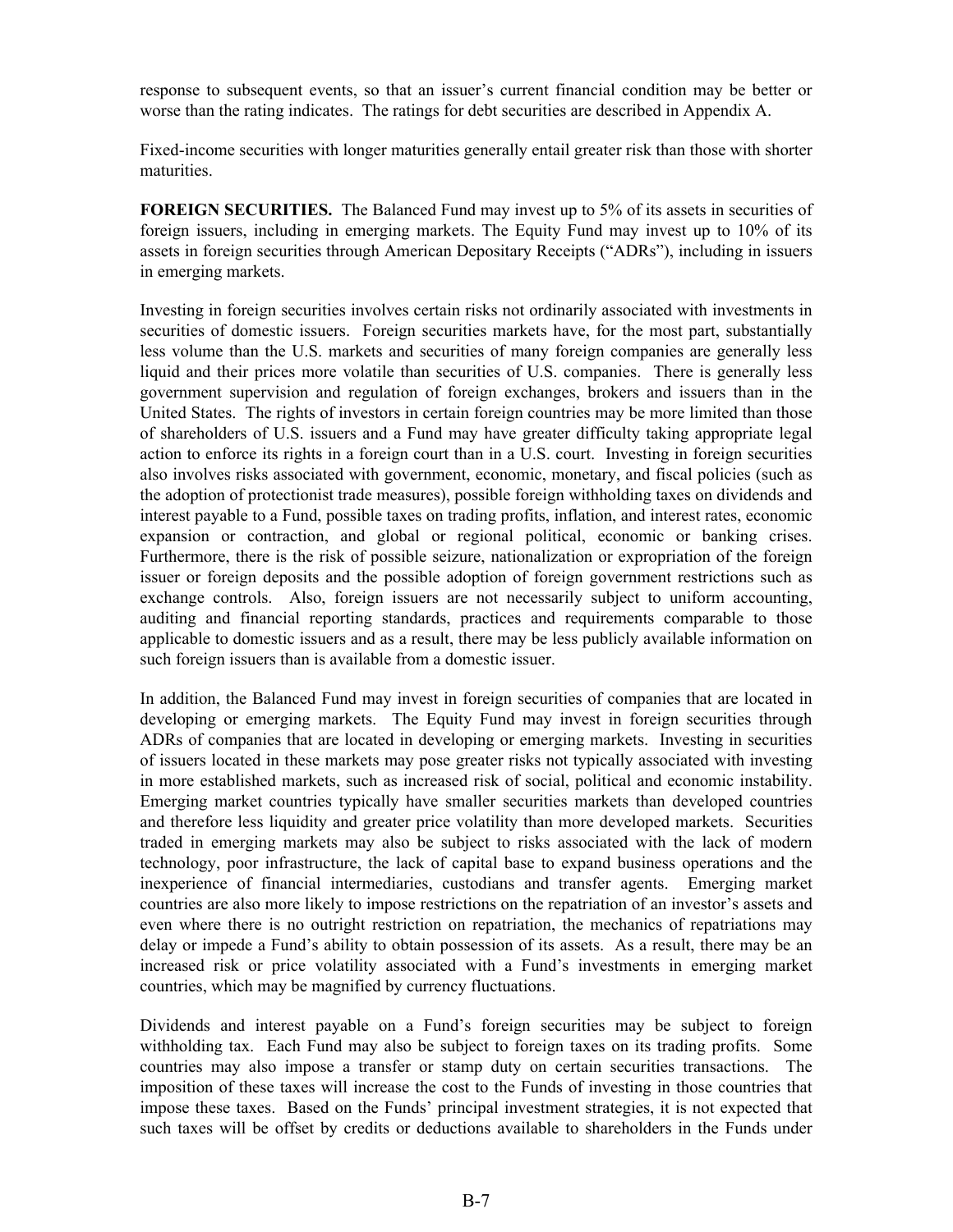U.S. tax law. Thus, it is expected that such taxes will reduce the net return to the Funds' shareholders.

To the extent a Fund invests in securities denominated in foreign currencies, the Fund will be subject to the risk that a change in the value of any such currency against the U.S. dollar will result in a corresponding change in the U.S. dollar value of the Fund's assets denominated in that currency. Investing in foreign denominated securities may also result in transaction costs incurred in connection with conversions between various currencies. In addition, only a limited market currently exists for hedging transactions relating to currencies in certain emerging markets and securities transactions undertaken in foreign markets may not be settled promptly, subjecting the Funds to the risk of fluctuating currency exchange rates pending settlement.

Each Fund may invest in ADRs. ADRs represent receipts typically issued by a U.S. bank or trust company which evidence ownership of underlying securities of foreign issuers. ADR prices are denominated in U.S. dollars although the underlying securities are denominated in a foreign currency. ADRs may be listed on a national securities exchange or may be traded in the over-thecounter market. Investments in ADRs involve risks similar to direct investment in the underlying foreign security. Unsponsored ADRs are organized independently of the issuer of the underlying security and without its cooperation. Available information about the issuer of the unsponsored ADR may not be current or as readily available as for sponsored ADRs and therefore the prices of unsponsored ADRs may be more volatile than for sponsored ADRs.

*Brexit*. Uncertainties surrounding the sovereign debt of a number of European Union ("EU") countries and the viability of the EU have disrupted and may in the future disrupt markets in the United States and around the world. If one or more countries leave the EU or the EU dissolves, the world's securities markets likely will be significantly disrupted. In January 2020, the United Kingdom ("UK") left the EU, commonly referred to as "Brexit," and the UK ceased to be a member of the EU. Following a transition period during which the EU and the UK Government engaged in a series of negotiations regarding the terms of the UK's future relationship with the EU, the EU and the UK Government signed an agreement on December 30, 2020 regarding the economic relationship between the UK and the EU. This agreement became effective on May 1, 2021. The UK and the EU also negotiated a Memorandum of Understanding, which creates a framework for voluntary regulatory cooperation in financial services between the UK and the EU. There is significant market uncertainty regarding Brexit's ramifications, and the range and potential implications of possible political, regulatory, economic, and market outcomes are difficult to predict. This long-term uncertainty may affect other countries in the EU and elsewhere, and may cause volatility within the EU, triggering prolonged economic downturns in certain European countries. In addition, Brexit may create additional and substantial economic stresses for the UK, including a contraction of the UK economy and price volatility in UK stocks, decreased trade, capital outflows, devaluation of the British pound, wider corporate bond spreads due to uncertainty, and declines in business and consumer spending as well as foreign direct investment. Brexit may also adversely affect UK-based financial firms that have counterparties in the EU or participate in market infrastructure (trading venues, clearing houses, settlement facilities) based in the EU. These events and the resulting market volatility may have an adverse effect on the performance of a Fund.

**GOVERNMENT OBLIGATIONS.** Each Fund may make short-term investments in U.S. government obligations. Such obligations include Treasury bills, certificates of indebtedness, notes and bonds, and issuers of such entities as the Government National Mortgage Association ("GNMA"). Some of these obligations, such as those of the GNMA, are supported by the full faith and credit of the U.S. Treasury.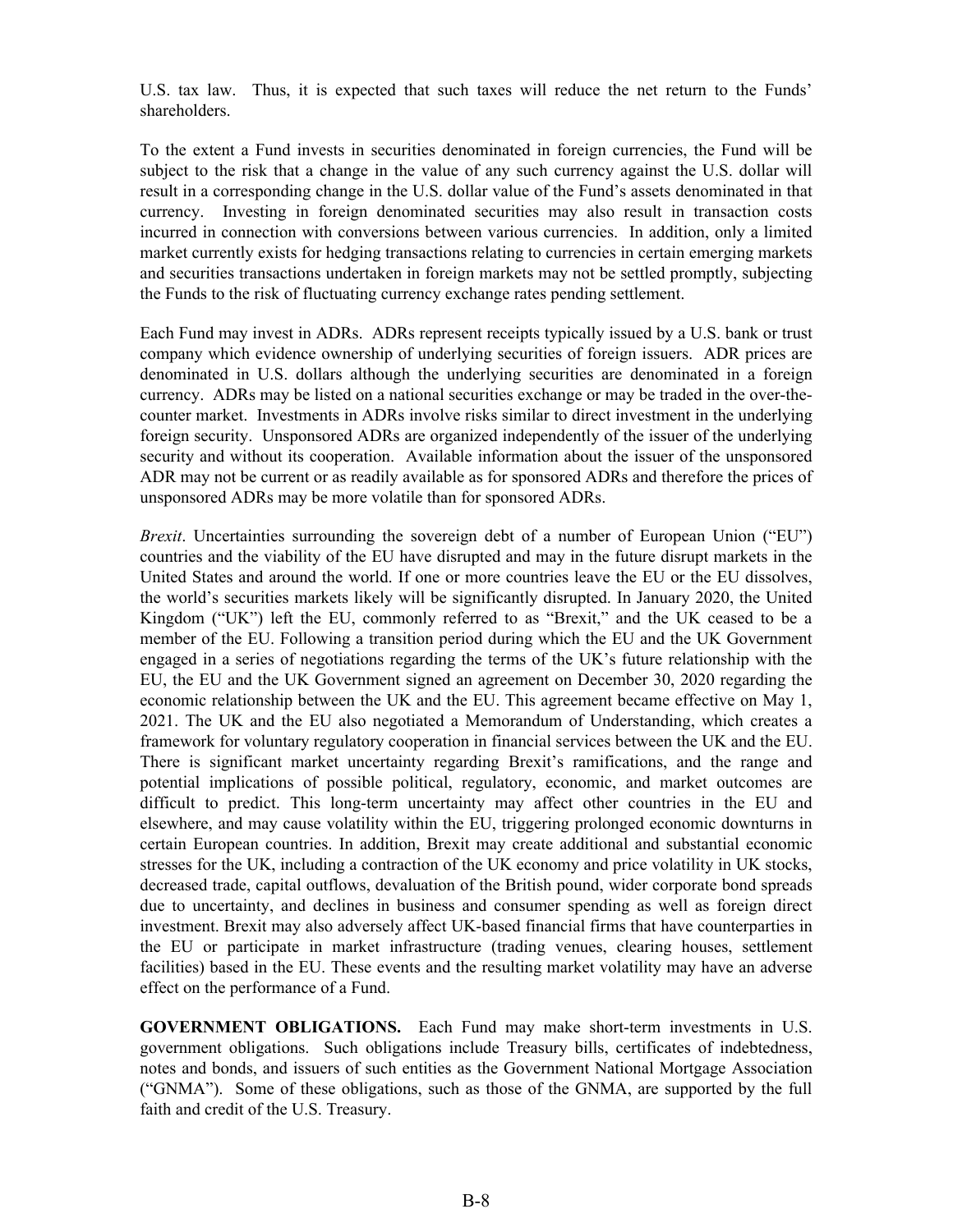**AGENCY OBLIGATIONS.** Each Fund may make short-term investments in agency obligations, such as the Export-Import Bank of the United States, Tennessee Valley Authority, Resolution Funding Corporation, Farmers Home Administration, Federal Home Loan Banks, Federal Intermediate Credit Banks, Federal Farm Credit Banks, Federal Land Banks, Federal Housing Administration, Federal National Mortgage Association ("FNMA"), Federal Home Loan Mortgage Corporation and the Student Loan Marketing Association. Some, such as those of the Export-Import Bank of United States, are supported only by the right of the issuer to borrow from the Treasury; others, such as those of the FNMA, are supported by only the discretionary authority of the U.S. government to purchase the agency's obligations; still others, such as those of the Student Loan Marketing Association, are supported only by the credit of the instrumentality. No assurance can be given that the U.S. government would provide financial support to U.S. government-sponsored instrumentalities because it is not obligated to do so by law.

As of September 6, 2008, the Federal Housing Finance Agency ("FHFA") has been appointed to be the Conservator of the Federal Home Loan Mortgage Corporation and FNMA for an indefinite period. In accordance with the Federal Housing Finance Regulatory Reform Act of 2008 and the Federal Housing Enterprises Financial Safety and Soundness Act of 1992, as Conservator, the FHFA will control and oversee the entities until the FHFA deems them financially sound and solvent. During the Conservatorship, each entity's obligations are expected to be paid in the normal course of business. Although no express guarantee exists for the debt or mortgage-backed securities issued by entities, the U.S. Department of Treasury, through a secured lending credit facility and a Senior Preferred Stock Purchase Agreement, has attempted to enhance the ability of the entities to meet their obligations.

**WHEN-ISSUED SECURITIES.** Each Fund may from time to time purchase securities on a "when-issued" basis. The price of such securities, which may be expressed in yield terms, is fixed at the time the commitment to purchase is made, but delivery and payment for them take place at a later date. Normally, the settlement date occurs within one month of the purchase; during the period between purchase and settlement, no payment is made by a Fund to the issuer and no interest accrues to the Fund. To the extent that assets of a Fund are held in cash pending the settlement of a purchase of securities, the Fund would not earn income; however, it is each Fund's intention to be fully invested to the extent practicable and subject to the policies stated in this SAI and in the Funds' Prospectus. While when-issued securities may be sold prior to the settlement date, each Fund intends to purchase them with the purpose of actually acquiring them unless a sale appears desirable for investment reasons. At the time a Fund makes the commitment to purchase a security on a when-issued basis, it will record the transaction and reflect the value of the security in determining its per share net asset value ("NAV"). The market value of the when-issued securities may be more or less than the purchase price. The Funds do not believe that their NAV or income will be adversely affected by their purchase of securities on a when-issued basis. The Funds' custodian will segregate liquid assets equal in value to commitments for when-issued securities. Such segregated assets either will mature or, if necessary, be sold on or before the settlement date.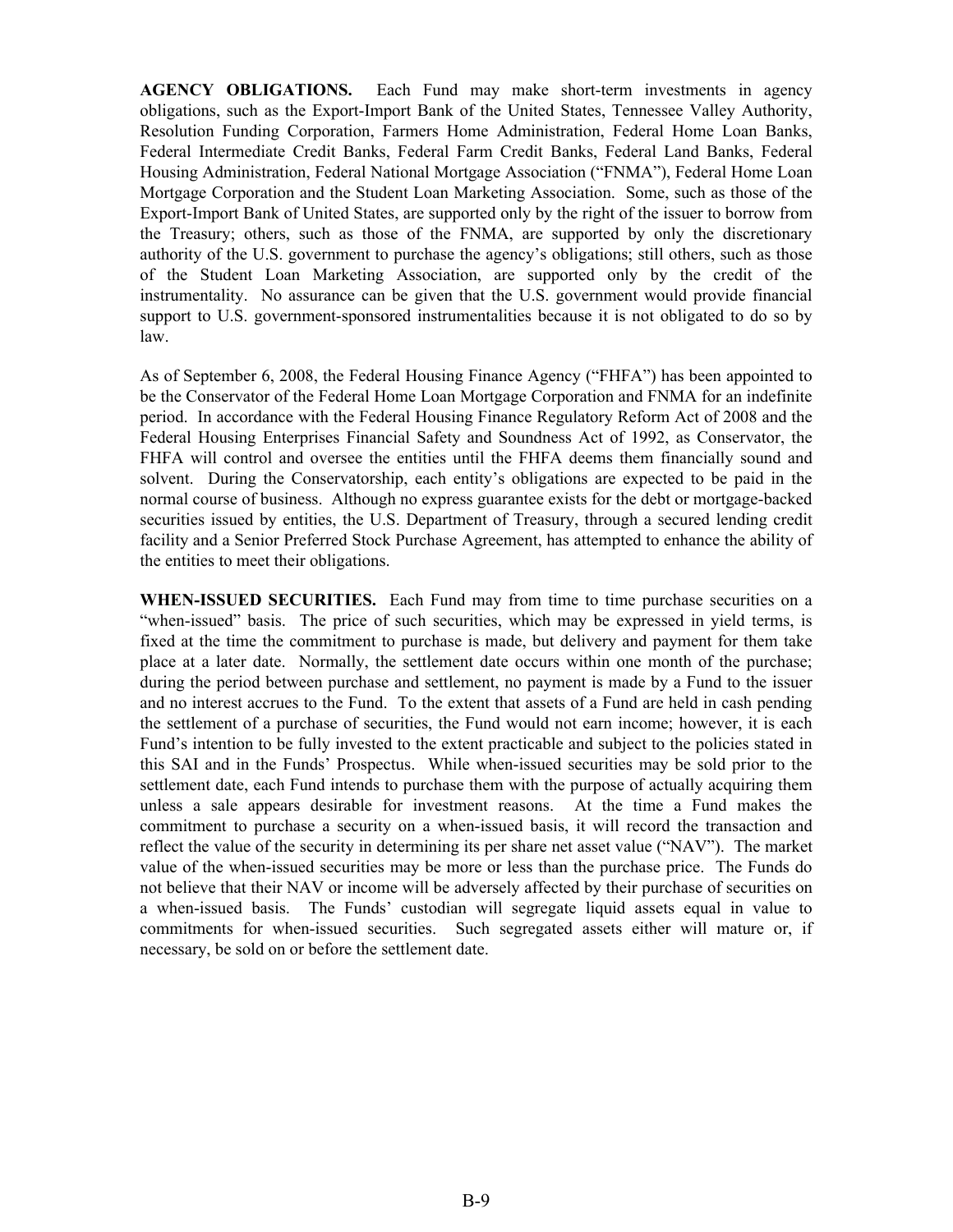**BORROWING.** Currently, the 1940 Act permits a Fund to borrow money from banks in amounts of up to one-third of the Fund's total assets (including the amount borrowed). To the extent permitted by the 1940 Act, or the rules and regulations thereunder, a Fund may also borrow an additional 5% of its total assets without regard to the foregoing limitation for temporary purposes, such as the clearance of portfolio transactions. To limit the risks attendant to borrowing, the 1940 Act requires a Fund to maintain at all times an "asset coverage" of at least 300% of the amount of its borrowings. Asset coverage means the ratio that the value of a Fund's total assets, minus liabilities other than borrowings, bears to the aggregate amount of all borrowings. Borrowing money to increase a Fund's investment portfolio is known as "leveraging." Borrowing, especially when used for leverage, may cause the value of a Fund's shares to be more volatile than if the Fund did not borrow. This is because borrowing tends to magnify the effect of any increase or decrease in the value of a Fund's portfolio holdings. Borrowed money thus creates an opportunity for greater gains, but also greater losses. To repay borrowings, a Fund may have to sell securities at a time and at a price that is unfavorable to the Fund. There also are costs associated with borrowing money, and these costs would offset and could eliminate the Fund's net investment income in any given period.

The use of borrowing by a Fund involves special risk considerations that may not be associated with other funds having similar objectives and policies. Since substantially all of a Fund's assets fluctuate in value, while the interest obligation resulting from a borrowing will be fixed by the terms of the Fund's agreement with its lender, the net asset value per share of the Fund will tend to increase more when its portfolio securities increase in value and to decrease more when its portfolio assets decrease in value than would otherwise be the case if the Fund did not borrow funds. In addition, interest costs on borrowings may fluctuate with changing market rates of interest and may partially offset or exceed the return earned on borrowed funds. Under adverse market conditions, a Fund might have to sell portfolio securities to meet interest or principal payments at a time when fundamental investment considerations would not favor such sales. Each Fund will reduce its borrowing amount within three days, if that Fund's asset coverage falls below the amount required by the 1940 Act.

**SECURITIES LENDING.** The Funds have received Board approval and are permitted to lend up to 33 1/3% of the securities in each of their portfolios. A Fund would lend securities from its portfolio to brokers, dealers and financial institutions (but not individuals) in order to increase the return on its portfolio. The SEC currently requires that the following conditions must be met whenever a fund's portfolio securities are loaned: (1) the Fund must receive at least 100% cash collateral from the borrower; (2) the borrower must increase such collateral whenever the market value of the securities rises above the level of such collateral; (3) the Fund must be able to terminate the loan at any time; (4) the Fund must receive reasonable interest on the loan, as well as any dividends, interest or other distributions on the loaned securities, and any increase in market value; (5) while voting rights on the loaned securities may pass to the borrower, the Board must terminate the loan and regain the right to vote the securities if a material event adversely affecting the investment occurs, and (6) the Fund may not loan its portfolio securities so that the value of the loaned securities is more than one-third of its total asset value, including collateral received from such loans.

In the case of the Funds, loans must be secured by collateral consisting of: (i) cash or cash equivalents; (ii) securities issued or guaranteed by the U.S. government or one of its agencies or instrumentalities; (iii) an irrevocable bank letter of credit; or (iv) any combination thereof, equal to not less than (a) 102% of the market value of the securities loaned that are principally settled in the United States at the inception of the loan and (b) 105% of the market value for securities that are cleared and principally settled outside the United States at the inception of the loan.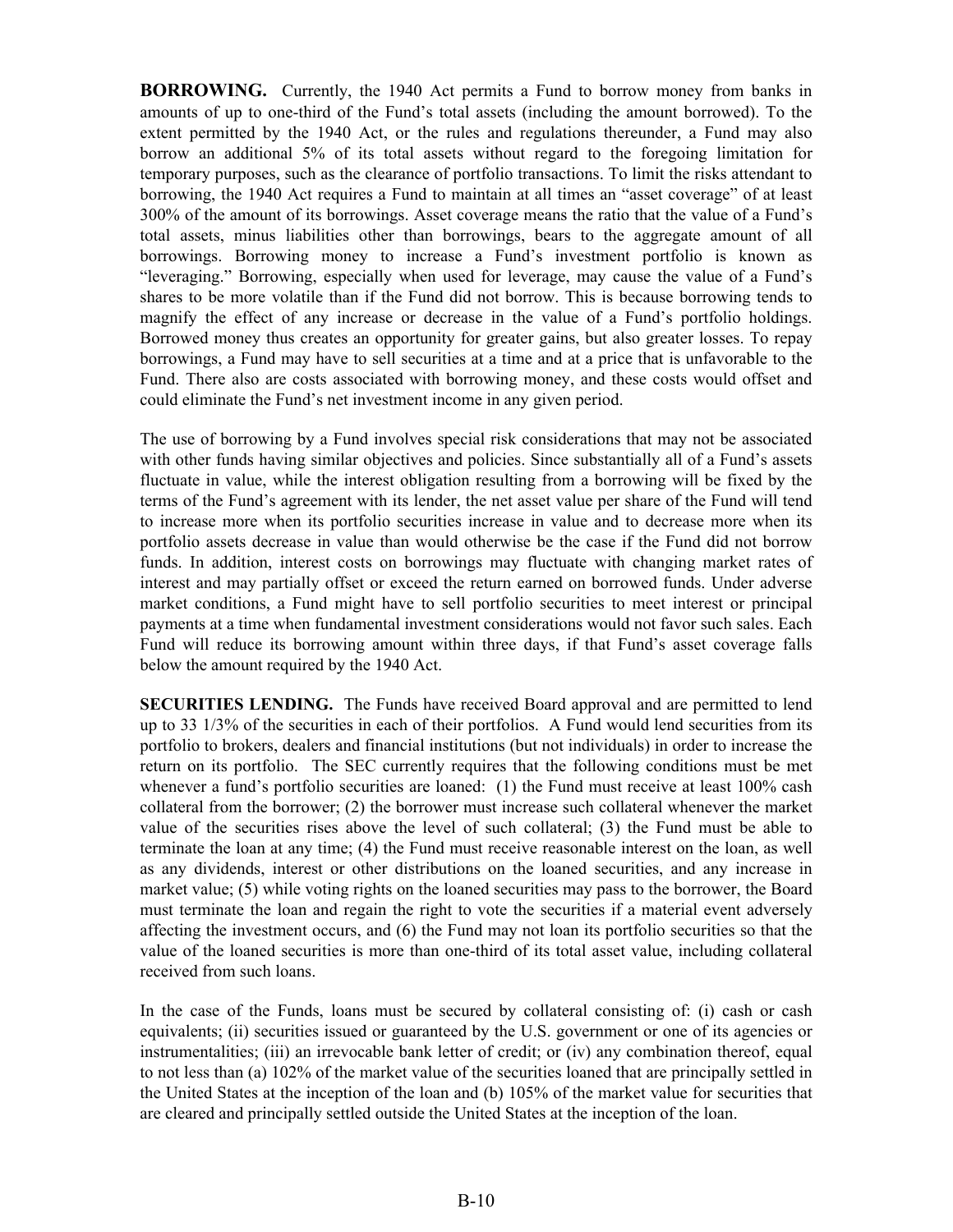These conditions may be subject to future modification. Such loans will be terminable at any time upon specified notice. A Fund might experience the risk of loss if the institution with which it has engaged in a portfolio loan transaction breaches its agreement with the Fund. In addition, a Fund will not enter into any portfolio security lending arrangement having a duration of longer than one year. The principal risk of portfolio lending is potential default or insolvency of the borrower. In either of these cases, a Fund could experience delays in recovering securities or collateral or could lose all or part of the value of the loaned securities. As part of participating in a lending program, a Fund may be required to invest in collateralized debt or other securities that bear the risk of loss of principal. In addition, all investments made with the collateral received are subject to the risks associated with such investments. If such investments lose value, a Fund will have to cover the loss when repaying the collateral.

Any loans of portfolio securities are fully collateralized based on values that are marked-tomarket daily. Any securities that a Fund may receive as collateral will not become part of the Fund's investment portfolio at the time of the loan and, in the event of a default by the borrower, the Fund will, if permitted by law, dispose of such collateral except for such part thereof that is a security in which the Fund is permitted to invest. During the time securities are on loan, the borrower will pay a Fund any accrued income on those securities, and the Fund may invest the cash collateral and earn income or receive an agreed-upon fee from a borrower that has delivered cash-equivalent collateral.

**SHORT-TERM INVESTMENTS.** Each Fund may invest in any of the following securities and instruments for defensive purposes:

*CERTIFICATES OF DEPOSIT, BANKERS' ACCEPTANCES AND TIME DEPOSITS.* Each Fund may hold certificates of deposit, bankers' acceptances and time deposits. Certificates of deposit are negotiable certificates issued against funds deposited in a commercial bank for a definite period of time and earning a specified return. Bankers' acceptances are negotiable drafts or bills of exchange, normally drawn by an importer or exporter to pay for specific merchandise, which are "accepted" by a bank, meaning in effect that the bank unconditionally agrees to pay the face value of the instrument on maturity. Certificates of deposit and bankers' acceptances acquired by a Fund will be U.S. dollar-denominated obligations of domestic banks, savings and loan associations or financial institutions which, at the time of purchase, have capital, surplus and undivided profits in excess of \$100 million (including assets of both domestic and foreign branches), based on latest published reports, or less than \$100 million if the principal amount of such bank obligations are fully insured by the U.S. government.

In addition to buying certificates of deposit and bankers' acceptances, each Fund also may make interest-bearing time or other interest-bearing deposits in commercial or savings banks. Time deposits are non-negotiable deposits maintained at a banking institution for a specified period of time at a specified interest rate.

*COMMERCIAL PAPER AND SHORT-TERM NOTES.* Each Fund may invest a portion of its assets in commercial paper and short-term notes. Commercial paper consists of unsecured promissory notes issued by companies. Commercial paper and short-term notes will normally have maturities of less than nine months and fixed rates of return, although such instruments may have maturities of up to one year.

Commercial paper and short-term notes will consist of issues rated at the time of purchase "A-2" or higher by  $S\&P^{\mathbb{B}}$ , "Prime-1" or "Prime-2" by Moody's, similarly rated by another nationally recognized statistical rating organization or, if unrated, will be determined by the Adviser to be of comparable quality. These rating symbols are described in Appendix B.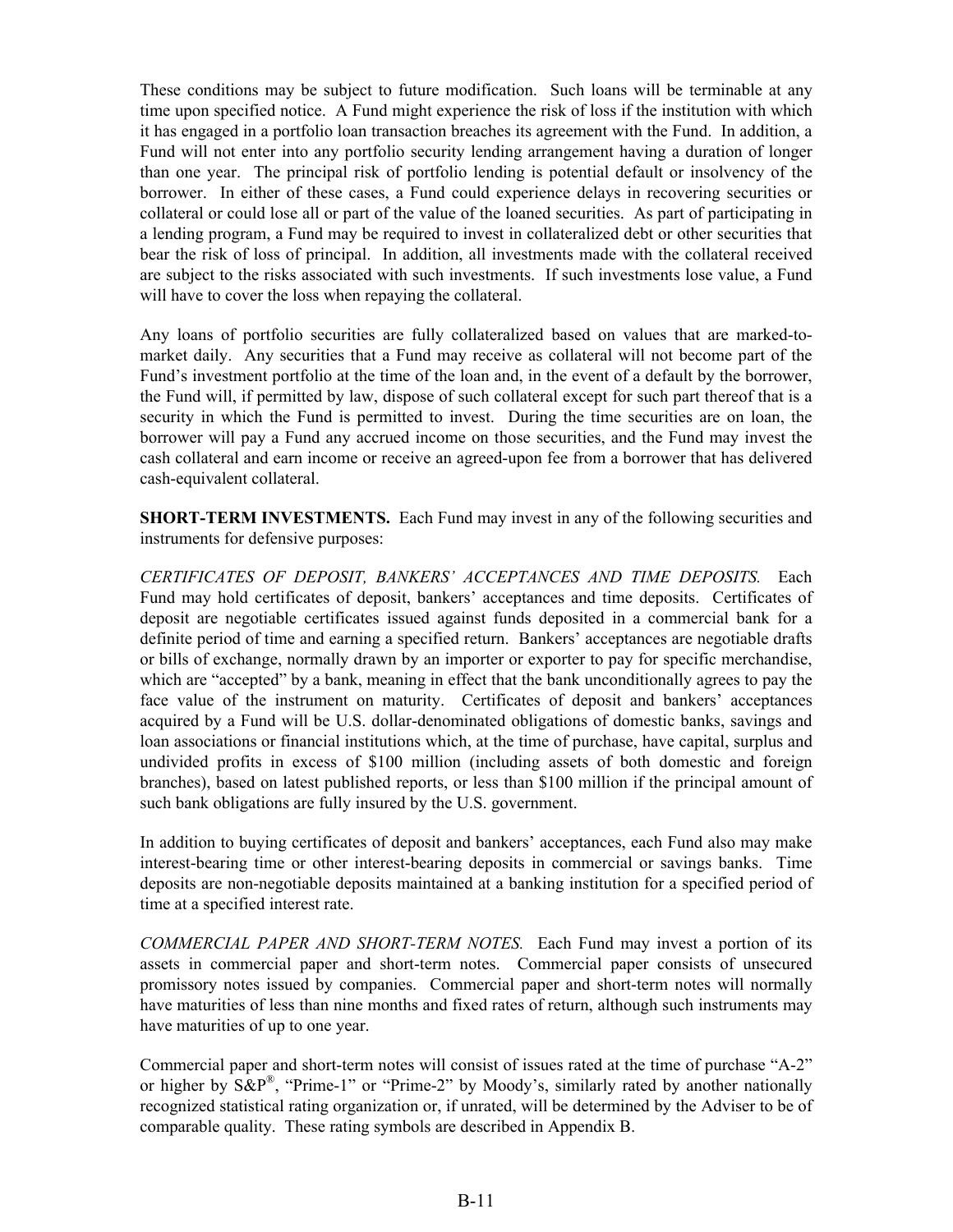*REPURCHASE AGREEMENTS.* Each Fund may enter into repurchase agreements. Under such agreements, the seller of the security agrees to repurchase it at a mutually agreed upon time and price. The repurchase price may be higher than the purchase price, the difference being income to the Fund, or the purchase and repurchase prices may be the same, with interest at a stated rate due to the Fund together with the repurchase price on repurchase. In either case, the income to the Fund is unrelated to the interest rate on the U.S. government security itself. Such repurchase agreements will be made only with banks with assets of \$500 million or more that are insured by the Federal Deposit Insurance Corporation or with government securities dealers recognized by the Federal Reserve Board and registered as broker-dealers with the SEC or exempt from such registration. A Fund will generally enter into repurchase agreements of short durations, from overnight to one week, although the underlying securities generally have longer maturities. A Fund may not enter into a repurchase agreement with more than seven days to maturity if, as a result, more than 15% of the value of its net assets would be invested in illiquid securities including such repurchase agreements.

For purposes of the Investment Company Act of 1940, as amended (the "1940 Act"), a repurchase agreement is deemed to be a loan from a Fund to the seller of the U.S. government security subject to the repurchase agreement. It is not clear whether a court would consider the U.S. government security acquired by a Fund subject to a repurchase agreement as being owned by the Fund or as being collateral for a loan by the Fund to the seller. In the event of the commencement of bankruptcy or insolvency proceedings with respect to the seller of the U.S. government security before its repurchase under a repurchase agreement, a Fund may encounter delays and incur costs before being able to sell the security. Delays may involve loss of interest or a decline in price of the U.S. government security. If a court characterizes the transaction as a loan and a Fund has not perfected a security interest in the U.S. government security, the Fund may be required to return the security to the seller's estate and be treated as an unsecured creditor of the seller. As an unsecured creditor, a Fund would be at the risk of losing some or all of the principal and income involved in the transaction. As with any unsecured debt instrument purchased for a Fund, the Adviser seeks to minimize the risk of loss through repurchase agreements by analyzing the creditworthiness of the other party, in this case the seller of the U.S. government security.

Apart from the risk of bankruptcy or insolvency proceedings, there is also the risk that the seller may fail to repurchase the security. However, a Fund will always receive as collateral for any repurchase agreement to which it is a party, securities acceptable to it, the market value of which is equal to at least 100% of the amount invested by the Fund plus accrued interest, and the Fund will make payment against such securities only upon physical delivery or evidence of book entry transfer to the account of its custodian. If the market value of the U.S. government security subject to the repurchase agreement becomes less than the repurchase price (including interest), a Fund will direct the seller of the U.S. government security to deliver additional securities so that the market value of all securities subject to the repurchase agreement will equal or exceed the repurchase price. It is possible that a Fund would be unsuccessful in seeking to impose on the seller a contractual obligation to deliver additional securities.

*MONEY MARKET MUTUAL FUNDS.* Each Fund may invest in shares of money market mutual funds in connection with the Fund's management of daily cash positions or for longer periods. In addition to the advisory and operational fees a Fund bears directly in connection with its own operation, the Fund and its shareholders would also bear its pro rata portions of each other money market fund's advisory and operational expenses. Each Fund currently intends to limit its investments in shares of money market funds in accordance with the 1940 Act.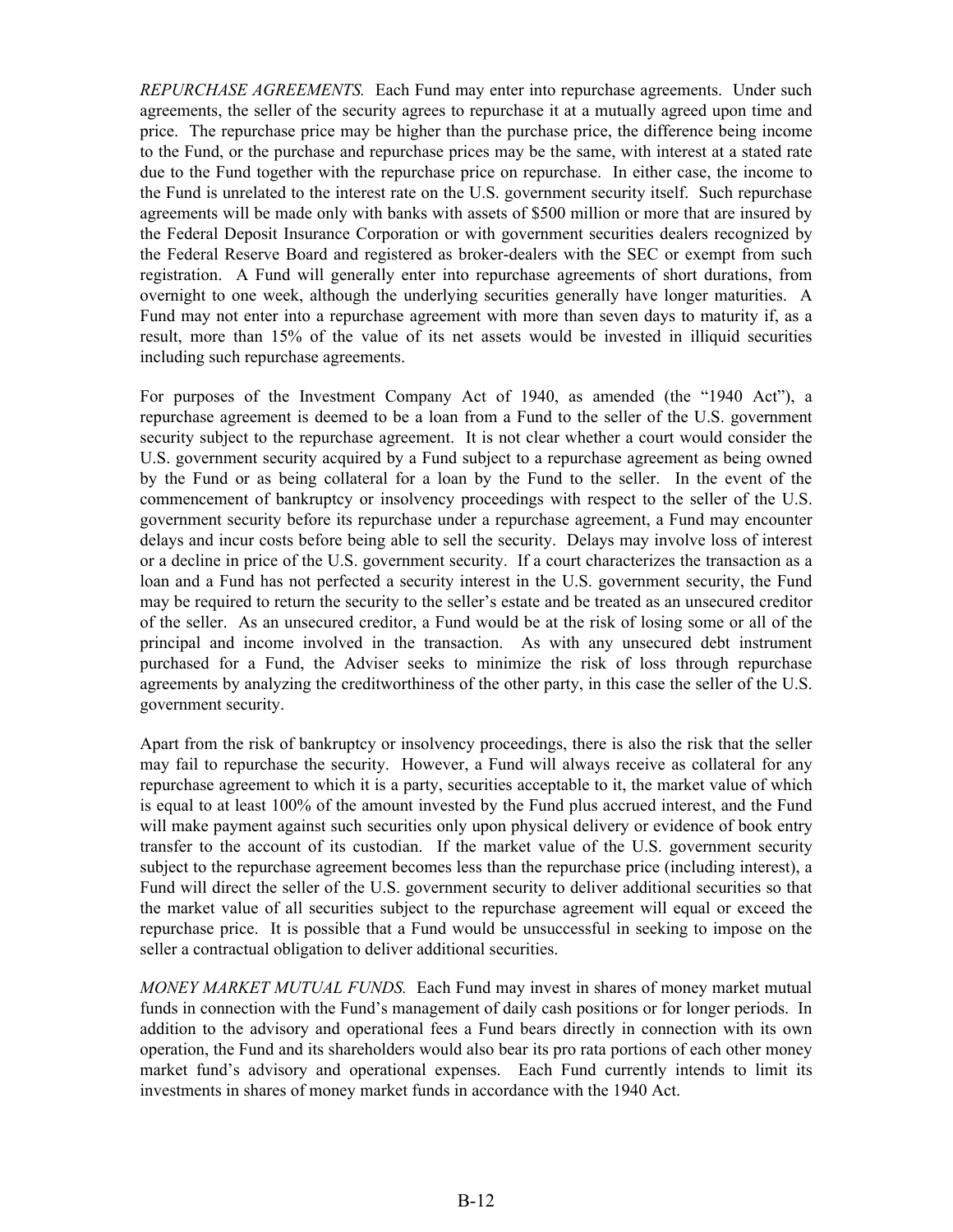**ILLIQUID INVESTMENTS AND RESTRICTED SECURITIES.** Pursuant to Rule 22e-4 under the 1940 Act, a Fund may not acquire any "illiquid investment" if, immediately after the acquisition, the Fund would have invested more than 15% of its net assets in illiquid investments that are assets. An "illiquid investment" is any investment that a Fund reasonably expects cannot be sold or disposed of in current market conditions in seven calendar days or less without the sale or disposition significantly changing the market value of the investment. Each Fund has implemented a liquidity risk management program and related procedures to identify illiquid investments pursuant to Rule 22e-4. The 15% limits are applied as of the date a Fund purchases an illiquid investment. It is possible that a Fund's holding of illiquid investment could exceed the 15% limit, for example as a result of market developments or redemptions.

Each Fund may purchase certain restricted securities that can be resold to institutional investors and which may be determined not to be illiquid investments pursuant to the Fund's liquidity risk management program. In many cases, those securities are traded in the institutional market under Rule 144A under the 1933 Act and are called Rule 144A securities.

Investments in illiquid investments involve more risks than investments in similar securities that are readily marketable. Illiquid investments may trade at a discount from comparable, more liquid investments. Investment of a Fund's assets in illiquid investments may restrict the ability of the Fund to dispose of its investments in a timely fashion and for a fair price as well as its ability to take advantage of market opportunities. The risks associated with illiquidity will be particularly acute where a Fund's operations require cash, such as when the Fund has net redemptions, and could result in the Fund borrowing to meet short-term cash requirements or incurring losses on the sale of illiquid investments.

Illiquid investments are often restricted securities sold in private placement transactions between issuers and their purchasers and may be neither listed on an exchange nor traded in other established markets. In many cases, the privately placed securities may not be freely transferable under the laws of the applicable jurisdiction or due to contractual restrictions on resale. To the extent privately placed securities may be resold in privately negotiated transactions, the prices realized from the sales could be less than those originally paid by a Fund or less than the fair value of the securities. In addition, issuers whose securities are not publicly traded may not be subject to the disclosure and other investor protection requirements that may be applicable if their securities were publicly traded. If any privately placed securities held by a Fund are required to be registered under the securities laws of one or more jurisdictions before being resold, the Fund may be required to bear the expenses of registration. Private placement investments may involve investments in smaller, less seasoned issuers, which may involve greater risks than investments in more established companies. These issuers may have limited product lines, markets or financial resources, or they may be dependent on a limited management group. In making investments in private placement securities, a Fund may obtain access to material non-public information, which may restrict the Fund's ability to conduct transactions in those securities.

**SECTOR EMPHASIS.** Each Fund may, from time to time, have greater than 25% of its assets in one market sector (but not greater than 80% in any one market sector). To the extent that a Fund focuses its investments in one or more sectors, it may be subject to the risks affecting that sector more than if they were a more broadly diversified fund. The Adviser's judgment about which sectors offer the greatest potential for long-term financial reward may, and likely will, change over time. In fact, a Fund may focus its investments in any sector, depending on its investment strategy.

**OTHER INVESTMENT COMPANIES.** Each Fund may invest in the securities of other registered investment companies, including money market mutual funds, in accordance with the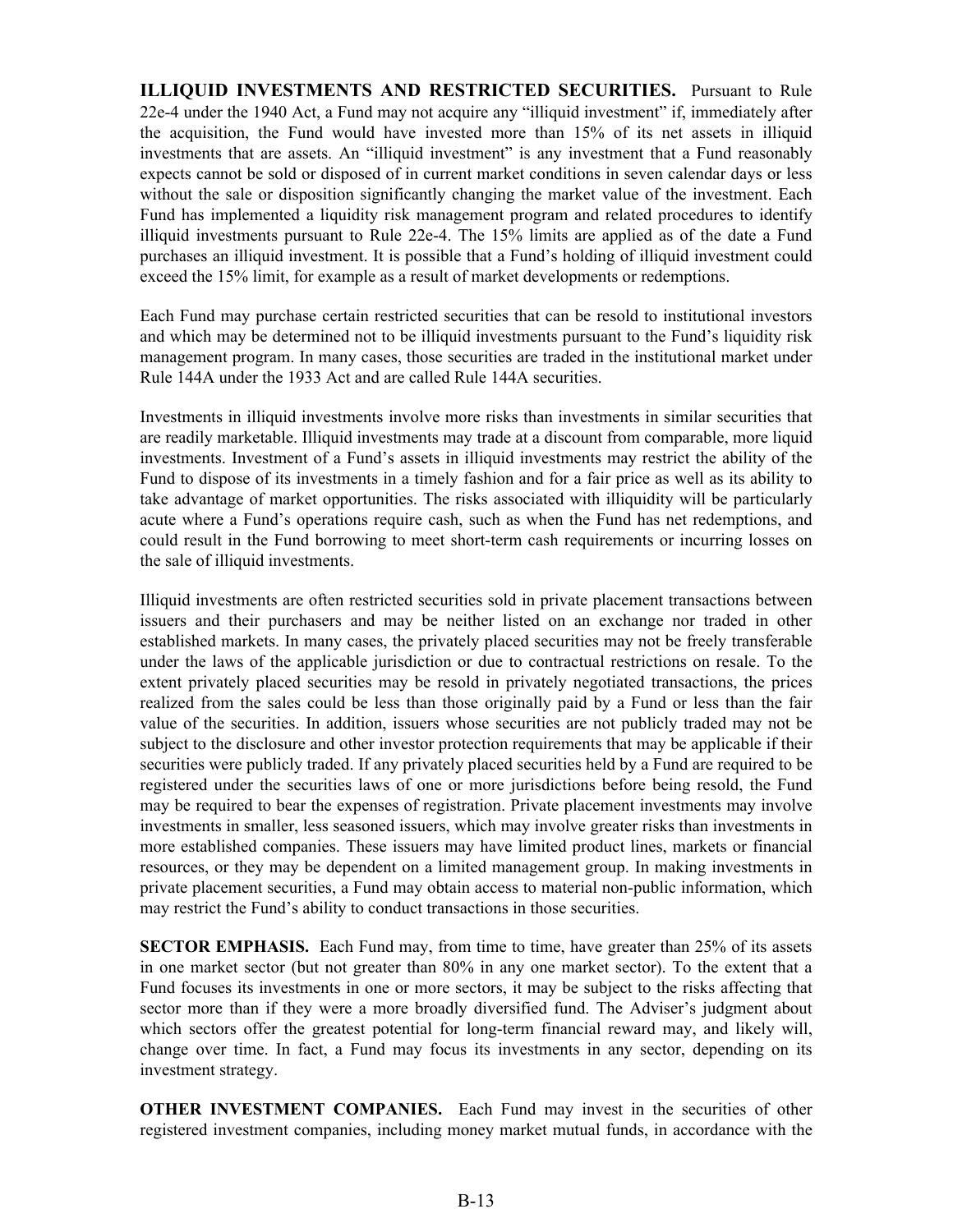limitations established under the Investment Company Act of 1940, as amended (the "1940 Act"). Investments in the securities of other investment companies may involve duplication of advisory fees and certain other expenses. By investing in another investment company, a Fund becomes a shareholder of that investment company. As a result, Fund shareholders indirectly will bear the Fund's proportionate share of the fees and expenses paid by shareholders of the other investment company, in addition to the fees and expenses Fund shareholders directly bear in connection with the Fund's own operations.

Each Fund currently intends to limit its investments in securities issued by other investment companies so that not more than 3% of the outstanding voting stock of any one investment company (other than money market funds) will be owned by a Fund, or its affiliated persons, as a whole. In addition to the advisory and operational fees each Fund bears directly in connection with its own operation, each Fund would also bear its pro rata portions of each other investment company's advisory and operational expenses.

Section  $12(d)(1)(A)$  of the 1940 Act generally prohibits a fund from purchasing (1) more than 3% of the total outstanding voting stock of another fund; (2) securities of another fund having an aggregate value in excess of 5% of the value of the acquiring fund; and (3) securities of the other fund and all other funds having an aggregate value in excess of 10% of the value of the total assets of the acquiring fund. There are some exceptions, however, to these limitations pursuant to various rules promulgated by the SEC.

In accordance with Section  $12(d)(1)(F)$  and Rule 12d1-3 of the 1940 Act, the provisions of Section  $12(d)(1)$  shall not apply to securities purchased or otherwise acquired by a Fund if (i) immediately after such purchase or acquisition not more than 3% of the total outstanding stock of such registered investment company is owned by the Fund and all affiliated persons of the Fund; and (ii) the Fund is not proposing to offer or sell any security issued by it through a principal underwriter or otherwise at a public or offering price including a sales load or service fee that exceeds the limits set forth in Rule 2341 of the Conduct Rules of the Financial Industry Regulatory Authority ("FINRA") applicable to a fund of funds (*e.g.*, 8.5%).

The SEC recently adopted revisions to the rules permitting funds to invest in other investment companies to streamline and enhance the regulatory framework applicable to fund of funds arrangements. While new Rule 12d1-4 will permit more types of fund of fund arrangements without an exemptive order, it imposes new conditions including limits on control and voting of acquired funds' shares, evaluations and findings by investment advisers, fund investment agreements, and limits on most three-tier fund structures.

**SPECIAL RISKS RELATED TO CYBER SECURITY**. The Funds and their service providers are susceptible to cyber security risks that include, among other things, theft, unauthorized monitoring, release, misuse, loss, destruction or corruption of confidential and highly restricted data; denial of service attacks; unauthorized access to relevant systems, compromises to networks or devices that the Funds and their service providers use to service the Funds' operations; or operational disruption or failures in the physical infrastructure or operating systems that support the Funds and their service providers. Cyber-attacks against or security breakdowns of the Funds or their service providers may adversely impact the Funds and their shareholders, potentially resulting in, among other things, financial losses; the inability of Funds shareholders to transact business and the Funds to process transactions; inability to calculate the Funds' NAV; violations of applicable privacy and other laws; regulatory fines, penalties, reputational damage, reimbursement or other compensation costs; and/or additional compliance costs. The Funds may incur additional costs for cyber security risk management and remediation purposes. In addition, cyber security risks may also impact issuers of securities in which the Funds invest, which may cause the Funds' investment in such issuers to lose value. There can be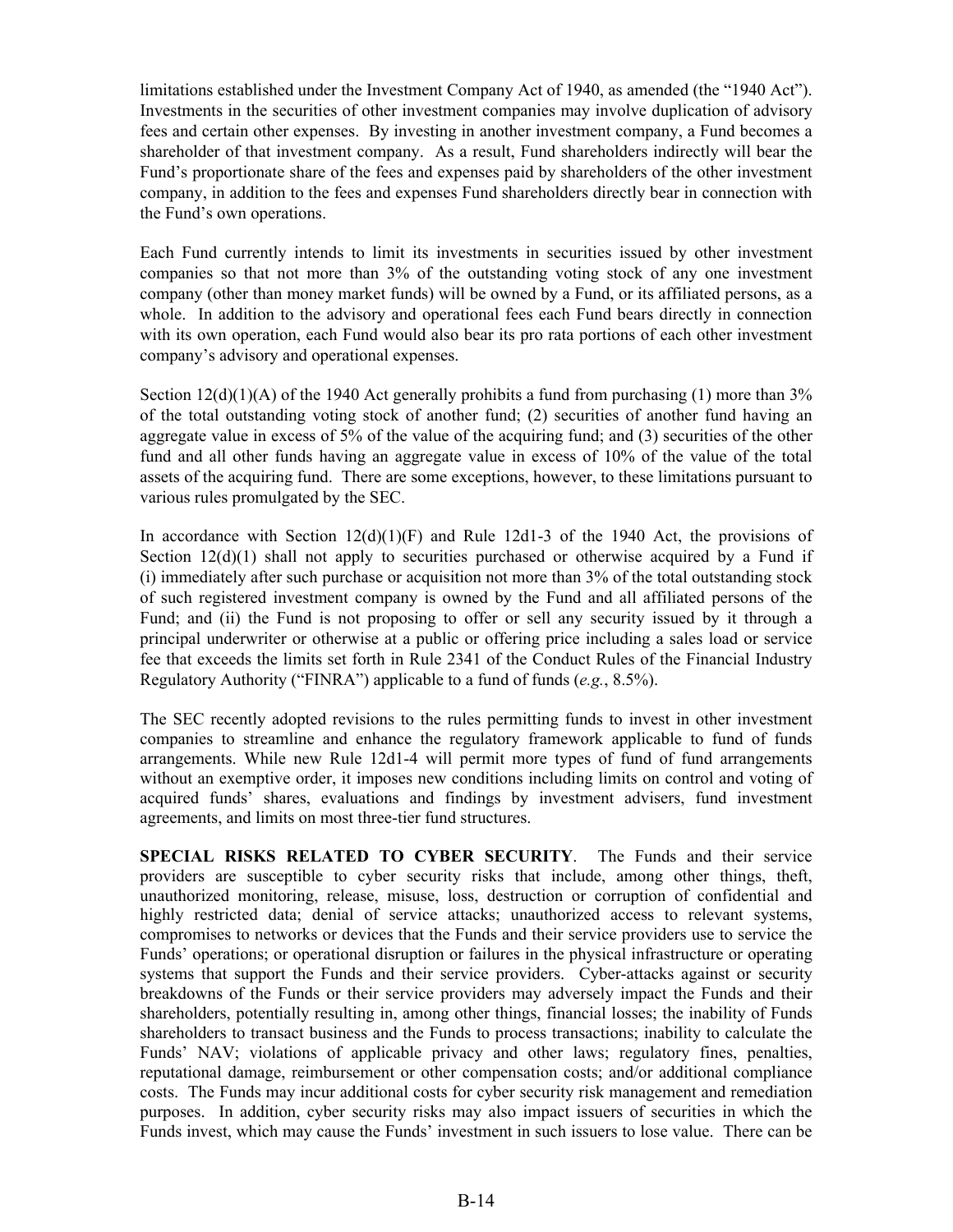<span id="page-18-0"></span>no assurance that the Funds or their service providers will not suffer losses relating to cyberattacks or other information security breaches in the future.

**CASH HOLDINGS AND TEMPORARY DEFENSIVE POSITIONS.** The Funds may take temporary defensive measures that are inconsistent with a Fund's normal investment policies and strategies in response to adverse market, economic, political, or other conditions as determined by the Adviser. Such measures could include, but are not limited to, investments in (1) cash and cash equivalents, (2) short-term debt securities and (3) money market instruments. In the event a Fund uses a money market fund for its cash position, there will be some duplication of expenses because a Fund would bear its pro rata portion of such money market fund's advisory fees and operational expenses.

# **INVESTMENT RESTRICTIONS**

Each Fund has adopted the following policies and investment restrictions as fundamental policies (unless otherwise noted), which may not be changed without the affirmative vote of the holders of a "majority" of the outstanding voting securities of each Fund. Under the 1940 Act, the "vote of the holders of a majority of the outstanding voting securities" means the vote of the holders of the lesser of (i) 67% of the shares of the Fund represented at a meeting at which the holders of more than 50% of the Fund's outstanding shares are represented or (ii) more than 50% of the outstanding shares of a Fund. A Fund may not:

- 1. Make loans to others, except (a) through the purchase of debt securities in accordance with its investment objectives and policies, or (b) to the extent the entry into a repurchase agreement is deemed to be a loan.
- 2. (a) Borrow money, except as stated in the Prospectus and this SAI. Any such borrowing will be made only if immediately thereafter there is an asset coverage of at least 300% of all borrowings.

(b) Mortgage, pledge or hypothecate any of its assets except in connection with any such borrowings and only with respect to 33 1/3% of its assets.

- 3. Purchase securities on margin, participate on a joint basis or joint and several basis in any securities trading account, or underwrite securities. (Does not preclude a Fund from obtaining such short-term credit as may be necessary for the clearance of purchases and sales of its portfolio securities.)
- 4. Purchase or sell real estate, commodities or commodity contracts (other than futures transactions for the purposes and under the conditions described in the Prospectus and in this SAI).
- 5. Invest 25% or more of the market value of its assets in the securities of companies engaged in any one industry. (Does not apply to investment in the securities of the U.S. government, its agencies or instrumentalities.)
- 6. Issue senior securities, as defined in the 1940 Act, except that this restriction shall not be deemed to prohibit a Fund from (a) making any permitted borrowings, mortgages or pledges, or (b) entering into options, futures, forward or repurchase transactions.
- 7. Purchase the securities of any issuer, if as a result of such purchase more than 5% of the total assets of a Fund would be invested in the securities of that issuer, other than obligations of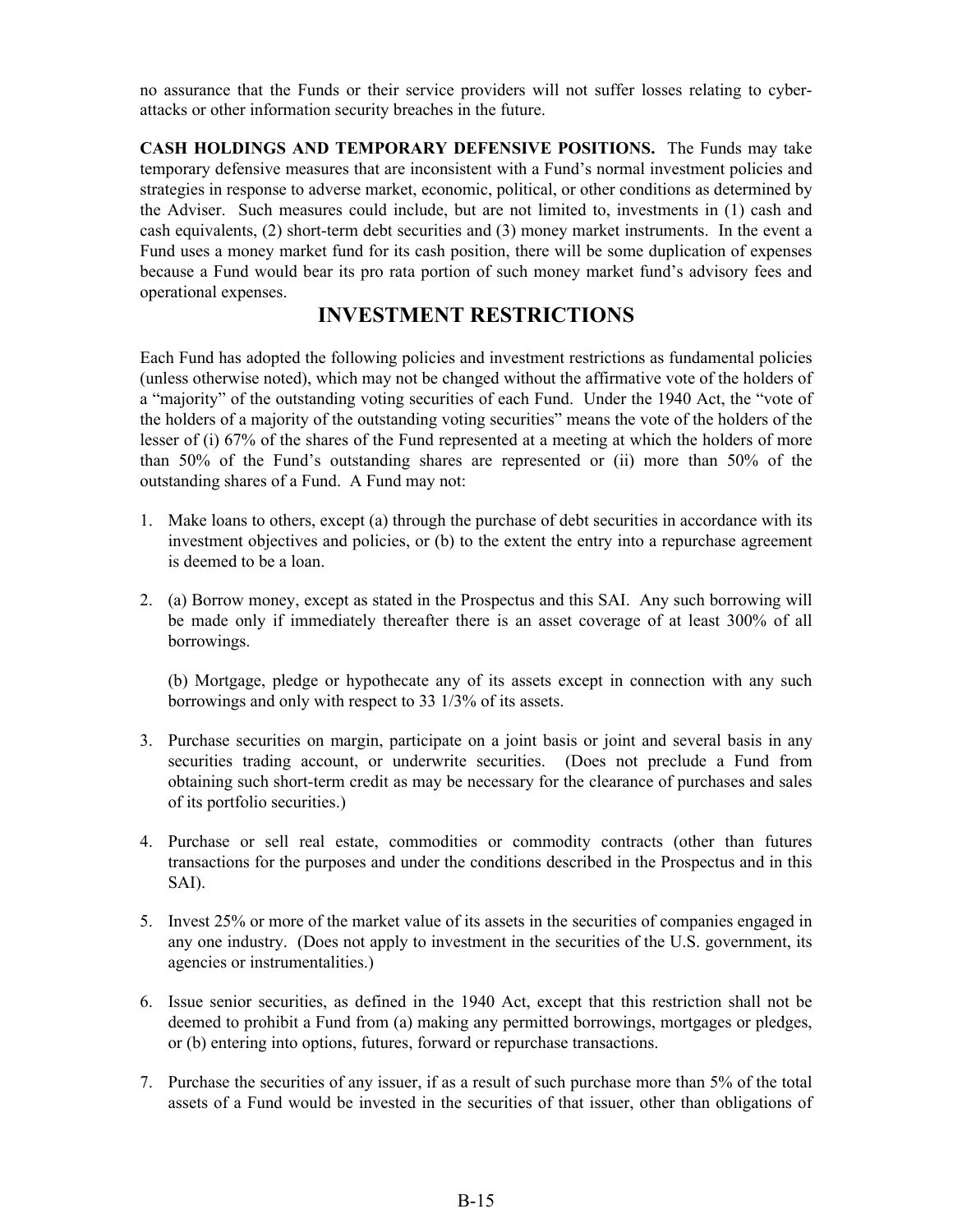<span id="page-19-0"></span>the U.S. government, its agencies or instrumentalities, provided that up to 25% of the value of the Fund's assets may be invested without regard to this limitation.

# **PORTFOLIO TURNOVER**

Although the Funds generally will not invest for short-term trading purposes, portfolio securities may be sold without regard to the length of time they have been held when, in the opinion of the Adviser, investment considerations warrant such action. Portfolio turnover rate is calculated by dividing (1) the lesser of purchases or sales of portfolio securities for the fiscal year by (2) the monthly average of the value of portfolio securities owned during the fiscal year. A 100% turnover rate would occur if all the securities in a Fund's portfolio, with the exception of securities whose maturities at the time of acquisition were one year or less, were sold and either repurchased or replaced within one year. A high rate of portfolio turnover (100% or more) generally leads to higher transaction costs and may result in a greater number of taxable transactions. See "Execution of Portfolio Transactions".

The Funds had the following portfolio turnover rates for the last two fiscal years ended August 31:

| Portfolio Turnover Rate | 2021 | 2020 |
|-------------------------|------|------|
| <b>Balanced Fund</b>    | 28%  | 22%  |
| <b>Equity Fund</b>      | 26%  | 35%  |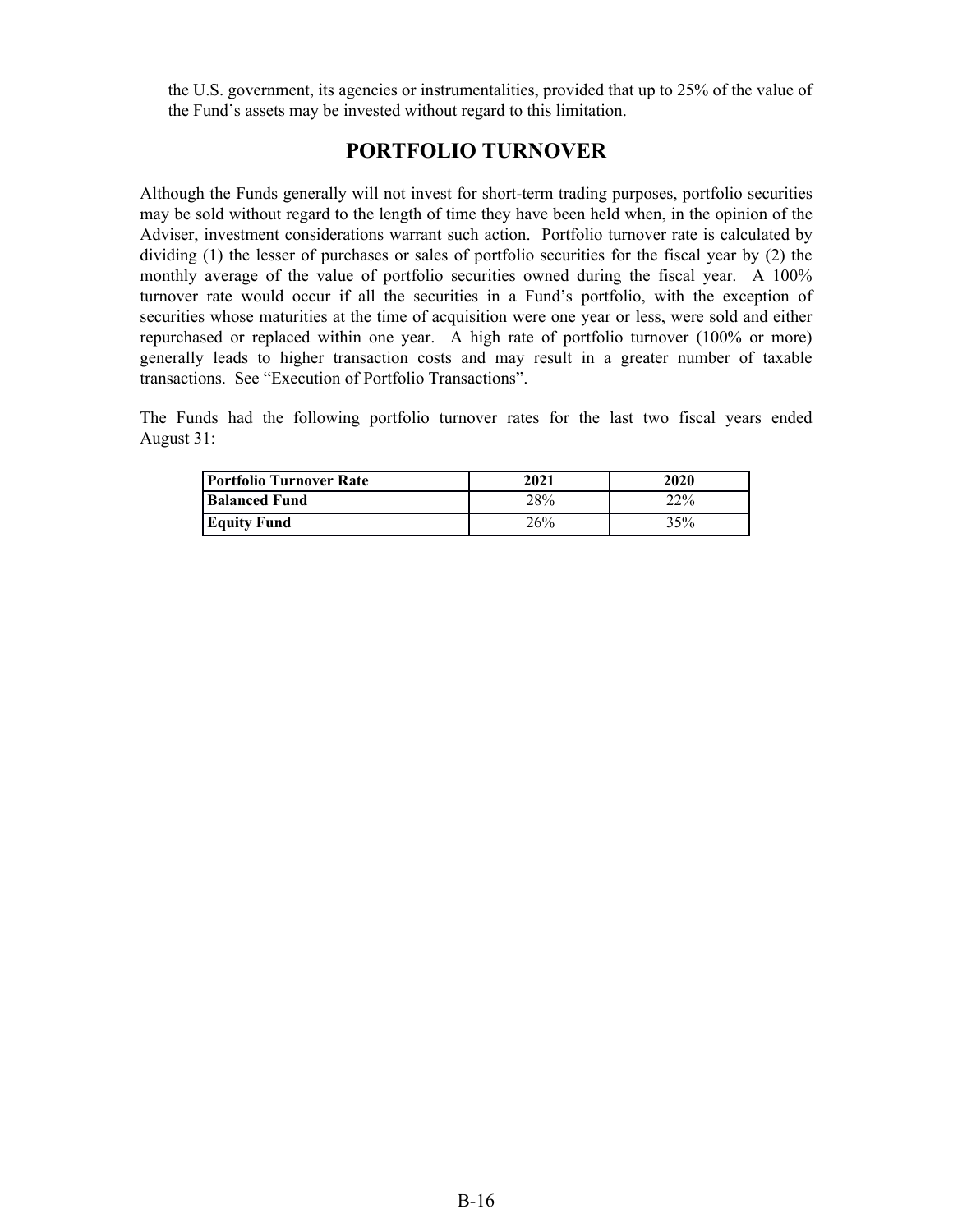# **PORTFOLIO HOLDINGS INFORMATION**

<span id="page-20-0"></span>The Trust, on behalf of the Funds, has adopted a portfolio holdings disclosure policy that governs the timing and circumstances of disclosure of portfolio holdings of the Funds. The policy was developed in consultation with the Adviser and has been adopted by the Adviser. Information about the Funds' portfolio holdings will not be distributed to any third party except in accordance with this policy. The Board considered the circumstances under which the Funds' portfolio holdings may be disclosed under this policy and the actual and potential material conflicts that could arise in such circumstances between the interests of the Funds' shareholders and the interests of the Adviser, the principal underwriter or any other affiliated person of a Fund, its Adviser or its Distributor. After due consideration, the Board determined that each Fund has a legitimate business purpose for disclosing portfolio holdings to persons described in the policy, including mutual fund rating or statistical agencies, or persons performing similar functions, and internal parties involved in the investment process, administration or custody of the Funds. Pursuant to the policy, the Trust's Chief Compliance Officer ("CCO"), President and Treasurer are each authorized to consider and authorize dissemination of portfolio holdings information to additional third parties, after considering the best interests of the shareholders and potential conflicts of interest in making such disclosures.

The Board exercises continuing oversight of the disclosure of the Funds' portfolio holdings (1) by overseeing the implementation and enforcement of the policy, Codes of Ethics and other relevant policies of the Funds and their service providers by the Trust's CCO, (2) by considering reports and recommendations by the Trust's CCO concerning any material compliance matters (as defined in Rule 38a-1 under the 1940 Act), and (3) by considering to approve any amendment to the policies. The Board reserves the right to amend the policies at any time without prior notice to shareholders in its sole discretion.

Disclosure of the Funds' complete holdings is required to be made quarterly within 60 days of the end of each period covered by the Annual Report and Semi-Annual Report to Fund shareholders. Monthly portfolio disclosures are filed quarterly with the SEC on Form N-PORT, with quarterend disclosures being made public 60 days after the end of each fiscal quarter. These reports are available, free of charge, on the EDGAR database on the SEC's website at www.sec.gov. In addition, each Fund discloses its complete portfolio holdings on the Funds' website at www.villere.com generally within ten business days after the month-end. Portfolio holdings information posted on the Funds' website may be separately provided to any person, commencing on the day after it is first published on the Funds' website. In addition, each Fund may provide its complete portfolio holdings at the same time that it is filed with the SEC.

In the event of a conflict between the interests of the Funds and the interests of the Adviser or an affiliated person of the Adviser, the Adviser's CCO, in consultation with the Trust's CCO, shall make a determination in the best interests of the Funds, and shall report such determination to the Board at the end of the quarter in which such determination was made. Any employee of the Adviser who suspects a breach of this obligation must report the matter immediately to the Adviser's CCO or to his or her supervisor.

In addition, material non-public holdings information may be provided without lag as part of the normal investment activities of the Funds to each of the following entities, which, by explicit agreement or by virtue of their respective duties to the Funds, are required to maintain the confidentiality of the information disclosed, including a duty not to trade on non-public information: fund administrator, fund accountant, custodian, transfer agent, auditors, counsel to the Funds or the Trustees, broker-dealers (in connection with the purchase or sale of securities or requests for price quotations or bids on one or more securities) and regulatory authorities.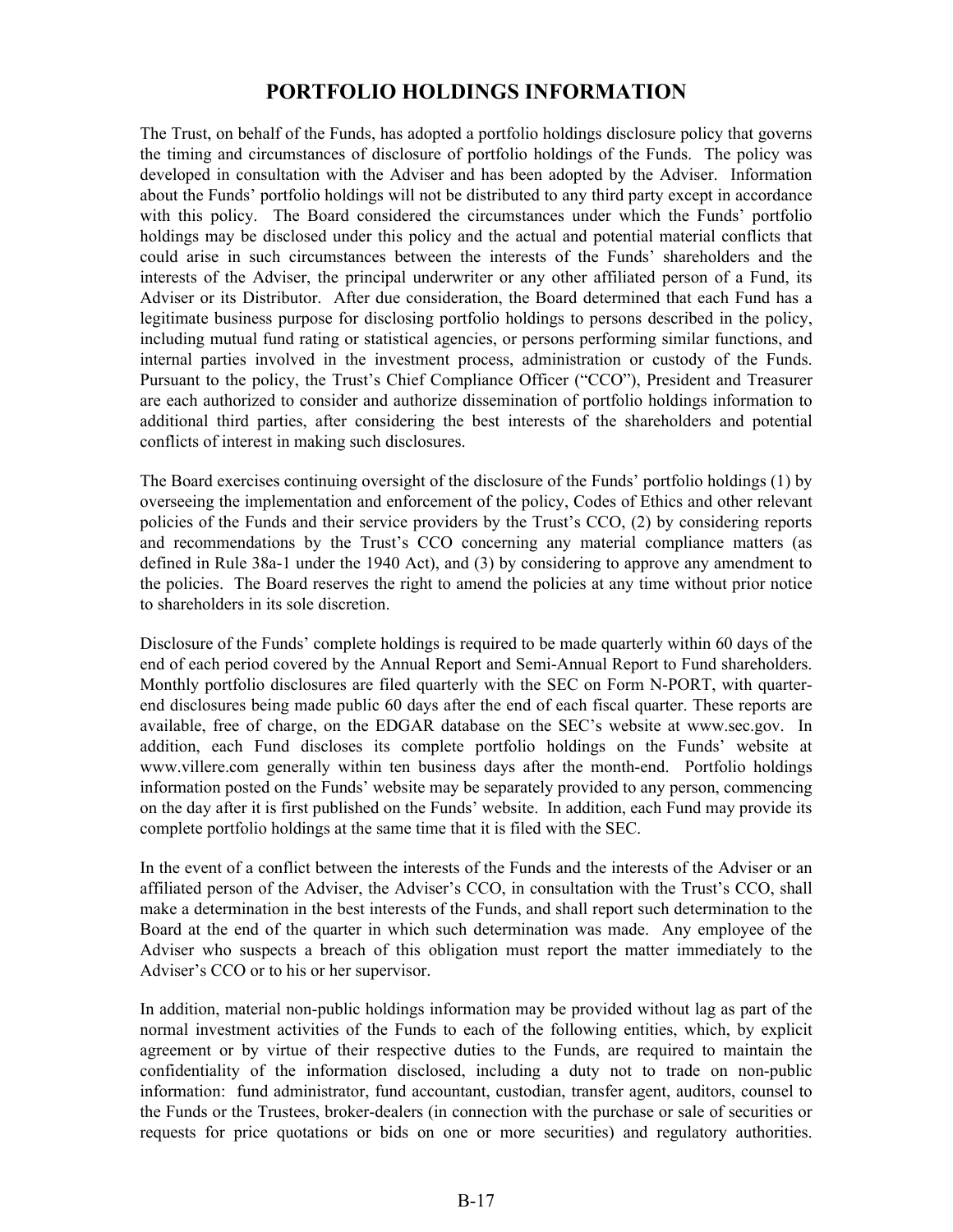<span id="page-21-0"></span>Portfolio holdings information not publicly available with the SEC or through the Funds' website may only be provided to additional third parties, including mutual fund ratings or statistical agencies, in accordance with the policy, when a Fund has a legitimate business purpose and when the third party recipient is subject to a confidentiality agreement that includes a duty not to trade on non-public information.

In no event shall the Adviser, its affiliates or employees or the Funds receive any direct or indirect compensation in connection with the disclosure of information about a Fund's portfolio holdings.

There can be no assurance that the policies will protect the Funds from potential misuse of portfolio holdings information by individuals or entities to which it is disclosed.

From time to time, the Adviser may make additional disclosure of the Funds' portfolio holdings on the Funds' website. Shareholders can access the Funds' website at www.villere.com for additional information about the Funds, including, without limitation, the periodic disclosure of its portfolio holdings.

# **TRUSTEES AND EXECUTIVE OFFICERS**

The Board is responsible for the overall management of the Trust, including general supervision and review of the investment activities of the Funds. The Board, in turn, elects the officers of the Trust, who are responsible for administering the day-to-day operations of the Trust and its separate series. The current Trustees and officers of the Trust, their dates of birth and position with the Trust, terms of office with the Trust and length of time served, their principal occupations for the past five years and other directorships held are set forth in the table below.

| <b>Name, Address</b><br>And Age                                                                                                                | <b>Position with</b><br>the Trust | Term of Office <sup><math>(2)</math></sup> and<br><b>Length of Time</b><br><b>Served</b> | <b>Principal Occupation</b><br><b>During Past Five Years</b>                                                                                                                                                                                                                                                                                                                                                                                                                                                                  | Number of<br><b>Portfolios</b><br>in Fund<br>$Complex^{(3)}$<br>Overseen by<br><b>Trustees</b> | Other<br><b>Directorships</b><br><b>Held During</b><br>the Past 5<br>Years                                                                                                                                                                                                              |
|------------------------------------------------------------------------------------------------------------------------------------------------|-----------------------------------|------------------------------------------------------------------------------------------|-------------------------------------------------------------------------------------------------------------------------------------------------------------------------------------------------------------------------------------------------------------------------------------------------------------------------------------------------------------------------------------------------------------------------------------------------------------------------------------------------------------------------------|------------------------------------------------------------------------------------------------|-----------------------------------------------------------------------------------------------------------------------------------------------------------------------------------------------------------------------------------------------------------------------------------------|
|                                                                                                                                                |                                   | Independent Trustees of the Trust <sup>(1)</sup>                                         |                                                                                                                                                                                                                                                                                                                                                                                                                                                                                                                               |                                                                                                |                                                                                                                                                                                                                                                                                         |
| Kathleen T. Barr<br>(born $1955$ )<br>c/o U.S. Bank Global<br><b>Fund Services</b><br>2020 E. Financial Way<br>Suite 100<br>Glendora, CA 91741 | Trustee                           | Indefinite Term;<br>Since November 2018.                                                 | Former owner of a<br>registered investment<br>adviser, Productive<br>Capital Management, Inc.;<br>formerly, Chief<br>Administrative Officer,<br>Senior Vice President and<br>Senior Managing Director<br>of Allegiant Asset<br>Management Company<br>(merged with PNC Capital<br>Advisors LLC in 2009),<br>formerly, Chief<br>Administrative Officer,<br>Chief Compliance Officer<br>and Senior Vice President<br>of PNC Funds and PNC<br>Advantage Funds (f/k/a<br>Allegiant Funds)<br>(registered investment<br>companies). | $\overline{c}$                                                                                 | Independent<br>Director.<br>Muzinich<br>BDC, Inc.<br>(August 2019)<br>to present);<br>Independent<br>Trustee for the<br>William Blair<br>Funds $(2013$ to<br>$present)$ (20<br>series);<br>Independent<br>Trustee for the<br>AmericaFirst<br>Quantitative<br>Funds $(2012$ to<br>2016). |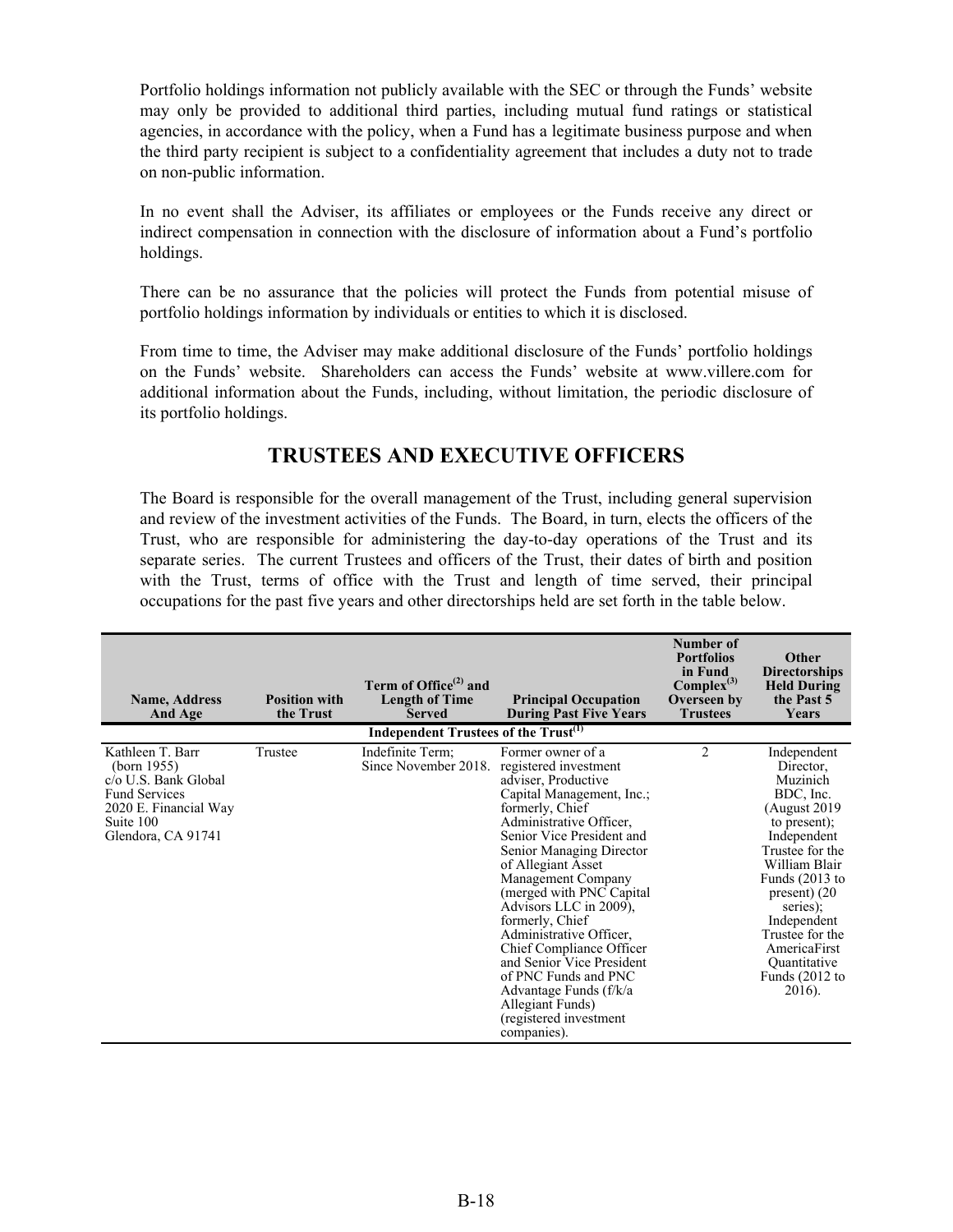| <b>Name, Address</b><br>And Age                                                                                                               | <b>Position with</b><br>the Trust | Term of Office <sup>(2)</sup> and<br><b>Length of Time</b><br><b>Served</b>        | <b>Principal Occupation</b><br><b>During Past Five Years</b>                                                                                                                                                                                                                                                                                            | Number of<br><b>Portfolios</b><br>in Fund<br>$Complex^{(3)}$<br>Overseen by<br><b>Trustees</b> | Other<br><b>Directorships</b><br><b>Held During</b><br>the Past 5<br>Years                                                                                                                                                                                                                                                                                                                                   |
|-----------------------------------------------------------------------------------------------------------------------------------------------|-----------------------------------|------------------------------------------------------------------------------------|---------------------------------------------------------------------------------------------------------------------------------------------------------------------------------------------------------------------------------------------------------------------------------------------------------------------------------------------------------|------------------------------------------------------------------------------------------------|--------------------------------------------------------------------------------------------------------------------------------------------------------------------------------------------------------------------------------------------------------------------------------------------------------------------------------------------------------------------------------------------------------------|
| Wallace L. Cook<br>(born 1939)<br>c/o U.S. Bank Global<br><b>Fund Services</b><br>2020 E. Financial Way<br>Suite 100<br>Glendora, CA 91741    | Trustee                           | Indefinite Term;<br>Since May 1991.                                                | Investment Consultant:<br>formerly, Chief Executive<br>Officer, Rockefeller Trust<br>Co., (prior thereto Senior<br>Vice President), and<br>Managing Director,<br>Rockefeller & Co.<br>(Investment Manager and<br>Financial Adviser);<br>formerly, Senior Vice<br>President, Norton Simon,<br>Inc. (international<br>consumer products<br>conglomerate). | $\mathfrak{D}$                                                                                 | Trustee, The<br>Dana<br>Foundation.                                                                                                                                                                                                                                                                                                                                                                          |
| Eric W. Falkeis<br>(born 1973)<br>c/o U.S. Bank Global<br><b>Fund Services</b><br>615 East Michigan St.<br>Milwaukee, WI 53202                | Trustee<br>Chairperson            | Indefinite Term;<br>Since September 2011.<br>Indefinite Term;<br>Since August 2019 | Chief Executive Officer,<br>Tidal ETF Services LLC<br>$(2018$ to present);<br>formerly, Chief Operating<br>Officer, Direxion Funds<br>$(2013$ to 2018); formerly,<br>Senior Vice President and<br>Chief Financial Officer<br>(and other positions), U.S.<br>Bancorp Fund Services,<br>LLC.                                                              | $\overline{c}$                                                                                 | Independent<br>Director,<br>Muzinich<br>BDC, Inc.<br>(August 2019<br>to present);<br>Interested<br>Trustee and<br>Chairperson,<br>Tidal ETF<br>Trust (2018 -<br>Present) (28)<br>series); Former<br>Interested<br>Trustee,<br>Direxion Funds<br>$(22 \text{ series})$ ,<br>Direxion<br><b>Shares ETF</b><br>Trust $(112)$<br>series) and<br>Direxion<br><b>Insurance Trust</b><br>$(2013 \text{ to } 2018).$ |
| Carl A. Froebel<br>(born 1938)<br>c/o U.S. Bank Global<br><b>Fund Services</b><br>2020 E. Financial Way<br>Suite 100<br>Glendora, CA 91741    | Trustee                           | Indefinite Term;<br>Since May 1991.                                                | Formerly, President and<br>Founder, National Investor<br>Data Services, Inc.<br>(investment related)<br>computer software).                                                                                                                                                                                                                             | $\overline{2}$                                                                                 | None.                                                                                                                                                                                                                                                                                                                                                                                                        |
| Steven J. Paggioli<br>(born 1950)<br>c/o U.S. Bank Global<br><b>Fund Services</b><br>2020 E. Financial Way<br>Suite 100<br>Glendora, CA 91741 | Trustee                           | Indefinite Term;<br>Since May 1991.                                                | Consultant; formerly,<br><b>Executive Vice President,</b><br><b>Investment Company</b><br>Administration, LLC<br>(mutual fund<br>administrator).                                                                                                                                                                                                        | $\overline{c}$                                                                                 | Independent<br>Director.<br>Muzinich<br>BDC, Inc.<br>(August 2019)<br>to present);<br>Independent<br>Trustee, AMG<br>Funds (55<br>series);<br>Advisory<br>Board Member,<br>Sustainable<br>Growth<br>Advisers, LP.                                                                                                                                                                                            |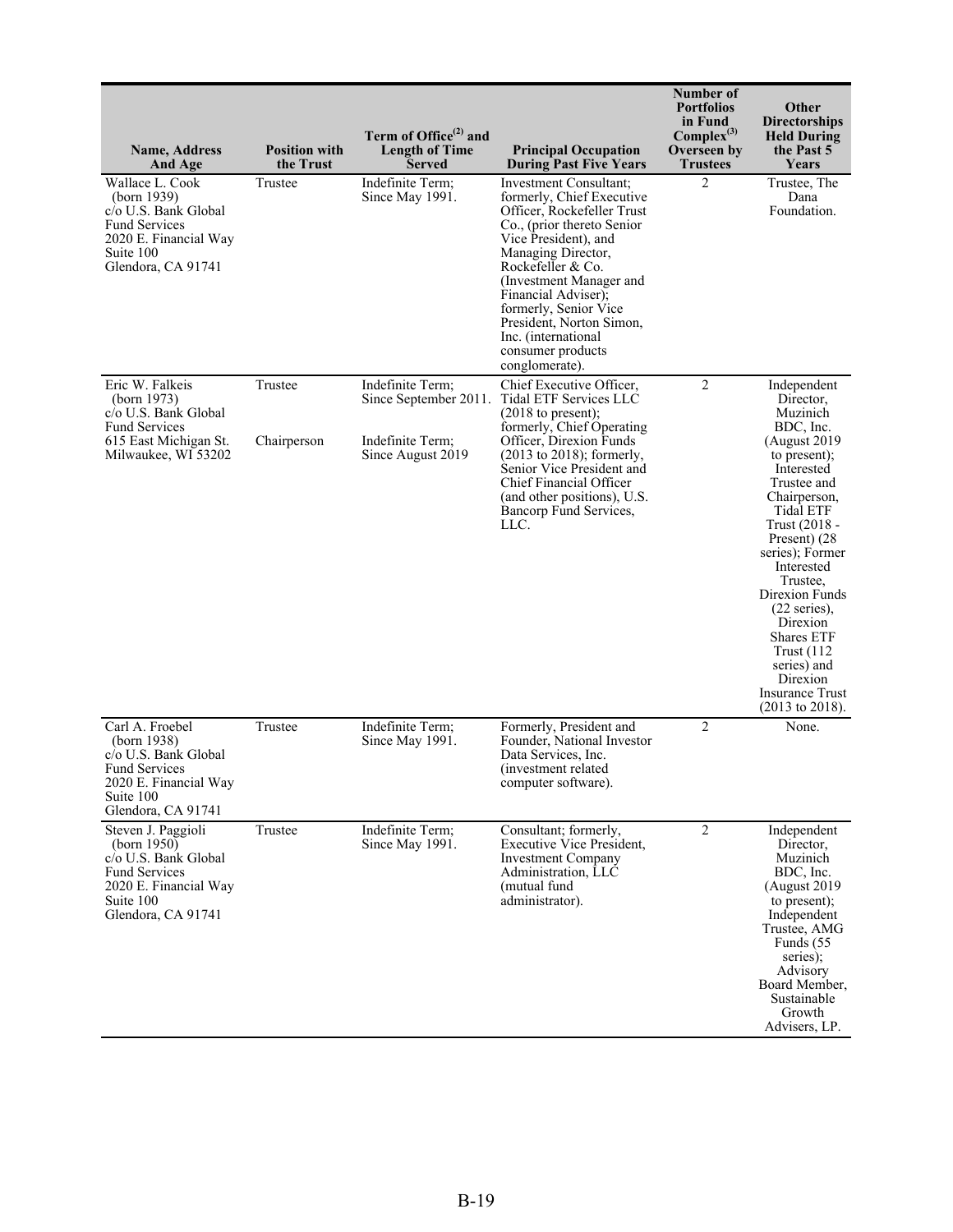| <b>Name, Address</b><br>And Age                                                                                                           | <b>Position with</b><br>the Trust                | Term of Office <sup>(2)</sup> and<br><b>Length of Time</b><br><b>Served</b> | <b>Principal Occupation</b><br><b>During Past Five Years</b>                                                                                                                                                                                                                                                                                                                                                                                                          | Number of<br><b>Portfolios</b><br>in Fund<br>$Complex^{(3)}$<br>Overseen by<br><b>Trustees</b> | <b>Other</b><br>Directorships<br><b>Held During</b><br>the Past 5<br>Years                                                                                                                                                                                                                                                                                                                                                                                |
|-------------------------------------------------------------------------------------------------------------------------------------------|--------------------------------------------------|-----------------------------------------------------------------------------|-----------------------------------------------------------------------------------------------------------------------------------------------------------------------------------------------------------------------------------------------------------------------------------------------------------------------------------------------------------------------------------------------------------------------------------------------------------------------|------------------------------------------------------------------------------------------------|-----------------------------------------------------------------------------------------------------------------------------------------------------------------------------------------------------------------------------------------------------------------------------------------------------------------------------------------------------------------------------------------------------------------------------------------------------------|
| Ashi S. Parikh<br>(born 1966)<br>c/o U.S. Bank Global<br><b>Fund Services</b><br>2020 E. Financial Way<br>Suite 100<br>Glendora, CA 91741 | Trustee                                          | Indefinite Term; Since<br>June 2020                                         | Investment professional;<br>formerly, Chief Executive<br>and Chief Investment<br>Officer and various other<br>positions, RidgeWorth<br>Investments, LLC<br>(global investment<br>management firm) (2006-<br>2017); formerly, Chief<br>Investment Officer<br><b>Institutional Growth</b><br>Equities, Eagle Asset<br>Management (financial<br>adviser); formerly Sr.<br>Managing Director,<br>Growth Equities, Banc<br>One Investment Advisors<br>(financial adviser). | $\overline{2}$                                                                                 | Board of<br>Directors<br>Member,<br>Investment<br>Working<br>Group, The<br>Ohio State<br>University<br>Endowments<br>and Foundation<br>$(2016$ -present);<br>Board of<br>Directors,<br>World<br>Methodist<br>Council.<br>Investment<br>Committee<br>$(2018$ -present);<br>Independent<br>Trustee, PNC<br>Funds<br>$(2018-2019)$<br>$(32 \text{ series})$ ;<br>Interested<br>Trustee,<br>RidgeWorth<br>Funds<br>$(2014 - 2017)$<br>$(35 \text{ series})$ . |
|                                                                                                                                           |                                                  | <b>Officers of the Trust</b>                                                |                                                                                                                                                                                                                                                                                                                                                                                                                                                                       |                                                                                                |                                                                                                                                                                                                                                                                                                                                                                                                                                                           |
| Jason F. Hadler<br>(born 1975)<br>c/o U.S. Bank Global<br><b>Fund Services</b><br>615 East Michigan St.<br>Milwaukee, WI 53202            | President &<br>Principal<br>Executive<br>Officer | Indefinite Term;                                                            | Senior Vice President and<br>Since September 2021. Head of Fund Services<br><b>Fund Administration</b><br>Department, U.S. Bank<br>Global Fund Services<br>since December 2003.                                                                                                                                                                                                                                                                                       | Not<br>Applicable.                                                                             | Not<br>Applicable.                                                                                                                                                                                                                                                                                                                                                                                                                                        |
| Carl G. Gee, Esq.<br>(born 1990)<br>c/o U.S. Bank Global<br><b>Fund Services</b><br>615 East Michigan St.<br>Milwaukee, WI 53202          | Secretary &<br>Vice President                    | Indefinite Term;<br>Since February 2021.                                    | Assistant Vice President,<br>U.S. Bank Global Fund<br>Services since August<br>2016; Summer Associate,<br>Husch Blackwell LLP<br>(2015); Law Clerk, Brady<br>Corporation (global<br>printing systems, labels<br>and safety products<br>company) (2014-2015).                                                                                                                                                                                                          | Not<br>Applicable.                                                                             | Not<br>Applicable.                                                                                                                                                                                                                                                                                                                                                                                                                                        |
| Aaron J. Perkovich<br>(born $1973$ )<br>c/o U.S. Bank Global                                                                              | Vice President                                   | Indefinite Term;<br>Since March 2017.                                       | Vice President, U.S. Bank<br><b>Global Fund Services</b><br>since June 2006.                                                                                                                                                                                                                                                                                                                                                                                          | Not<br>Applicable.                                                                             | <b>Not</b><br>Applicable.                                                                                                                                                                                                                                                                                                                                                                                                                                 |
| <b>Fund Services</b><br>615 East Michigan St.<br>Milwaukee, WI 53202                                                                      | Treasurer                                        | Indefinite Term:<br>Since August 2016.                                      |                                                                                                                                                                                                                                                                                                                                                                                                                                                                       |                                                                                                |                                                                                                                                                                                                                                                                                                                                                                                                                                                           |
| Melissa Breitzman<br>(born 1983)<br>c/o U.S. Bank Global<br><b>Fund Services</b><br>615 East Michigan St.<br>Milwaukee, WI 53202          | Assistant<br>Treasurer                           | Indefinite Term:<br>Since August 2016.                                      | Assistant Vice President,<br>U.S. Bank Global Fund<br>Services since June 2005.                                                                                                                                                                                                                                                                                                                                                                                       | Not<br>Applicable.                                                                             | Not<br>Applicable.                                                                                                                                                                                                                                                                                                                                                                                                                                        |
| Craig Benton<br>(born 1985)<br>c/o U.S. Bank Global<br><b>Fund Services</b><br>615 East Michigan St.<br>Milwaukee, WI 53202               | Assistant<br>Treasurer                           | Indefinite Term;<br>Since August 2016.                                      | Assistant Vice President,<br>U.S. Bank Global Fund<br>Services since November<br>2007.                                                                                                                                                                                                                                                                                                                                                                                | <b>Not</b><br>Applicable.                                                                      | Not<br>Applicable.                                                                                                                                                                                                                                                                                                                                                                                                                                        |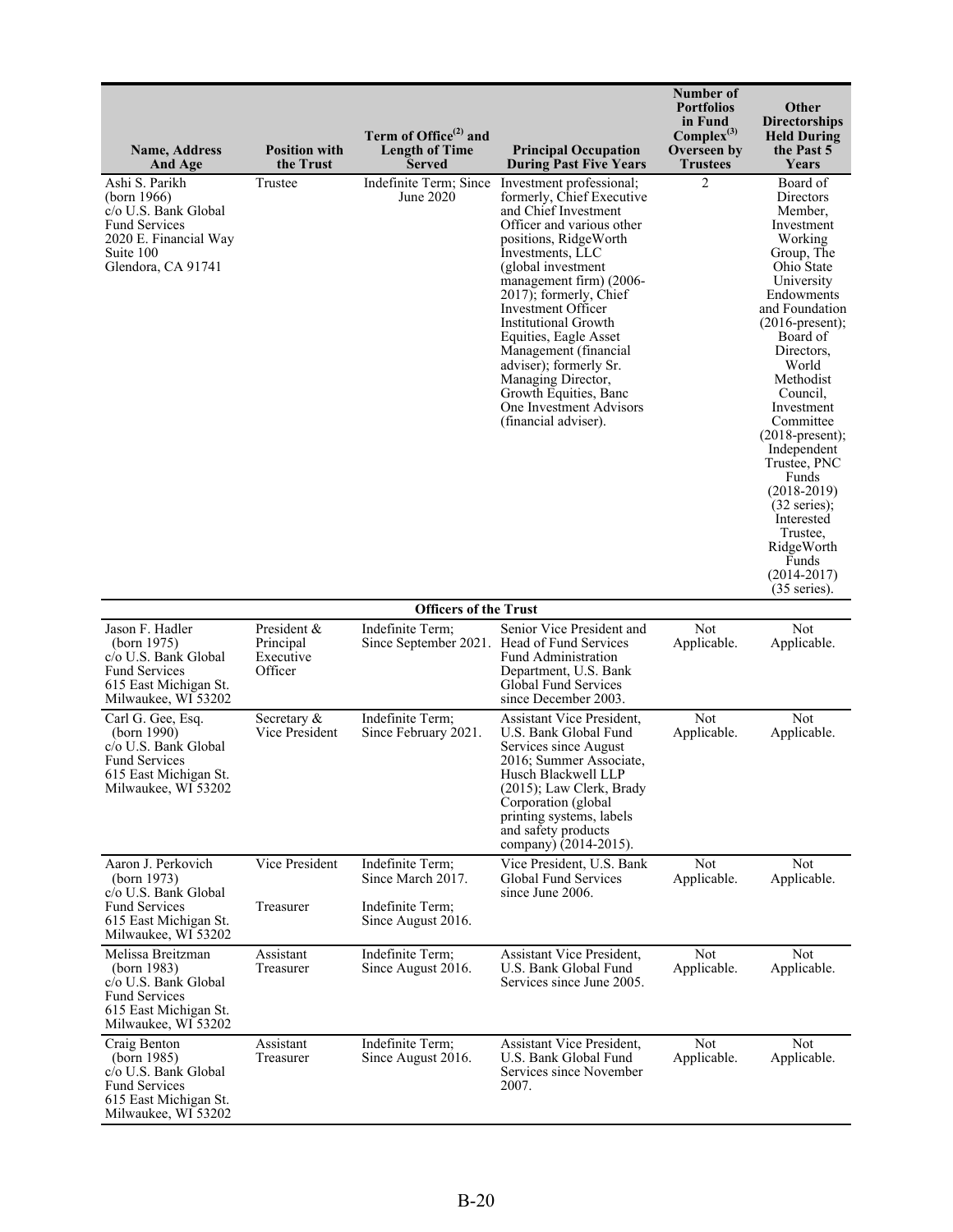| <b>Name, Address</b><br>And Age                                                                                                      | <b>Position with</b><br>the Trust                                                           | Term of Office <sup>(2)</sup> and<br><b>Length of Time</b><br><b>Served</b> | <b>Principal Occupation</b><br><b>During Past Five Years</b>                                                | Number of<br><b>Portfolios</b><br>in Fund<br>$Complex^{(3)}$<br>Overseen by<br><b>Trustees</b> | <b>Other</b><br><b>Directorships</b><br><b>Held During</b><br>the Past 5<br>Years |
|--------------------------------------------------------------------------------------------------------------------------------------|---------------------------------------------------------------------------------------------|-----------------------------------------------------------------------------|-------------------------------------------------------------------------------------------------------------|------------------------------------------------------------------------------------------------|-----------------------------------------------------------------------------------|
| Cory Akers<br>(born 1978)<br>c/o U.S. Bank Global<br><b>Fund Services</b><br>615 East Michigan St.<br>Milwaukee, WI 53202            | Assistant<br>Treasurer                                                                      | Indefinite Term;<br>Since August 2017.                                      | <b>Assistant Vice President,</b><br>U.S. Bank Global Fund<br>Services since October<br>2006.                | Not<br>Applicable.                                                                             | Not<br>Applicable.                                                                |
| Donna Barrette<br>(born 1966)<br>$c/\sigma$ U.S. Bank Global<br><b>Fund Services</b><br>615 East Michigan St.<br>Milwaukee, WI 53202 | Chief<br>Compliance<br>Officer, Anti-<br>Money<br>Laundering<br>Officer & Vice<br>President | Indefinite Term;<br>Since July 2011.                                        | Senior Vice President and<br>Compliance Officer, U.S.<br>Bank Global Fund<br>Services since August<br>2004. | Not<br>Applicable.                                                                             | Not.<br>Applicable.                                                               |

(1) All Trustees of the Trust are not "interested persons" of the Trust as defined in the 1940 Act ("Independent Trustees").

 $(2)$  Under the terms of the Board's retirement policy, a Trustee shall retire at the end of the calendar year in which he or she reaches the age of 78 (or, in the case of a Trustee who was over the age of 78 at the time the retirement policy was adopted in 2019, December 31, 2021).

<sup>(3)</sup> The Trust is comprised of numerous series managed by unaffiliated investment advisers. The term "Fund Complex" applies only to the Funds. The Funds do not hold themselves out as related to any other series within the Trust for purposes of investment and investor services, nor does it share the same investment adviser with any other series.

#### **Additional Information Concerning the Board of Trustees**

#### *The Role of the Board*

The Board oversees the management and operations of the Trust. Like all mutual funds, the dayto-day management and operation of the Trust is the responsibility of the various service providers to the Trust, such as the Adviser, the Distributor, the Administrator, the Custodian, and the Transfer Agent, each of whom are discussed in greater detail in this Statement of Additional Information. The Board has appointed various senior employees of the Administrator as officers of the Trust, with responsibility to monitor and report to the Board on the Trust's operations. In conducting this oversight, the Board receives regular reports from these officers and the service providers. For example, the Treasurer reports on financial reporting matters and the President reports on matters relating to the Trust's operations. In addition, the Adviser provides regular reports on the investment strategy and performance of the Funds. The Board has appointed a Chief Compliance Officer who administers the Trust's compliance program and regularly reports to the Board on compliance matters. These reports are provided as part of formal "Board Meetings" which are typically held quarterly, in person, and involve the Board's review of recent operations. In addition, various members of the Board also meet with management in less formal settings, between formal "Board Meetings," to discuss various topics. In all cases, however, the role of the Board and of any individual Trustee is one of oversight and not of management of the day-to-day affairs of the Trust and its oversight role does not make the Board a guarantor of the Trust's investments, operations or activities.

#### *Board Structure, Leadership*

The Board has structured itself in a manner that it believes allows it to perform its oversight function effectively. It has established three standing committees, a Nominating and Governance Committee, an Audit Committee, and a Qualified Legal Compliance Committee, which are discussed in greater detail below under "Trust Committees." The Board is comprised of Trustees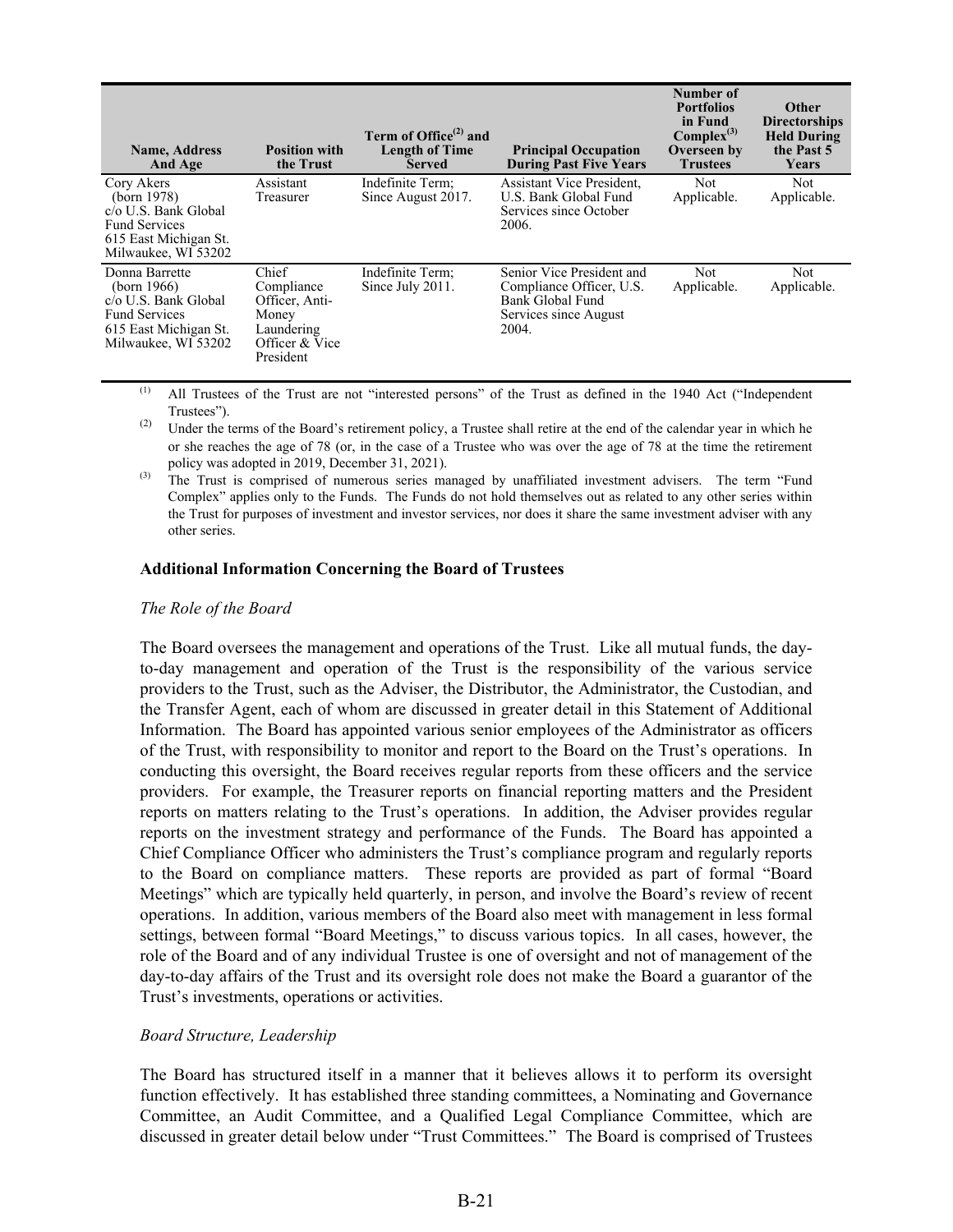who are all Independent Trustees, which are Trustees that are not affiliated with the Adviser, the principal underwriter, or their affiliates. The Nominating and Governance Committee, Audit Committee, and Qualified Legal Compliance Committee are comprised entirely of Independent Trustees. The Chairman of the Board is an Independent Trustee. The Board has determined not to combine the Chairman position and the principal executive officer position and has appointed a Senior Vice President of the Administrator as the President of the Trust. The Board reviews its structure and the structure of its committees annually. The Board has determined that the structure of the Independent Chairman, the composition of the Board, and the function and composition of its various committees are appropriate means to address any potential conflicts of interest that may arise.

#### *Board Oversight of Risk Management*

As part of its oversight function, the Board of Trustees receives and reviews various risk management reports and discusses these matters with appropriate management and other personnel. Because risk management is a broad concept comprised of many elements (*e.g.*, investment risk, issuer and counterparty risk, compliance risk, operational risks, business continuity risks, etc.), the oversight of different types of risks is handled in different ways. For example, the Audit Committee meets with the Treasurer and the Trust's independent registered public accounting firm to discuss, among other things, the internal control structure of the Trust's financial reporting function. The Board meets regularly with the Chief Compliance Officer to discuss compliance and operational risks and how they are managed. The Board also receives reports from the Adviser as to investment risks of the Funds. In addition to these reports, from time to time the Board receives reports from the Administrator and the Adviser as to enterprise risk management.

#### *Information about Each Trustee's Qualification, Experience, Attributes or Skills*

The Board believes that each of the Trustees has the qualifications, experience, attributes and skills ("Trustee Attributes") appropriate to their continued service as Trustees of the Trust in light of the Trust's business and structure. In addition to a demonstrated record of business and/or professional accomplishment, each of the Trustees has served on the Board for a number of years. They have substantial board experience and, in their service to the Trust, have gained substantial insight as to the operation of the Trust. They have demonstrated a commitment to discharging their oversight duties as trustees in the interests of shareholders. The Board annually conducts a "self-assessment" wherein the effectiveness of the Board and individual Trustees is reviewed.

In addition to the information provided in the chart above, below is certain additional information concerning each particular Trustee and his/her Trustee Attributes. The information is not allinclusive. Many Trustee Attributes involve intangible elements, such as intelligence, integrity, work ethic, the ability to work together, the ability to communicate effectively, the ability to exercise judgment, to ask incisive questions, and commitment to shareholder interests.

Ms. Barr's Trustee Attributes include her substantial mutual fund experience, including her role as Vice Chair of the Governing Council for the Independent Directors Council and member of the ICI Board of Governors. She has executive experience as the former owner of a registered investment adviser (Productive Capital Management, Inc.), as the Chief Administrative Officer, Senior Vice President and Senior Managing Director of Allegiant Asset Management Company (merged with PNC Capital Advisers LLC in 2009), and as the Chief Administrative Officer, Chief Compliance Officer and Senior Vice President of PNC Funds and PNC Advantage Funds (f/k/a Allegiant Funds). Ms. Barr currently serves on the board of several registered investment companies. Ms. Barr has been determined to qualify as an Audit Committee financial expert for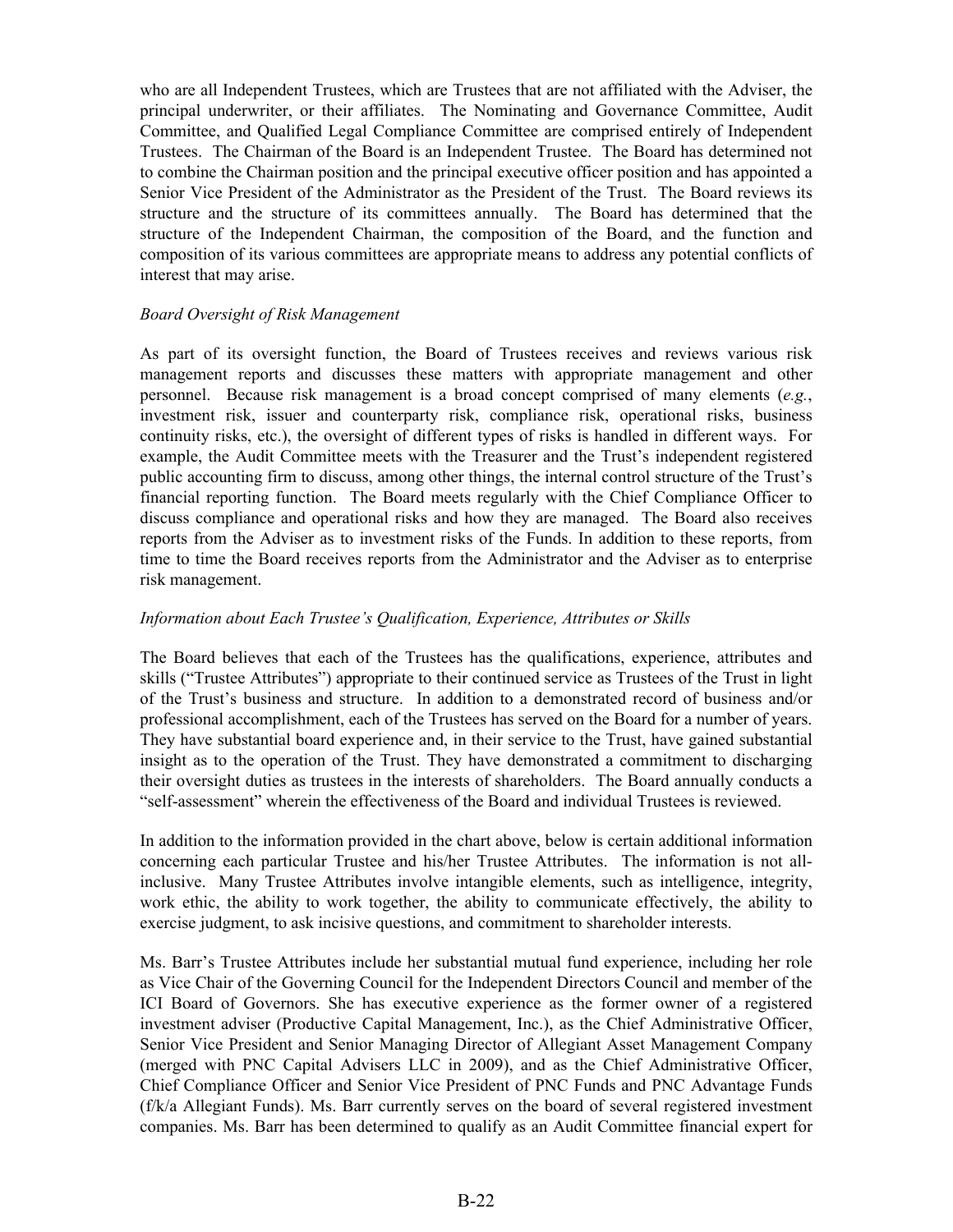the Trust. The Board believes Ms. Barr's experience, qualifications, attributes or skills on an individual basis and in combination with those of the other Trustees led to the conclusion that she possesses the requisite skills and attributes as a Trustee to carry out oversight responsibilities with respect to the Trust.

Mr. Cook's Trustee Attributes include his substantial investment and executive experience through his investment consulting business, his position as a Trustee of several investment trust (including private investment trusts) and his ongoing responsibility for investing the assets of a major foundation, as well as his former position as Chief Executive Officer of Rockefeller Trust Company (an investment manager and financial adviser) and senior vice president of a Fortune 500 company. Mr. Cook has been determined to qualify as an Audit Committee financial expert for the Trust. The Board believes Mr. Cook's experience, qualifications, attributes or skills on an individual basis and in combination with those of the other Trustees led to the conclusion that he possesses the requisite skills and attributes as a Trustee to carry out oversight responsibilities with respect to the Trust.

Mr. Falkeis' Trustee Attributes include his substantial mutual fund experience and his experience with financial, accounting, investment and regulatory matters through his former position as Senior Vice President and Chief Financial Officer (and other positions) of U.S. Bancorp Fund Services, LLC, a full service provider to ETFs, mutual funds and alternative investment products. Mr. Falkeis currently serves as Chief Executive Officer of Tidal ETF Services LLC (2018 to present), and he has experience consulting with investment advisers regarding the legal structure of investment companies, distribution channel analysis, marketing and actual distribution of those funds. Mr. Falkeis also has substantial managerial, operational, and risk oversight experience through his former positions as Chief Operating Officer and Interested Trustee of the Direxion Funds and the Direxion Exchange Traded Funds. Mr. Falkeis has been determined to qualify as an Audit Committee financial expert for the Trust. The Board believes Mr. Falkeis' experience, qualifications, attributes or skills on an individual basis and in combination with those of the other Trustees led to the conclusion that he possesses the requisite skills and attributes as a Trustee to carry out oversight responsibilities with respect to the Trust.

Mr. Froebel's Trustee Attributes include his significant systems and operations experience. He was a Director of Scudder, Stevens & Clark (with responsibility for its systems department) and founder and President of Systems Dynamics Corp. ("SDC") and later Vice President of Bradford Computer & Systems after its acquisition of SDC, (providing record keeping and reporting for investment advisers and mutual funds). He also served as Vice President of Automatic Data Processing (automated services to the brokerage and investment advisory industry) and was the former President and founder of National Investor Data Services, Inc. (a software and computer vendor to the mutual fund industry with fund accounting and transfer agent systems). Mr. Froebel has been determined to qualify as an Audit Committee financial expert for the Trust. The Board believes Mr. Froebel's experience, qualifications, attributes or skills on an individual basis and in combination with those of the other Trustees led to the conclusion that he possesses the requisite skills and attributes as a Trustee to carry out oversight responsibilities with respect to the Trust.

Mr. Paggioli's Trustee Attributes include his substantial mutual fund and investment advisory experience. Mr. Paggioli is an independent consultant on investment company and investment advisory matters. He has held a number of senior positions with mutual fund and investment advisory organizations and related businesses, including Executive Vice President, Director and Principal of the Wadsworth Group (fund administration, distribution transfer agency and accounting services). He serves on the boards of several investment management companies and advisory firms. He is a member of the Board of Governors of the Investment Company Institute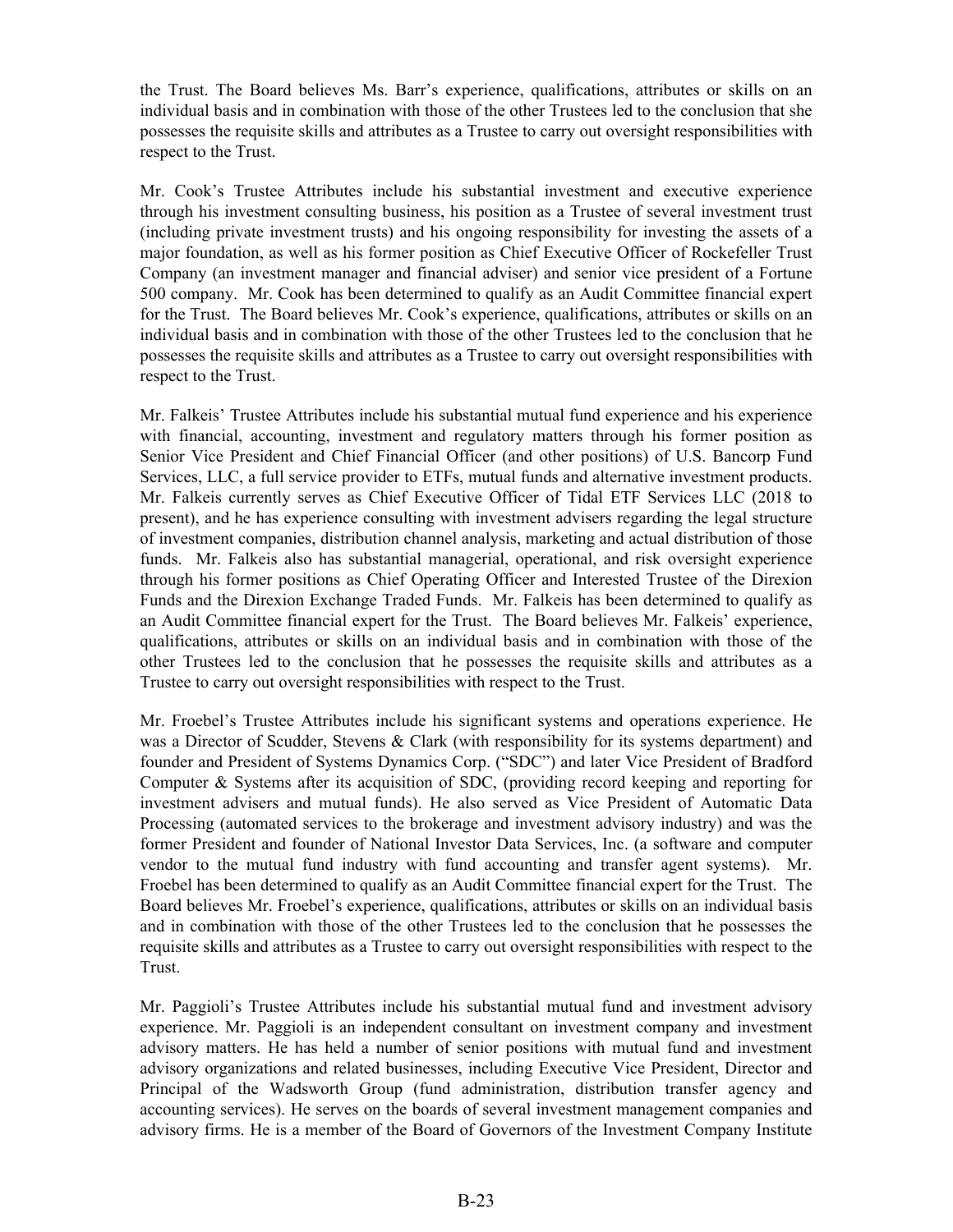and of the Governing Council of the Independent Directors Council. He has served on various industry association and self-regulatory committees and formerly worked on the staff of the Securities and Exchange Commission. Mr. Paggioli has been determined to qualify as an Audit Committee financial expert for the Trust. The Board believes Mr. Paggioli's experience, qualifications, attributes or skills on an individual basis and in combination with those of the other Trustees led to the conclusion that he possesses the requisite skills and attributes as a Trustee to carry out oversight responsibilities with respect to the Trust.

Mr. Parikh's Trustee Attributes include his substantial investment and executive experience in the asset management industry, including his position as Chief Executive Officer and Chief Investment Officer of Ridgeworth Investments (global investment management firm with over \$41 billion in assets). He has also served as a Trustee of several investment trusts (including private investment trusts). Mr. Parikh has ongoing responsibility as a member of the Investment Working Group as part of the Board of Directors for the Ohio State University Endowments & Foundation, as well as an ongoing position as a member of the Investment Committee for the World Methodist Council Endowment Fund (a charitable religious foundation). Mr. Parikh has been determined to qualify as an Audit Committee financial expert for the Trust. The Board believes Mr. Parikh possesses the requisite skills and attributes as a Trustee to carry out oversight responsibilities with respect to the Trust.

#### **TRUST COMMITTEES**

The Trust has three standing committees: the Nominating and Governance Committee, the Audit Committee, and the Qualified Legal Compliance Committee ("QLCC").

The Nominating and Governance Committee, comprised of all of the Independent Trustees, is responsible for seeking and reviewing candidates for consideration as nominees for Trustees and meets only as necessary. The Nominating and Governance Committee has appointed Independent Trustee Kathleen Barr as the Chairperson of the Committee. The Nominating and Governance Committee will consider nominees nominated by shareholders. Recommendations for consideration by shareholders to the Nominating and Governance Committee should be sent to the President of the Trust in writing, together with the appropriate biographical information concerning each such proposed Nominee, and such recommendation must comply with the notice provisions set forth in the Trust By-Laws. In general, to comply with such procedures, such nominations, together with all required biographical information, must be delivered to, and received by, the President of the Trust at the principal executive offices of the Trust not later than 120 days and no more than 150 days prior to the shareholder meeting at which any such nominee would be voted on. The Nominating and Governance Committee met one time with respect to the Funds during the Funds' last fiscal year.

The Audit Committee is comprised entirely of Independent Trustees. It does not include interested Trustees of the Trust. The Audit Committee typically meets on a quarterly basis with respect to each series of the Trust and may meet more frequently. The function of the Audit Committee, with respect to each series of the Trust, is to review the scope and results of the audit and any matters bearing on the audit or a fund's financial statements and to ensure the integrity of a fund's pricing and financial reporting. The Audit Committee met one time with respect to the Funds during the Funds' last fiscal year.

The function of the QLCC is to receive reports from an attorney retained by the Trust of evidence of a material violation by the Trust or by any officer, director, employee or agent of the Trust. The QLCC did not meet with respect to the Funds during the Funds' last fiscal year.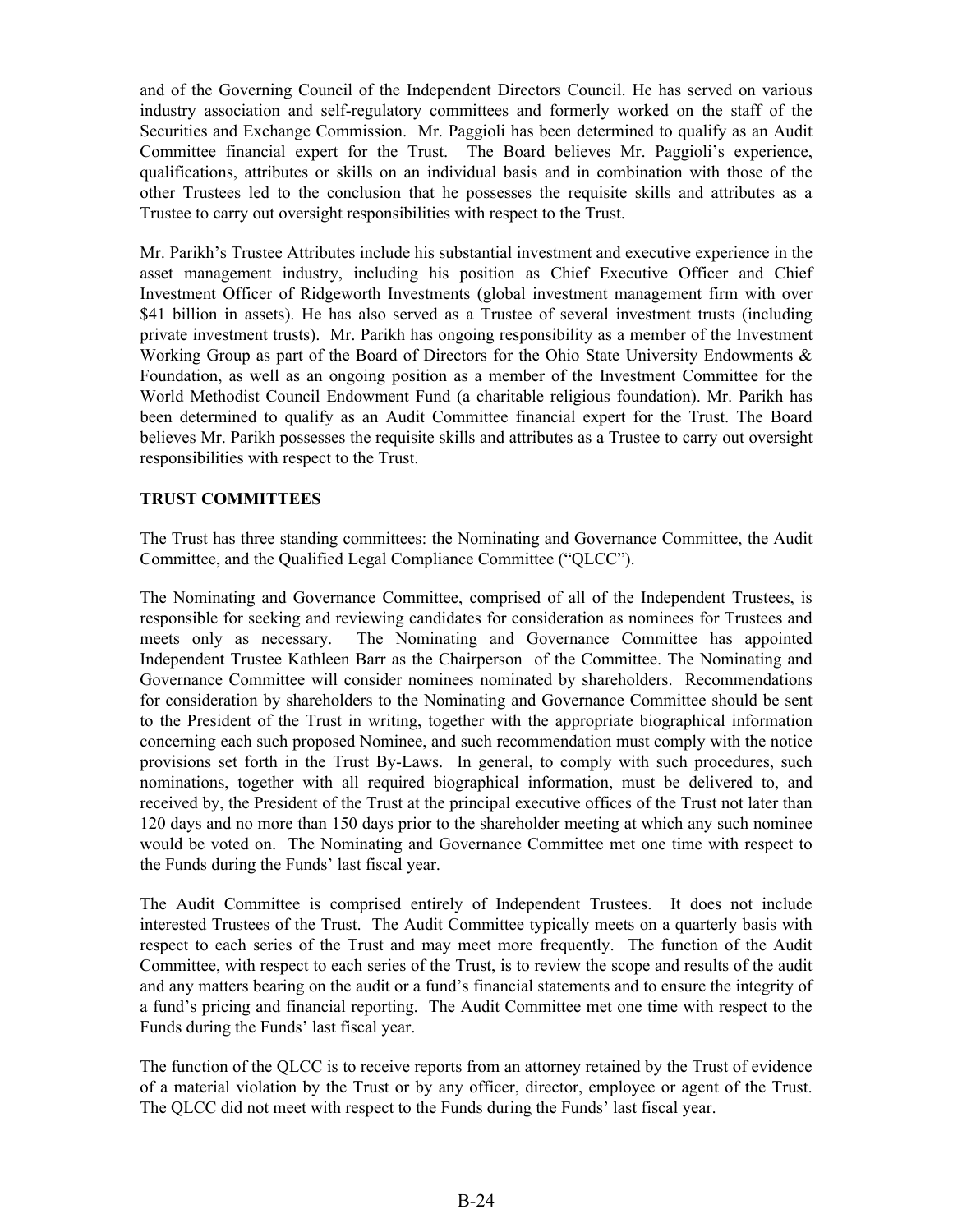Additionally, the Board has delegated day-to-day valuation issues to a Valuation Committee that is comprised of representatives from the Administrator's staff and certain officers of the Trust and is overseen by the Trustees. The function of the Valuation Committee is to value securities held by any series of the Trust for which current and reliable market quotations are not readily available. Such securities are valued at their respective fair values as determined in good faith by the Valuation Committee, and the actions of the Valuation Committee are subsequently reviewed and ratified by the Board. The Valuation Committee meets as needed. The Valuation Committee did not meet with respect to the Funds during the Funds' last fiscal year.

#### **TRUSTEE OWNERSHIP OF FUND SHARES AND OTHER INTERESTS**

The following table shows the amount of Fund shares and the amount of shares in other portfolios of the Trust owned by the Trustees as of the calendar year ended December 31, 2020.

| <b>Name</b>                 | <b>Dollar Range of</b><br><b>Balanced Fund Shares</b> | <b>Dollar Range of</b><br><b>Equity Fund Shares</b> | <b>Aggregate Dollar</b><br><b>Range of Fund Shares</b><br>in the Trust |
|-----------------------------|-------------------------------------------------------|-----------------------------------------------------|------------------------------------------------------------------------|
| <b>Independent Trustees</b> |                                                       |                                                     |                                                                        |
| Kathleen T. Barr            | None                                                  | None                                                | Over \$100,000                                                         |
| Wallace L. Cook             | None                                                  | None                                                | Over \$100,000                                                         |
| Eric W. Falkeis             | None                                                  | None                                                | Over \$100,000                                                         |
| Carl A. Froebel             | None                                                  | None                                                | $$10,001 - $50,000$                                                    |
| Steven J. Paggioli          | $$10,000 - $50,000$                                   | None                                                | Over \$100,000                                                         |
| Ashi S. Parikh              | None                                                  | None                                                | None                                                                   |

Furthermore, neither the Independent Trustees nor members of their immediate family, own securities beneficially or of record in the Adviser, the Funds' principal underwriter, or any of their affiliates. Accordingly, neither the Independent Trustees nor members of their immediate family have had a direct or indirect interest, during the two most recently completed calendar years, the value of which exceeds \$120,000, in the Adviser, the Funds' principal underwriter or any of its affiliates.

#### **COMPENSATION**

Effective January 1, 2020, Independent Trustees were due to receive an annual retainer of \$142,000 allocated among each of the various portfolios comprising the Trust. Prior to January 1, 2020, the annual retainer was \$135,000. Due to the sharp market sell-off and in light of the uncertain impact surrounding the novel COVID-19 pandemic, the Board determined to temporarily waive its fee increase until September 1, 2020. The Chairman of the Board receives an additional annual retainer of \$21,000 also allocated among each of the various portfolios comprising the Trust. Independent Trustees receive additional fees from the applicable portfolios for any special meetings at rates assessed by the Trustees depending on the length of the meeting and whether in-person attendance is required. All Trustees are also reimbursed for expenses in connection with each Board meeting attended, which is allocated among applicable portfolios of the Trust. The Trust has no pension or retirement plan. No other entity affiliated with the Trust pays any compensation to the Trustees. Set forth below is the rate of compensation received by the following Independent Trustees for the fiscal year ended August 31, 2021.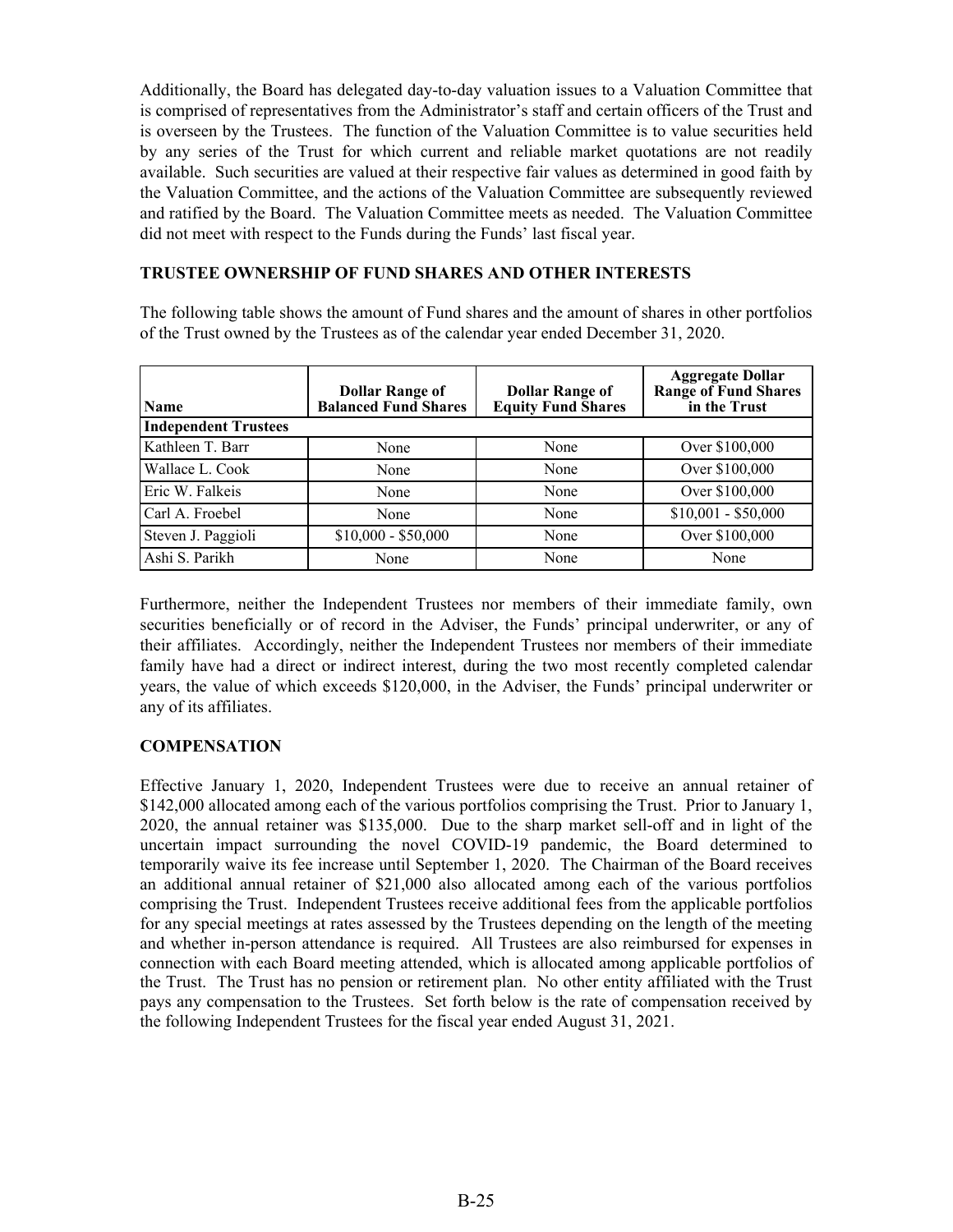<span id="page-29-0"></span>

| Name of<br><b>Person/Position</b>                 | Aggregate<br>Compensation<br><b>From the</b><br><b>Balanced</b><br>Fund | Aggregate<br>Compensation<br><b>From the</b><br><b>Equity Fund</b> | <b>Pension or</b><br><b>Retirement</b><br><b>Benefits</b><br><b>Accrued as</b><br>Part of<br>Fund<br><b>Expenses</b> | <b>Estimated</b><br>Annual<br><b>Benefits</b><br>Upon<br><b>Retirement</b> | <b>Total</b><br>Compensation<br>from Fund and<br>Fund<br>$Complex^{(1)}$<br>Paid to<br><b>Trustees</b> |
|---------------------------------------------------|-------------------------------------------------------------------------|--------------------------------------------------------------------|----------------------------------------------------------------------------------------------------------------------|----------------------------------------------------------------------------|--------------------------------------------------------------------------------------------------------|
| Kathleen T. Barr,<br><b>Independent Trustee</b>   | \$3,647                                                                 | \$2,740                                                            | None                                                                                                                 | None                                                                       | \$6,387                                                                                                |
| Wallace L. Cook,<br><b>Independent Trustee</b>    | \$3,647                                                                 | \$2,740                                                            | None                                                                                                                 | None                                                                       | \$6,387                                                                                                |
| Eric W. Falkeis,<br><b>Independent Trustee</b>    | \$4,429                                                                 | \$3,521                                                            | None                                                                                                                 | None                                                                       | \$7,950                                                                                                |
| Carl A. Froebel,<br><b>Independent Trustee</b>    | \$3,647                                                                 | \$2,740                                                            | None                                                                                                                 | None                                                                       | \$6,387                                                                                                |
| Steven J. Paggioli,<br><b>Independent Trustee</b> | \$3,647                                                                 | \$2,740                                                            | None                                                                                                                 | None                                                                       | \$6,387                                                                                                |
| Ashi S. Parikh,<br><b>Independent Trustee</b>     | \$3,647                                                                 | \$2,740                                                            | None                                                                                                                 | None                                                                       | \$6,387                                                                                                |

 $<sup>(1)</sup>$  There are currently numerous unaffiliated portfolios comprising the Trust. The term "Fund Complex" applies only</sup> to the Funds. For the fiscal year ended August 31, 2021, Trustees' fees and expenses in the amount of \$866,027. were incurred by the Trust.

#### **CODES OF ETHICS**

The Trust and the Adviser have each adopted separate Codes of Ethics pursuant to Rule 17j-1 under the 1940 Act. These Codes permit, subject to certain conditions, access persons of the Adviser to invest in securities that may be purchased or held by the Fund. The Distributor, as defined below, relies on the principal underwriter's exception under Rule  $17j-1(c)(3)$ , of the 1940 Act, specifically where the Distributor is not affiliated with the Trust or the Adviser, and no officer, director or general partner of the Distributor serves as an officer, director or general partner of the Trust or the Adviser.

## **PROXY VOTING POLICIES**

The Board has adopted proxy voting policies and procedures ("Policies") on behalf of the Trust which delegate the responsibility for voting proxies to the Adviser, subject to the Board's continuing oversight. The Policies require that the Adviser vote proxies received in a manner consistent with the best interests of a Fund and its shareholders. The Policies also require the Adviser to present to the Board, at least annually, the Adviser's proxy voting policies and a record of each proxy voted by the Adviser on behalf of each Fund, including a report on the resolution of all proxies identified by the Adviser as involving a conflict of interest. The Adviser has adopted a proxy voting policy (the "Adviser's Policy") that underscores the Adviser's concern that all proxy voting decisions be made in the best interests of the Funds.

The Adviser considers each proxy proposal individually and makes decisions on a case-by-case basis based on internal research, review of corporate governance, and proposals by other companies in a particular sector.

The Adviser generally votes with management on routine matters related to the operation of a particular company and that is not expected to have a significant impact on shareholders. The Adviser generally supports proposals that foster good corporate governance practices, and will support proposals calling for boards to consist of a majority of independent directors. The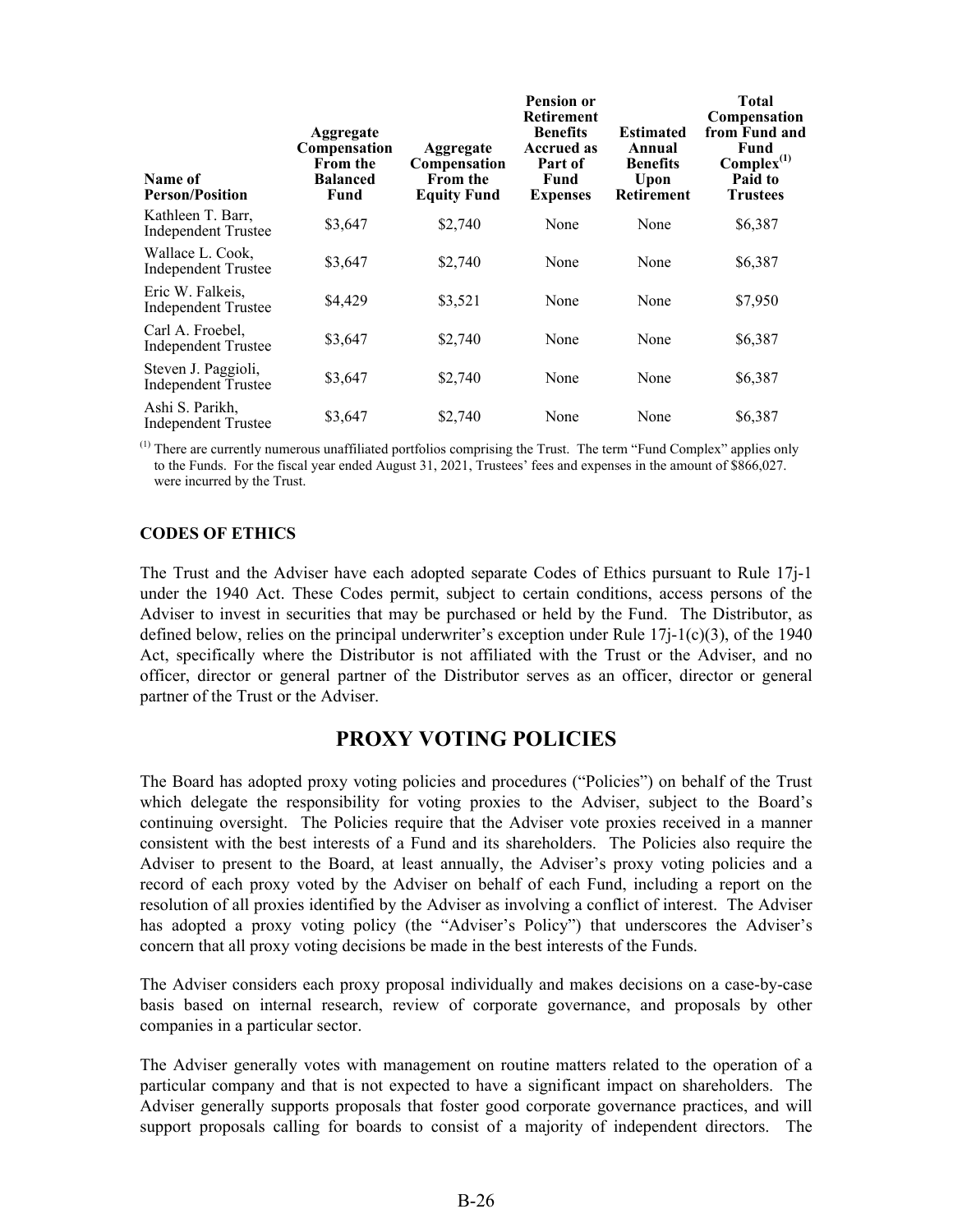<span id="page-30-0"></span>Adviser also generally supports appropriate compensation plans to be used as incentive for management, employees and directors, but will analyze each proposal regarding compensation plans to ascertain the impact on corporate governance and shareholder value. The Adviser will vote against plans that dilute shareholder ownership interest without commensurate benefit. Votes on issues such as proxy contests and defenses, tender offers, mergers and restructurings are reviewed on a case-by-case basis.

Where a proxy proposal raises a material conflict between the Adviser's interests and the Funds' interests, the Adviser will resolve the conflict in one of the following ways:

- Contact the Board and ask for a recommendation on the vote; or
- Engage an independent third party to assist in the resolution of the conflict.

The Funds are required to file Form N-PX, with the Funds' complete proxy voting records for the 12 months ended June 30th, no later than August 31st of each year. Form N-PX for the Funds are available without charge, upon request, by calling toll-free 1-866-209-1129 and on the SEC's website at www.sec.gov.

# **CONTROL PERSONS, PRINCIPAL SHAREHOLDERS, AND MANAGEMENT OWNERSHIP**

A principal shareholder is any person who owns of record or beneficially 5% or more of the outstanding shares of the Funds. A control person is one who owns beneficially or through controlled companies more than 25% of the voting securities of the Funds or acknowledges the existence of control. As of November 30, 2021 the Trustees and officers of the Trust as a group did not own more than 1% of the outstanding shares of the Funds.

As of November 30, 2021, the following shareholders were considered to be either a control person or principal shareholder of the Funds:

#### **Balanced Fund**

| <b>Name and Address</b>                                                                                                                                                                | % Ownership | <b>Type of Ownership</b> |
|----------------------------------------------------------------------------------------------------------------------------------------------------------------------------------------|-------------|--------------------------|
| National Financial Services, LLC<br>For the Exclusive Benefit of Our Customers<br>Attn: Mutual Funds Dept. 4 <sup>th</sup> Floor<br>499 Washington Blvd.<br>Jersey City, NJ 07310-1995 | 36.18%      | Record                   |
| Charles Schwab & Co. Inc.<br>Special Custody A/C FBO Customers<br>Attn: Mutual Funds<br>211 Main St.<br>San Francisco, CA 94105-1905                                                   | 10.12%      | Record                   |

#### **Equity Fund**

| <b>Name and Address</b>           | % Ownership | <b>Type of Ownership</b> |
|-----------------------------------|-------------|--------------------------|
| Charles Schwab & Co. Inc.         | 20.13%      | Record                   |
| Special Custody A/C FBO Customers |             |                          |
| Attn: Mutual Funds                |             |                          |
| 211 Main St.                      |             |                          |
| San Francisco, CA 94105-1905      |             |                          |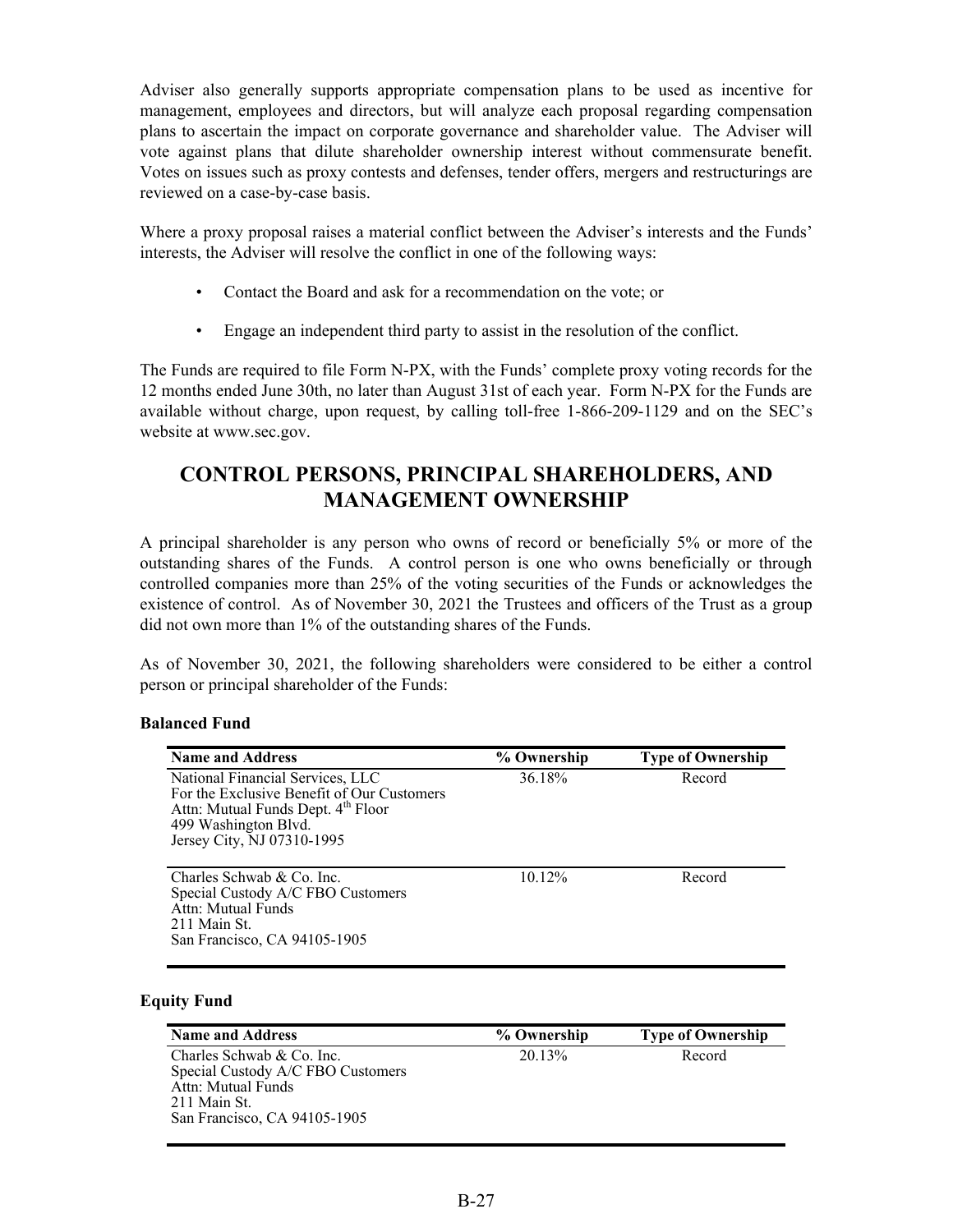# **THE FUNDS' INVESTMENT ADVISER**

<span id="page-31-0"></span>Investment advisory services are provided to the Funds by St. Denis J. Villere & Company, LLC, located at 601 Poydras Street, Suite 1808, New Orleans, Louisiana 70130, the Funds' Adviser, pursuant to an investment advisory agreement (the "Advisory Agreement") with the Trust. The Adviser provides investment advisory services to individual and institutional clients and investment companies. The Adviser is controlled by Sandy Villere, III and George V. Young, who are both portfolio managers of the Funds.

The Advisory Agreement continues in effect for successive annual periods so long as such continuation is approved at least annually by the vote of (1) the Board (or a majority of the outstanding shares of the Fund), and (2) a majority of the Independent Trustees, in each case cast in person at a meeting called for the purpose of voting on such approval. The Advisory Agreement may be terminated at any time, without penalty, by either party to the Advisory Agreement, or by a majority of the outstanding voting securities held by Fund shareholders, upon a 60-day written notice and is automatically terminated in the event of its "assignment," as defined in the 1940 Act. The Advisory Agreement provides that the Adviser under such agreement shall not be liable for any error of judgment or mistake of law or for any loss arising out of any investment or for any act or omission in the execution of portfolio transactions for the Funds, except for willful misfeasance, bad faith or gross negligence in the performance of its duties, or by reason of reckless disregard of its obligations and duties thereunder.

As compensation, the Funds pay the Adviser a monthly management fee (accrued daily) based upon the average daily net assets of the Funds at the annual rate of 0.75%. However, the Adviser may voluntarily agree to reduce a portion of the fees payable to it on a month-to-month basis.

| <b>Balanced Fund</b><br><b>Fiscal Year Ended</b> | <b>Fees Accrued</b> | Fees<br>(Waived) or<br>Recouped | <b>Adviser</b><br><b>Reimbursement for</b><br><b>Fee Reductions</b><br>and/or Expense<br><b>Payments</b> | <b>Net Advisory Fees</b><br>Paid |
|--------------------------------------------------|---------------------|---------------------------------|----------------------------------------------------------------------------------------------------------|----------------------------------|
| August 31, 2021                                  | \$1,506,763         | \$0                             | \$0                                                                                                      | \$1,506,763                      |
| August 31, 2020                                  | \$1,525,914         | \$0                             | \$0                                                                                                      | \$1,525,914                      |
| <b>August 31, 2019</b>                           | \$1,837,702         | \$0                             | \$0                                                                                                      | \$1,837,702                      |

| <b>Equity Fund</b><br><b>Fiscal Year Ended</b> | <b>Fees Accrued</b> | Fees<br>(Waived)<br>or Recouped | <b>Adviser</b><br><b>Reimbursement for</b><br><b>Fee Reductions</b><br>and/or Expense<br><b>Payments</b> | <b>Net Advisory Fees</b><br>Paid |
|------------------------------------------------|---------------------|---------------------------------|----------------------------------------------------------------------------------------------------------|----------------------------------|
| August 31, 2021                                | \$373,665           | \$0                             | \$0                                                                                                      | \$373,665                        |
| August 31, 2020                                | \$305,418           | \$0                             | \$0                                                                                                      | \$305,418                        |
| August 31, 2019                                | \$293,945           | \$0                             | \$0                                                                                                      | \$293,945                        |

The Funds are responsible for their own operating expenses. The Adviser has contractually agreed to reduce its fees and/or pay Fund expenses (excluding Acquired Fund Fees and Expenses, interest expense in connection with investment activities, taxes and extraordinary expenses) in order to limit Total Annual Operating Expenses After Fee Waiver and/or Expense Reimbursement for shares of the Balanced Fund to 0.99% of the Fund's average net assets and 1.25% of the Equity Fund's average net assets (the "Expense Caps"). The Expense Caps will remain in effect until at least December 31, 2022, and may continue for an indefinite period thereafter, until the Board determines that the Expense Caps are no longer in the best interest of the Funds and their shareholders. The Adviser is permitted to be reimbursed for fee reductions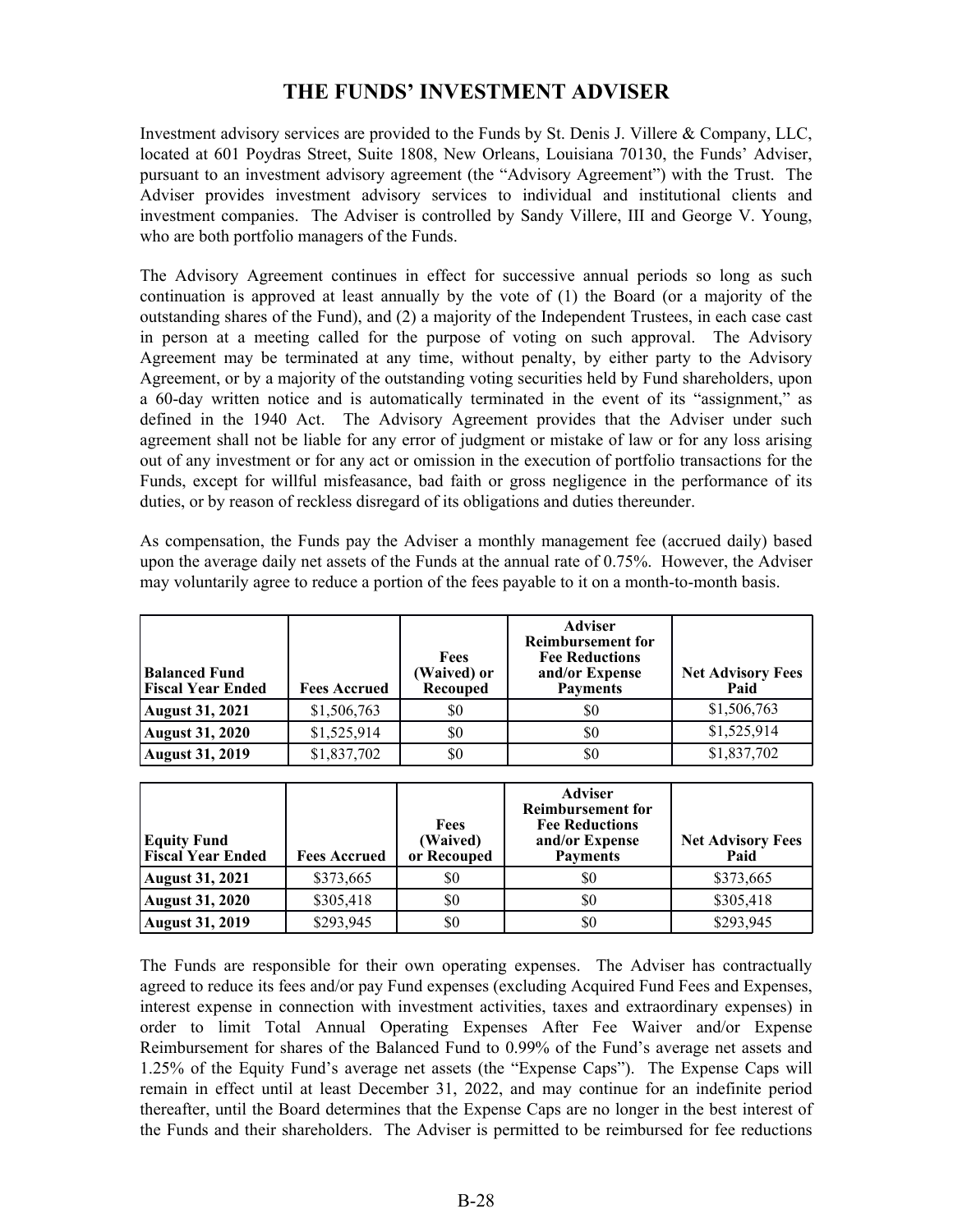and/or expense payments made in the prior three years. Any such reimbursement is subject to the Board's review and approval. This reimbursement may be requested by the Adviser if the aggregate amount actually paid by the Funds toward operating expenses for such period (taking into account the reimbursement) does not exceed the lesser of the Expense Caps in place at the time of waiver or at the time of reimbursement.

#### **PORTFOLIO MANAGERS**

The following individuals serve as portfolio managers of the Funds: Mr. George V. Young, Mr. St. Denis J. Villere, III and Mr. Lamar G. Villere. They are primarily responsible for the day-to-day management of the Funds. The following provides information regarding other accounts managed by the portfolio managers as of August 31, 2021:

#### *George V. Young*

| <b>Category of Account</b>                      | <b>Total Number</b><br>of Accounts<br>Managed | <b>Total Assets in</b><br><b>Accounts</b><br>Managed<br>(In millions) | Number of<br><b>Accounts for which</b><br><b>Advisory Fee is</b><br><b>Based on</b><br>Performance | <b>Assets in</b><br><b>Accounts for</b><br>which<br><b>Advisory Fee</b><br>is Based on<br>Performance |
|-------------------------------------------------|-----------------------------------------------|-----------------------------------------------------------------------|----------------------------------------------------------------------------------------------------|-------------------------------------------------------------------------------------------------------|
| Other Registered<br><b>Investment Companies</b> | $\theta$                                      | \$0                                                                   |                                                                                                    | SO.                                                                                                   |
| Other Pooled Investment<br>Vehicles             | 0                                             | \$0                                                                   |                                                                                                    | \$0                                                                                                   |
| <b>Other Accounts</b>                           | 162                                           | \$429                                                                 |                                                                                                    | \$0                                                                                                   |

### *St. Denis J. Villere, III*

| <b>Category of Account</b>                      | <b>Total Number of</b><br><b>Accounts</b><br>Managed | <b>Total Assets in</b><br><b>Accounts</b><br>Managed<br>(In millions) | Number of<br><b>Accounts for which</b><br><b>Advisory Fee is</b><br><b>Based on</b><br>Performance | <b>Assets in</b><br><b>Accounts for</b><br>which<br><b>Advisory Fee</b><br>is Based on<br>Performance |
|-------------------------------------------------|------------------------------------------------------|-----------------------------------------------------------------------|----------------------------------------------------------------------------------------------------|-------------------------------------------------------------------------------------------------------|
| Other Registered<br><b>Investment Companies</b> | 0                                                    | \$0                                                                   |                                                                                                    | SO.                                                                                                   |
| Other Pooled Investment<br>Vehicles             | 0                                                    | \$0                                                                   | $\theta$                                                                                           | \$0                                                                                                   |
| <b>Other Accounts</b>                           | 213                                                  | \$426                                                                 |                                                                                                    | \$0                                                                                                   |

## *Lamar G. Villere*

| <b>Category of Account</b>                      | <b>Total Number of</b><br><b>Accounts</b><br>Managed | <b>Total Assets in</b><br><b>Accounts</b><br>Managed<br>(In millions) | Number of<br><b>Accounts for which</b><br><b>Advisory Fee is</b><br><b>Based on</b><br>Performance | <b>Assets in</b><br><b>Accounts for</b><br>which<br><b>Advisory Fee</b><br>is Based on<br><b>Performance</b> |
|-------------------------------------------------|------------------------------------------------------|-----------------------------------------------------------------------|----------------------------------------------------------------------------------------------------|--------------------------------------------------------------------------------------------------------------|
| Other Registered<br><b>Investment Companies</b> | 0                                                    | \$0                                                                   |                                                                                                    | SO.                                                                                                          |
| Other Pooled Investment<br>Vehicles             | 0                                                    | \$0                                                                   |                                                                                                    | \$0                                                                                                          |
| <b>Other Accounts</b>                           | 50                                                   | \$155                                                                 |                                                                                                    | \$0                                                                                                          |

The portfolio managers' compensation is based on the income derived from each individual's ownership as a partner of St. Denis J. Villere & Co., LLC. Portfolio manager compensation is not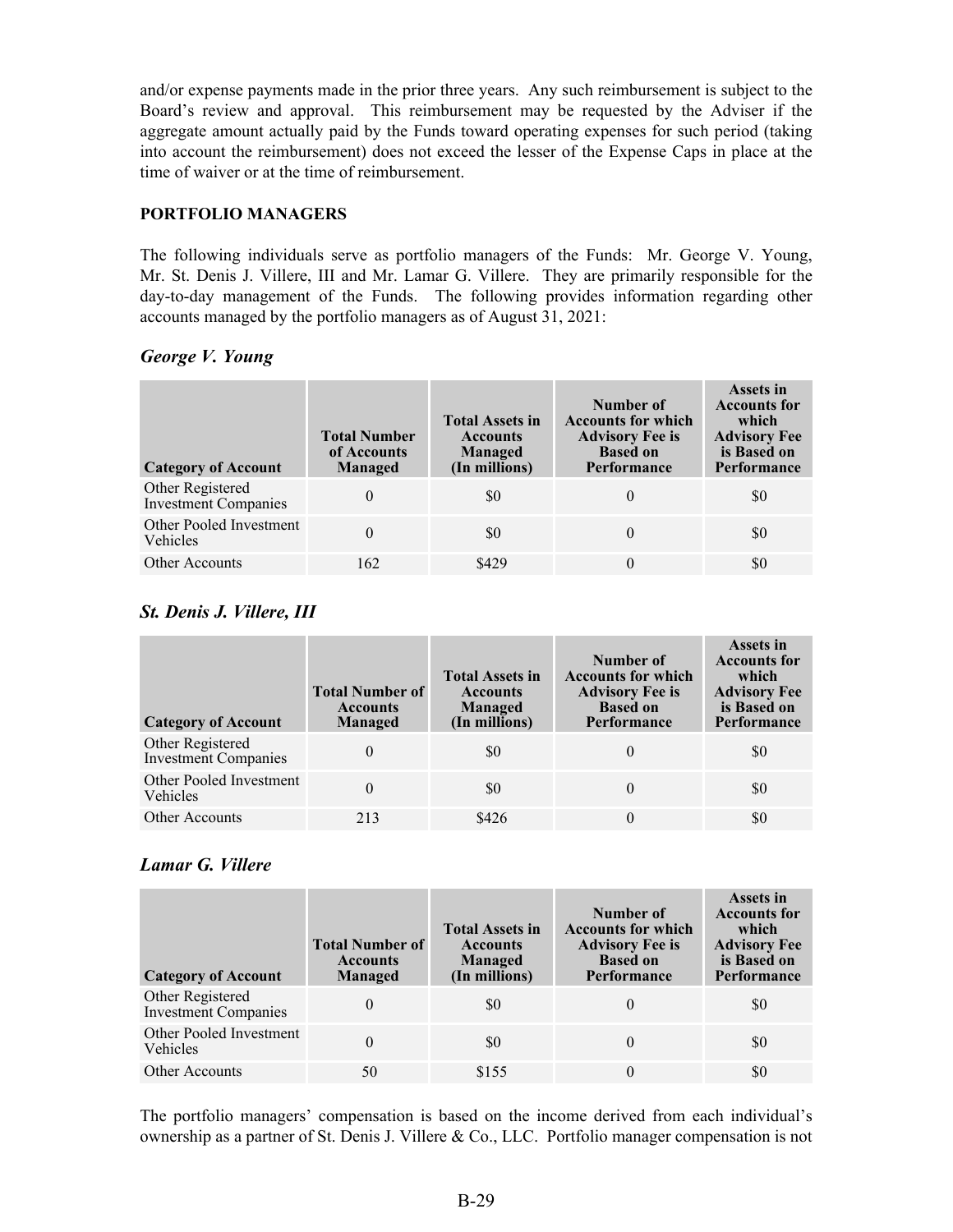<span id="page-33-0"></span>based on Fund performance. The portfolio managers do not receive a bonus or deferred compensation as part of their compensation, although they do participate in a 401(k) retirement plan.

The Adviser serves as investment manager for other investment accounts with investment objectives and strategies substantially similar to the Funds, which may create certain conflicts of interest in connection with the allocation and timing of investment opportunities among the portfolio manager's advised accounts. Although the portfolio managers manage other accounts for St. Denis J. Villere & Co., LLC, potential conflicts are minimal as each Fund is managed as any other account with similar objectives. There are many similar accounts and securities are generally purchased and sold in blocks and allocated on a rotating basis without any priority given. Each Fund and any separate accounts managed similarly to the Fund are managed concurrently, and all portfolio transactions are implemented according to the Adviser's trade allocation procedures. These procedures, among other things, ensure that all trades allocated to advisory clients (including the Funds) fulfill the Adviser's fiduciary duty to each client and that securities are otherwise allocated on a basis that is fair and nondiscriminatory. Such procedures are generally applied in numerous instances, including, among other things, block and bunched trades, cross transactions and private placements. In determining a fair allocation, the Adviser takes into account a number of factors, including among other things, the Adviser's fiduciary duty to each client, any potential conflicts of interest, the size of the transaction, the relative size of a client's portfolio, cash available for investment suitability, as well as each client's investment objectives.

| <b>Portfolio</b><br>  Manager | <b>Dollar Range of Equity Securities in</b><br>the Balanced Fund<br>(None, \$1-\$10,000, \$10,001-\$50,000,<br>\$50,001-\$100,000, \$100,001-\$500,000,<br>\$500,001-\$1,000,000, Over \$1,000,000) | <b>Dollar Range of Equity Securities in</b><br>the Equity Fund<br>(None, \$1-\$10,000, \$10,001-\$50,000,<br>\$50,001-\$100,000, \$100,001-\$500,000-<br>\$500,001-\$1,000,000, Over \$1,000,000) |
|-------------------------------|-----------------------------------------------------------------------------------------------------------------------------------------------------------------------------------------------------|---------------------------------------------------------------------------------------------------------------------------------------------------------------------------------------------------|
| George V.<br>Young            | $$100,001 - $500,000$                                                                                                                                                                               | \$500,001-\$1,000,000                                                                                                                                                                             |
| St. Denis J.<br>Villere, III  | None                                                                                                                                                                                                | \$500,001-\$1,000,000                                                                                                                                                                             |
| Lamar G. Villere              | None                                                                                                                                                                                                | Over \$1,000,000                                                                                                                                                                                  |

The following indicates the beneficial ownership of each portfolio manager in the Funds as of August 31, 2021:

## **THE FUNDS' SERVICE PROVIDERS**

#### **ADMINISTRATOR, TRANSFER AGENT AND FUND ACCOUNTANT**

Pursuant to an administration agreement (the "Administration Agreement"), U.S. Bancorp Fund Services, LLC, doing business as U.S. Bank Global Fund Services ("Fund Services"), 615 East Michigan Street, Milwaukee, Wisconsin 53202, provides certain administrative services to the Funds including, among other responsibilities, coordinating the negotiation of contracts and fees with, and the monitoring of performance and billing of, the Funds' independent contractors and agents; preparation for signature by an officer of the Trust of all documents required to be filed for compliance by the Trust and the Funds with applicable laws and regulations excluding those of the securities laws of various states; arranging for the computation of performance data, including NAV and yield; responding to shareholder inquiries; and arranging for the maintenance of books and records of the Funds, and providing, at its own expense, office facilities, equipment and personnel necessary to carry out its duties. In this capacity, Fund Services does not have any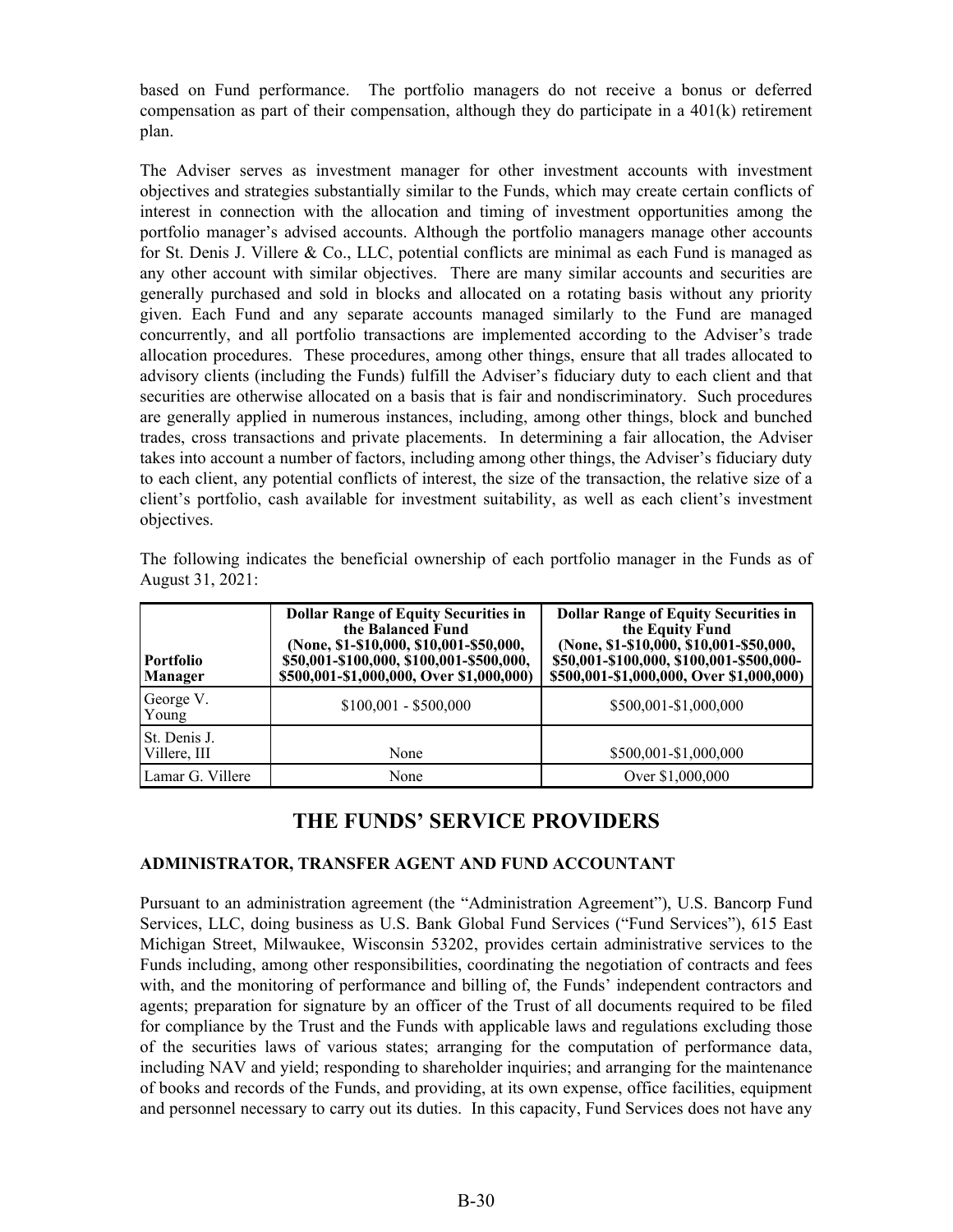responsibility or authority for the management of the Funds, the determination of investment policy, or for any matter pertaining to the distribution of Fund shares.

Pursuant to the Administration Agreement, as compensation for its services, Fund Services receives from the Funds a fee based on each Fund's current average daily net assets. Fund Services also is entitled to certain out-of-pocket expenses. Fund Services also serves as fund accountant, transfer agent and dividend disbursing agent under separate agreements. Additionally, Fund Services provides Chief Compliance Officer services to the Trust under a separate agreement. The cost for the Chief Compliance Officer services is charged to the Funds and approved by the Board annually.

The table below shows the amount of administration fees paid by the Funds to Fund Services for the fiscal years shown.

| <b>Balanced Fund</b><br><b>Fiscal Year Ended</b> | <b>Administration Fee Paid</b> |
|--------------------------------------------------|--------------------------------|
| August 31, 2021                                  | \$162,129                      |
| August 31, 2020                                  | \$156,131                      |
| August 31, 2019                                  | \$180,991                      |
|                                                  |                                |
| <b>Equity Fund</b><br><b>Fiscal Period Ended</b> | <b>Administration Fee Paid</b> |
| August 31, 2021                                  | \$52,837                       |
| August 31, 2020                                  | \$35,774                       |

#### **CUSTODIAN**

U.S. Bank National Association ("U.S. Bank N.A." or the "Custodian"), is custodian of the assets of each Fund pursuant to a custody agreement between the Custodian and the Trust, whereby the Custodian holds and administers the Funds' assets for fees on a transactional basis plus out-ofpocket expenses. The Custodian's address is 1555 North RiverCenter Drive, Suite 302, Milwaukee, Wisconsin 53212. The Custodian does not participate in decisions relating to the purchase and sale of securities by the Funds. Fund Services and the Custodian are affiliated entities under the common control of U.S. Bancorp. The Custodian and its affiliates may participate in revenue sharing arrangements with the service providers of mutual funds in which the Funds may invest.

#### **INDEPENDENT REGISTERED PUBLIC ACCOUNTING FIRM AND LEGAL COUNSEL**

Tait, Weller & Baker LLP, Two Liberty Place, 50 South 16<sup>th</sup> Street, Suite 2900, Philadelphia, Pennsylvania 19102, is the independent registered public accounting firm, providing audit services, tax services and assistance with respect to the preparation of filings with the U.S. Securities and Exchange Commission for the Funds.

Sullivan & Worcester LLP, 1633 Broadway, New York, NY 10019, serves as legal counsel to the Trust.

#### **PRINCIPAL UNDERWRITER AND DISTRIBUTOR**

Quasar Distributors, LLC, 111 East Kilbourn Avenue, Suite 2200, Milwaukee, WI 53202 ("Quasar"), acts as the Funds' principal underwriter in a continuous public offering of the Funds'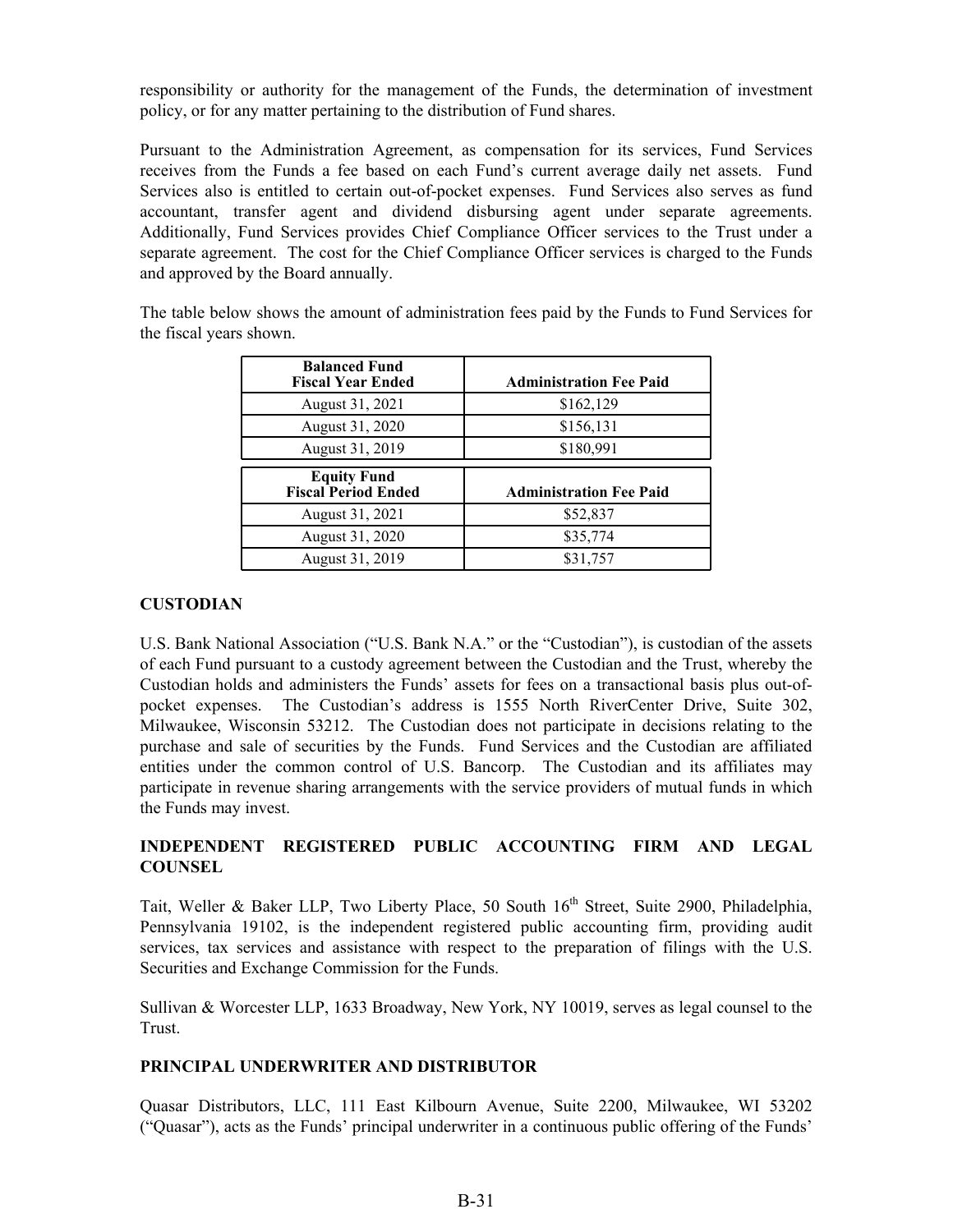shares. Pursuant to a distribution agreement between the Funds and Quasar (the "Distribution Agreement"), Quasar acts as the Funds' principal underwriter and distributor and provides certain administration services and promotes and arranges for the sale of the Funds' shares. Quasar is a registered broker-dealer under the Securities Exchange Act of 1934, as amended, and a member of FINRA.

The Distribution Agreement between the Funds and Quasar will continue in effect only if such continuance is specifically approved at least annually by the Board or by vote of a majority of each Fund's outstanding voting securities and, in either case, by a majority of the Independent Trustees. The Distribution Agreement is terminable without penalty by the Trust on behalf of the Funds on a 60-day written notice when authorized either by a majority vote of the Funds' shareholders or by vote of a majority of the Board, including a majority of the Independent Trustees, or by Quasar on a 60-day written notice, and will automatically terminate in the event of its "assignment" (as defined in the 1940 Act).

#### **SUB-ACCOUNTING SERVICE FEES**

In addition to the fees that the Funds may pay to its Transfer Agent, the Board has authorized the Funds to pay service fees, at the annual rate of up to 0.10% of applicable average net assets or \$22 per account, to intermediaries such as banks, broker-dealers, financial advisers or other financial institutions, for sub-administration, sub-transfer agency, recordkeeping (collectively, "sub-accounting services") and other shareholder services associated with shareholders whose shares are held of record in omnibus, networked, or other group accounts or accounts traded through registered securities clearing agents. Any sub-accounting fees paid by the Funds are included in the total amount of "Other Expenses" listed in each Fund's Fees and Expenses table in the Prospectus.

For the fiscal year ended August 31, 2021, the Funds paid the following amounts for subaccounting services:

| <b>Sub-Accounting Services Fees</b> |           |
|-------------------------------------|-----------|
| <b>Villere Balanced Fund</b>        | \$107,012 |
| <b>Villere Equity Fund</b>          | \$9,805   |

#### **SECURITIES LENDING AGENT**

The Funds participate in securities lending arrangements whereby they lend certain of their portfolio securities to brokers, dealers and financial institutions (not with individuals) in order to receive additional income and increase the rate of return of its portfolio. U.S. Bank N.A. serves as the Funds' securities lending agent. For the most recent fiscal year ended August 31, 2021, the Funds' securities lending activities resulted in the following:

|                                                                                     |        | <b>Balanced Fund</b> | <b>Equity Fund</b> |
|-------------------------------------------------------------------------------------|--------|----------------------|--------------------|
| Gross income from securities lending<br>activities:                                 | ⋔<br>Φ | 83,566               | 26,258             |
| Fees and/or compensation for securities<br>lending activities and related services: |        |                      |                    |
| Fees paid to securities lending agent from<br>a revenue split                       | ¢      | (17,108)             | (5,200)            |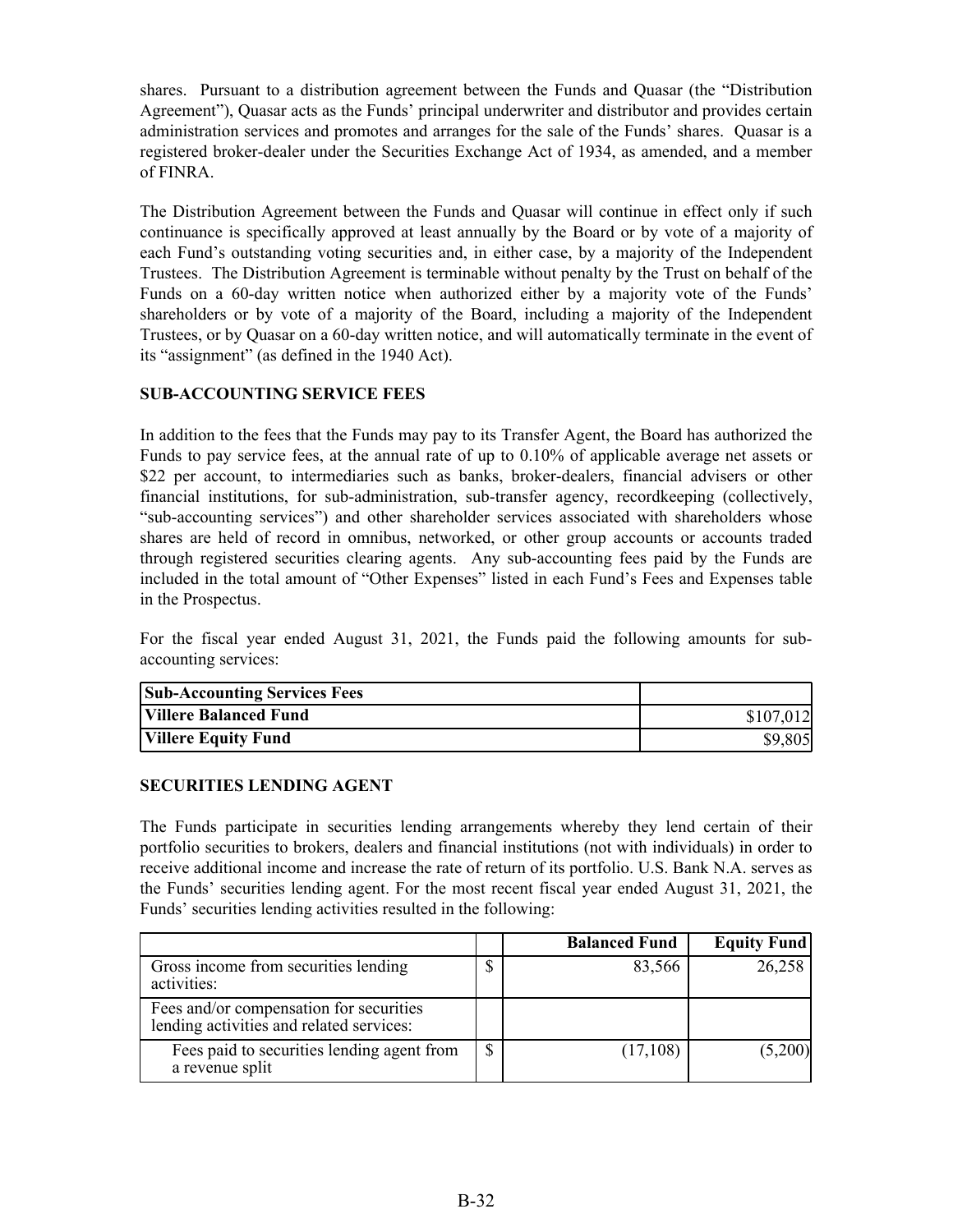<span id="page-36-0"></span>

|                                                                                                                                                                                          |                        | <b>Balanced Fund</b> | <b>Equity Fund</b> |
|------------------------------------------------------------------------------------------------------------------------------------------------------------------------------------------|------------------------|----------------------|--------------------|
| Fees paid for any cash collateral<br>management service (including fees<br>deducted from a pooled cash collateral<br>reinvestment vehicle) that are not included<br>in the revenue split | $\mathbb{S}$           | (9,988)              | (3,236)            |
| Administrative fees not included in<br>revenue split                                                                                                                                     | \$                     | 0                    |                    |
| Indemnification fee not included in<br>revenue split                                                                                                                                     | $\mathbb{S}$           | 0                    | 0                  |
| Rebates (paid to borrower)                                                                                                                                                               | \$                     | (14, 781)            | (4, 739)           |
| Other fees not included in revenue split<br>(specify)                                                                                                                                    | \$                     | 0                    |                    |
| Aggregate fees/compensation for securities<br>lending activities:                                                                                                                        | $\mathbb{S}$           | (41, 877)            | (13, 175)          |
| Net income from securities lending<br>activities:                                                                                                                                        | $\mathbf{\mathcal{L}}$ | 41,689               | 13,083             |

U.S. Bank N.A. oversees the securities lending process, which includes the screening, selection and ongoing review of borrowers, monitoring the availability of securities, negotiating rebates, daily marking to market of loans, monitoring and maintaining cash collateral levels, processing securities movements and reinvesting cash collateral as directed by the Adviser. U.S. Bank N.A. does not currently receive any fees for this service. Going forward, the Funds will pay a portion of the income (net of rebate fees) or fees earned by it from securities lending to U.S Bank N.A., the Funds' securities lending agent.

# **EXECUTION OF PORTFOLIO TRANSACTIONS**

Pursuant to the Advisory Agreement, the Adviser determines which securities are to be purchased and sold by the Funds and which broker-dealers are eligible to execute the Funds' portfolio transactions. The purchases and sales of securities in the over-the-counter market will generally be executed directly with a "market-maker" unless, in the opinion of the Adviser, a better price and execution can otherwise be obtained by using a broker for the transaction.

Purchases of portfolio securities for the Funds also may be made directly from issuers or from underwriters. Where possible, purchase and sale transactions will be effected through dealers (including banks) which specialize in the types of securities that the Funds will be holding, unless better executions are available elsewhere. Dealers and underwriters usually act as principal for their own accounts. Purchases from underwriters will include a concession paid by the issuer to the underwriter and purchases from dealers will include the spread between the bid and the asked price. If the execution and price offered by more than one dealer or underwriter are comparable, the order may be allocated to a dealer or underwriter that has provided research or other services as discussed below.

In placing portfolio transactions, the Adviser will seek best execution. The full range and quality of services available will be considered in making these determinations, such as the size of the order, the difficulty of execution, the operational facilities of the firm involved, the firm's risk in positioning a block of securities, and other factors. In those instances where it is reasonably determined that more than one broker-dealer can offer the best execution, the Adviser considers such information, which is in addition to and not in lieu of the services required to be performed by it under the Advisory Agreement, to be useful in varying degrees, but of indeterminable value.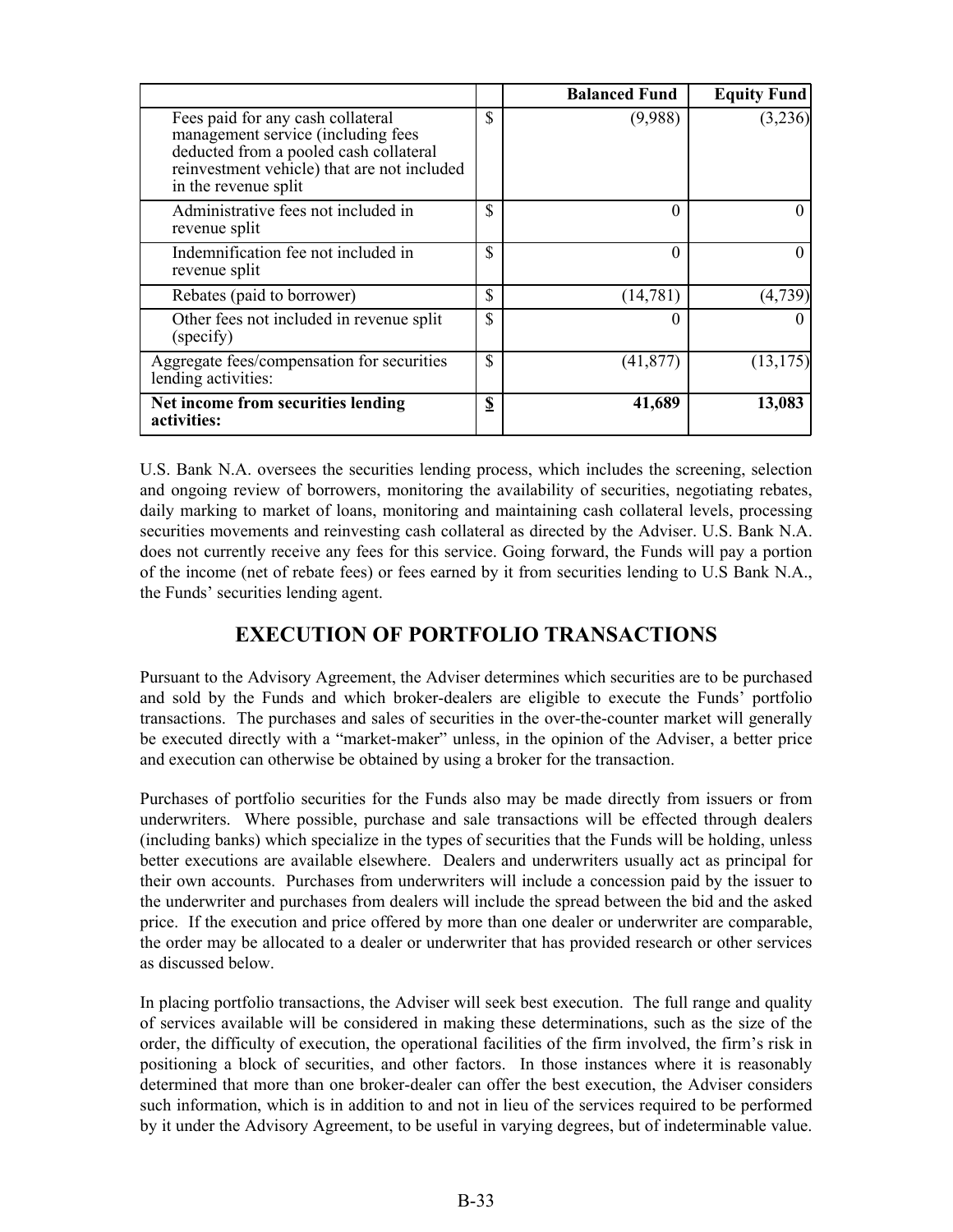Portfolio transactions may be placed with broker-dealers that sell shares of the Funds subject to rules adopted by the Financial Industry Regulatory Authority ("FINRA") and the SEC.

While it is the Adviser's general policy to seek best execution in selecting a broker-dealer to execute portfolio transactions for the Funds, in accordance with Section 28(e) of the Securities Exchange Act of 1934, as amended, when it is determined that more than one broker-dealer can deliver best execution, weight is also given to the ability of a broker-dealer to furnish brokerage and research services to the Funds or to the Adviser, even if the specific services are not directly useful to the Funds and may be useful to the Adviser in advising other clients. In negotiating commissions with a broker or evaluating the spread to be paid to a dealer, the Funds may therefore pay a higher commission or spread than would be the case if no weight were given to the furnishing of these supplemental services, provided that the amount of such commission or spread has been determined in good faith by the Adviser to be reasonable in relation to the value of the brokerage and/or research services provided by such broker-dealer. Additionally, in accordance with procedures adopted by the Trust, the Adviser may direct transactions to a brokerdealer with which it has an affiliation. Currently, the Adviser does not use any soft dollars for the Funds.

Investment decisions for the Funds are made independently from those of other client accounts managed or advised by the Adviser. Nevertheless, it is possible that at times identical securities will be acceptable for both the Funds and one or more of such client accounts. In such event, the position of the Funds and such client accounts in the same issuer may vary and the length of time that each may choose to hold its investment in the same issuer may likewise vary. However, to the extent any of such client account seeks to acquire the same security as a Fund at the same time, the Fund may not be able to acquire as large a portion of such security as it desires, or it may have to pay a higher price or obtain a lower yield for such security. Similarly, a Fund may not be able to obtain as high a price for, or as large an execution of, an order to sell any particular security at the same time. If one or more of such client accounts simultaneously purchases or sells the same security that a Fund is purchasing or selling, each day's transactions in such security will be allocated between a Fund and all such client accounts in a manner deemed equitable by the Adviser, taking into account the respective sizes of the accounts and the amount being purchased or sold. It is recognized that in some cases this system could have a detrimental effect on the price or value of the security insofar as a Fund is concerned. In other cases, however, it is believed that the ability of a Fund to participate in volume transactions may produce better executions for the Fund.

The Funds do not effect securities transactions through brokers in accordance with any formula, nor do they effect securities transactions through brokers for selling shares of the Funds. However, as stated above, broker-dealers who execute brokerage transactions may effect purchase of shares of the Funds for their customers.

The table below shows the amount of brokerage commissions paid by the Funds with respect to transactions for the fiscal years shown.

|                                                  | <b>August 31, 2021</b> | <b>August 31, 2020</b> | <b>August 31, 2019</b> |
|--------------------------------------------------|------------------------|------------------------|------------------------|
| Brokerage Fees Paid by the Balanced<br>Fund      | \$68.161               | \$85,789               | \$89,454               |
| <b>Brokerage Fees Paid by the Equity</b><br>Fund | \$20,057               | \$21.108               | \$22,866               |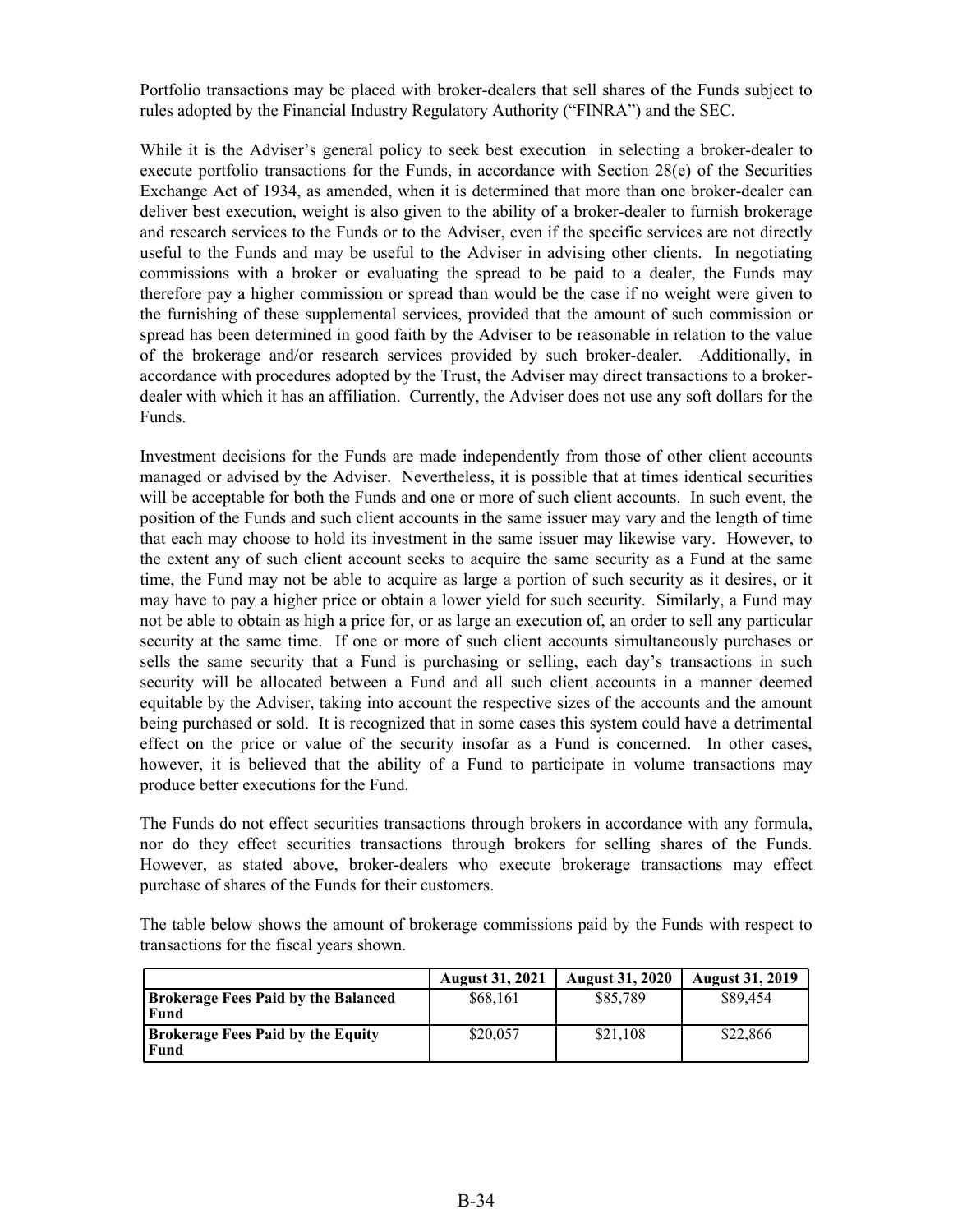<span id="page-38-0"></span>During the fiscal year ended August 31, 2021, the Balanced Fund owned securities of its regular broker dealers as follows:

| Broker/Dealer           | Amount      |
|-------------------------|-------------|
| B Riley Financial, Inc. | \$3,132,830 |

The Equity Fund did not own securities of its regular brokers or dealers as of the fiscal year ended August 31, 2021.

# **CAPITAL STOCK**

Shares issued by the Funds have no preemptive, conversion, or subscription rights. Shares issued and sold by the Funds are deemed to be validly issued, fully paid and non-assessable by the Trust. Shareholders have equal and exclusive rights as to dividends and distributions as declared by the Funds and to the net assets of the Funds upon liquidation or dissolution. Each Fund, as a separate series of the Trust, votes separately on matters affecting only the Fund (*e.g.*, approval of the Advisory Agreement); all series of the Trust vote as a single class on matters affecting all series jointly or the Trust as a whole (*e.g.*, election or removal of Trustees). Voting rights are not cumulative, so that the holders of more than 50% of the shares voting in any election of Trustees can, if they so choose, elect all of the Trustees. While the Trust is not required and does not intend to hold annual meetings of shareholders, such meetings may be called by the Board in its discretion, or upon demand by the holders of 10% or more of the outstanding shares of the Trust, for the purpose of electing or removing Trustees.

## **DETERMINATION OF SHARE PRICE**

The NAV per share of a Fund is determined as of the close of regular trading on the New York Stock Exchange (the "NYSE") (generally 4:00 p.m., Eastern Standard Time), each day the NYSE is open for trading. The NYSE annually announces the days on which it will not be open for trading. It is expected that the NYSE will not be open for trading on the following holidays: New Year's Day, Martin Luther King, Jr. Day, Presidents' Day, Good Friday, Memorial Day, Independence Day, Labor Day, Thanksgiving Day and Christmas Day.

Generally, a Fund's investments are valued at market value or, in the absence of a market value, at fair value as determined in good faith by the Trust's Valuation Committee pursuant to procedures approved by or under the direction of the Board. Pursuant to those procedures, the Valuation Committee considers, among other things: (1) the last sales price on the securities exchange, if any, on which a security is primarily traded; (2) the mean between the bid and asked prices; (3) price quotations from an approved pricing service, and (4) other factors as necessary to determine a fair value under certain circumstances.

Securities primarily traded on U.S. national or foreign securities exchanges for which market quotations are readily available shall be valued at either the last reported sale price on the day of valuation, or the exchange's official closing price, if applicable. If there has been no sale on such day, then the mean between the bid and asked prices will be used. Securities and assets for which market quotations are not readily available (including restricted securities which are subject to limitations as to their sale) are valued at fair value as determined in good faith under procedures approved by or under the direction of the Board.

Short-term debt obligations, including short-term debt obligations having a maturity of less than 60 days, are valued at the mean evaluated price supplied by a pricing service.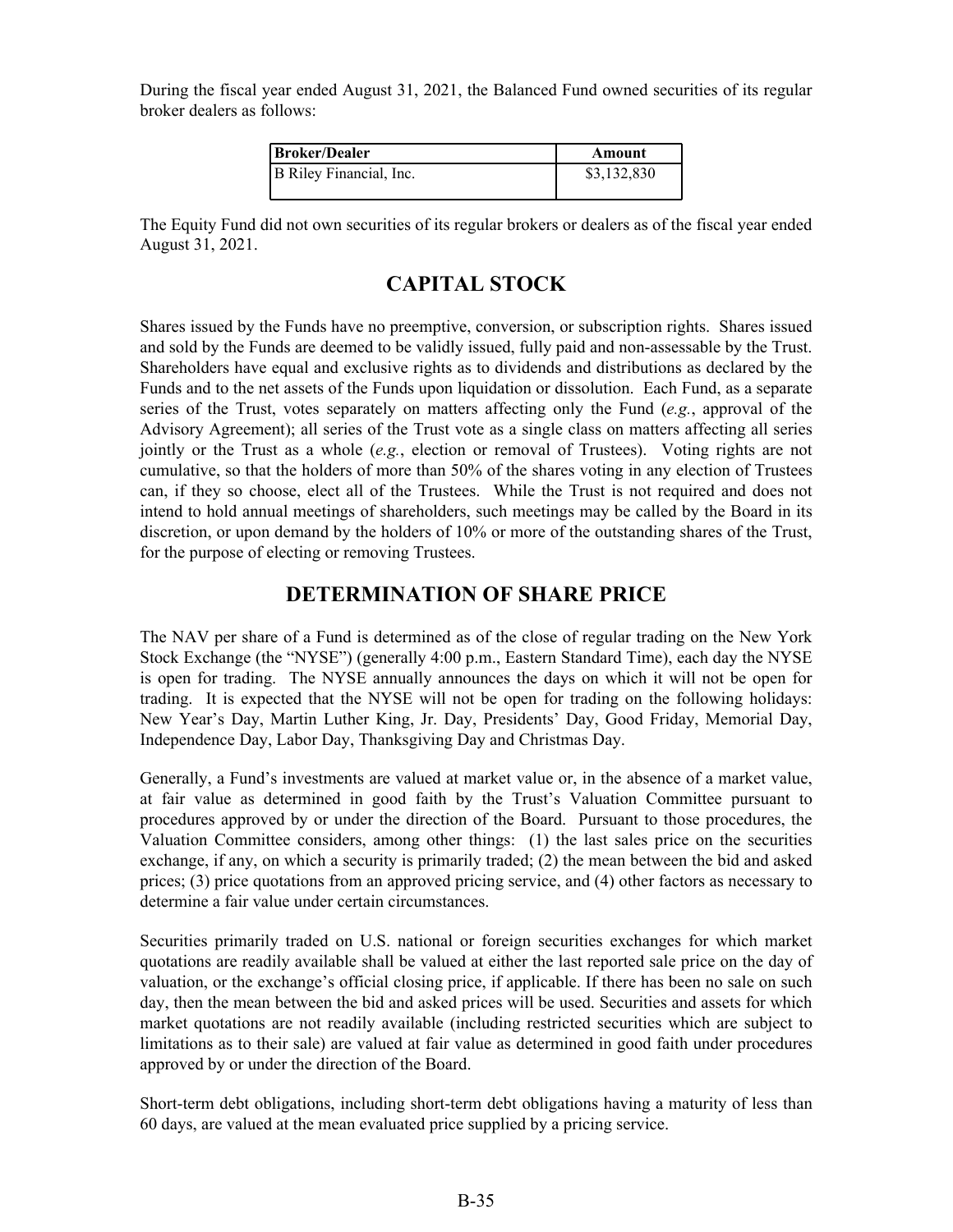<span id="page-39-0"></span>The securities in a Fund's portfolio, including ADRs, which are traded on securities exchanges are valued at the last sale price on the exchange on which such securities are traded, as of the close of business on the day the securities are being valued or, lacking any reported sales, at the mean between the last available bid and asked price. Securities that are traded on more than one exchange are valued on the exchange on which the security is principally traded.

All other assets of a Fund are valued in such manner as the Board in good faith deems appropriate to reflect their fair value.

# **PURCHASE AND REDEMPTION INFORMATION**

The information provided below supplements the information contained in the Funds' Prospectus regarding the purchase and redemption of Fund shares.

**HOW TO BUY SHARES.** In addition to purchasing shares directly from a Fund, you may purchase shares of the Fund through certain financial intermediaries and their agents that have made arrangements with the Fund and are authorized to buy and sell shares of the Fund (collectively, "Financial Intermediaries"). Investors should contact their Financial Intermediary directly for appropriate instructions, as well as information pertaining to accounts and any service or transaction fees that may be charged. Purchase orders through Financial Intermediaries are effected at the next-determined NAV after receipt of the order by such Financial Intermediary before the close of regular trading on the NYSE, generally 4:00 p.m., Eastern Standard Time. Orders received after that time will be purchased at the next-determined NAV.

The public offering price of Fund shares is the NAV. Shares are purchased at the public offering price next determined after Fund Services receives your order in proper form as discussed in the Funds' Prospectus. In order to receive that day's public offering price, Fund Services must receive your order in proper form before the close of regular trading on the NYSE, normally 4:00 p.m. Eastern time.

The Trust reserves the right in its sole discretion (i) to suspend the continued offering of a Fund's shares, (ii) to reject purchase orders in whole or in part when in the judgment of the Adviser such rejection is in the best interest of the Fund, and (iii) to reduce or waive the minimum for initial and subsequent investments for certain fiduciary accounts or under circumstances where certain economies can be achieved in sales of the Fund's shares.

In addition to cash purchases, Fund shares may be purchased by tendering payment in-kind in the form of shares of stock, bonds or other securities. Any securities used to buy Fund shares must be readily marketable, their acquisition consistent with a Fund's investment objective and otherwise acceptable to the Adviser and the Board.

**AUTOMATIC INVESTMENT PLAN.** As discussed in the Prospectus, each Fund provides an Automatic Investment Plan ("AIP") for the convenience of investors who wish to purchase shares of a Fund on a regular basis. All record keeping and custodial costs of the AIP are paid by the Funds. The market value of a Fund's shares is subject to fluctuation. Prior to participating in the AIP, an investor should note that this plan does not assure a profit nor does it protect against depreciation in declining markets.

**HOW TO SELL SHARES AND DELIVERY OF REDEMPTION PROCEEDS.** You can sell Fund shares any day the NYSE is open for regular trading. The Funds typically send redemption proceeds on the next business day (a day when the NYSE is open for normal business) after the redemption request is received in good order and prior to market close,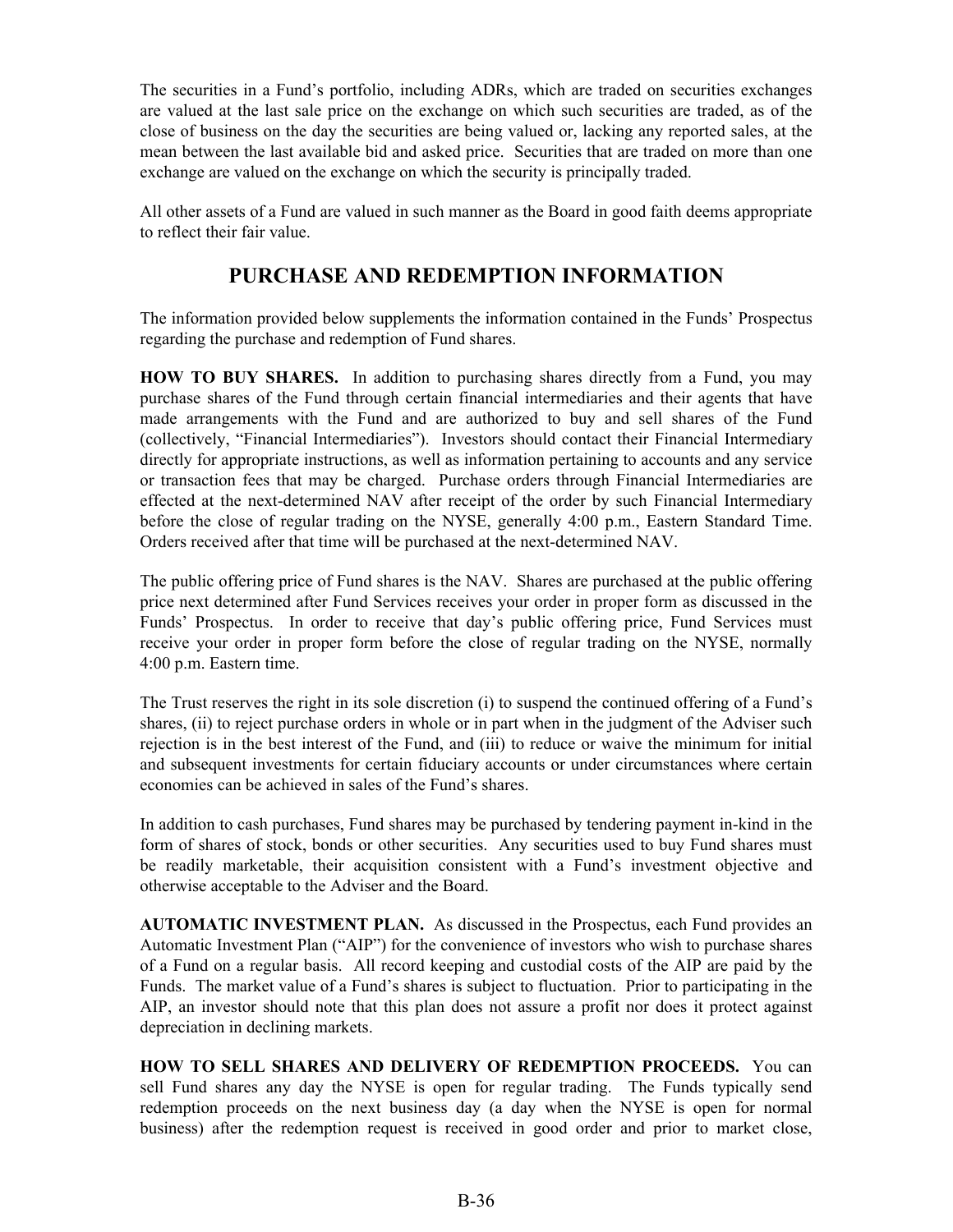regardless of whether the redemption proceeds are sent via check, wire, or automated clearing house (ACH) transfer. Under unusual circumstances, the Funds may suspend redemptions, or postpone payment for up to seven days, as permitted by federal securities law.

The Funds typically expect that they will hold cash or cash equivalents to meet redemption requests. The Funds may also use the proceeds from the sale of portfolio securities to meet redemption requests if consistent with the management of the Funds. In situations in which investment holdings in cash or cash equivalents are not sufficient to meet redemption requests or when the sale of portfolio securities is not sufficient to meet redemption requests, a Fund will typically borrow money through its line of credit. These redemption methods will be used regularly and may also be used in stressed market conditions. The Funds reserve the right to pay redemption proceeds to you in whole or in part through a redemption in-kind as described under "Redemptions In-Kind" below. Redemptions in-kind are typically used to meet redemption requests that are a large percentage of a Fund's net assets in order to minimize the effect of large redemptions on a Fund and its remaining shareholders. Redemptions in-kind may be used regularly in such circumstances and may also be used in stressed market conditions.

A Fund may suspend the right of redemption or postpone the date of payment during any period when (a) trading on the NYSE is restricted as determined by the SEC or the NYSE is closed for other than weekends and holidays; (b) an emergency exists as determined by the SEC making disposal of portfolio securities or valuation of net assets of the Fund not reasonably practicable; or (c) for such other period as the SEC may permit for the protection of a Fund's shareholders.

The value of shares on redemption may be more or less than the investor's cost, depending upon the market value of a Fund's portfolio securities at the time of redemption.

**TELEPHONE REDEMPTIONS.** As described in the Prospectus, shareholders with telephone transaction privileges established on their account may redeem Fund shares by telephone. Upon receipt of any instructions or inquiries by telephone from a person claiming to be the shareholder, a Fund or its authorized agents, may carry out the instructions and/or respond to the inquiry consistent with the shareholder's previously established account service options. For joint accounts, instructions or inquiries from either party will be carried out without prior notice to the other account owners. In acting upon telephone instructions, a Fund and its agents use procedures that are reasonably designed to ensure that such instructions are genuine, such as (1) obtaining some or all of the following information: account number, name(s) and social security number(s) registered to the account, and personal identification; (2) recording all telephone transactions; and (3) sending written confirmation of each transaction to the registered owner.

Fund Services will employ reasonable procedures to confirm that instructions communicated by telephone are genuine. If Fund Services fails to employ reasonable procedures, a Fund and Fund Services may be liable for any losses due to unauthorized or fraudulent instructions. If these procedures are followed, however, to the extent permitted by applicable law, neither a Fund nor its agents will be liable for any loss, liability, cost or expense arising out of any redemption request, including any fraudulent or unauthorized request. For additional information, contact Fund Services.

During periods of unusual market and shareholder activity, you may experience delays in contacting Fund Services by telephone. In this event, you may wish to submit a written redemption request, as described in the Prospectus. Telephone privileges may be modified or terminated without notice.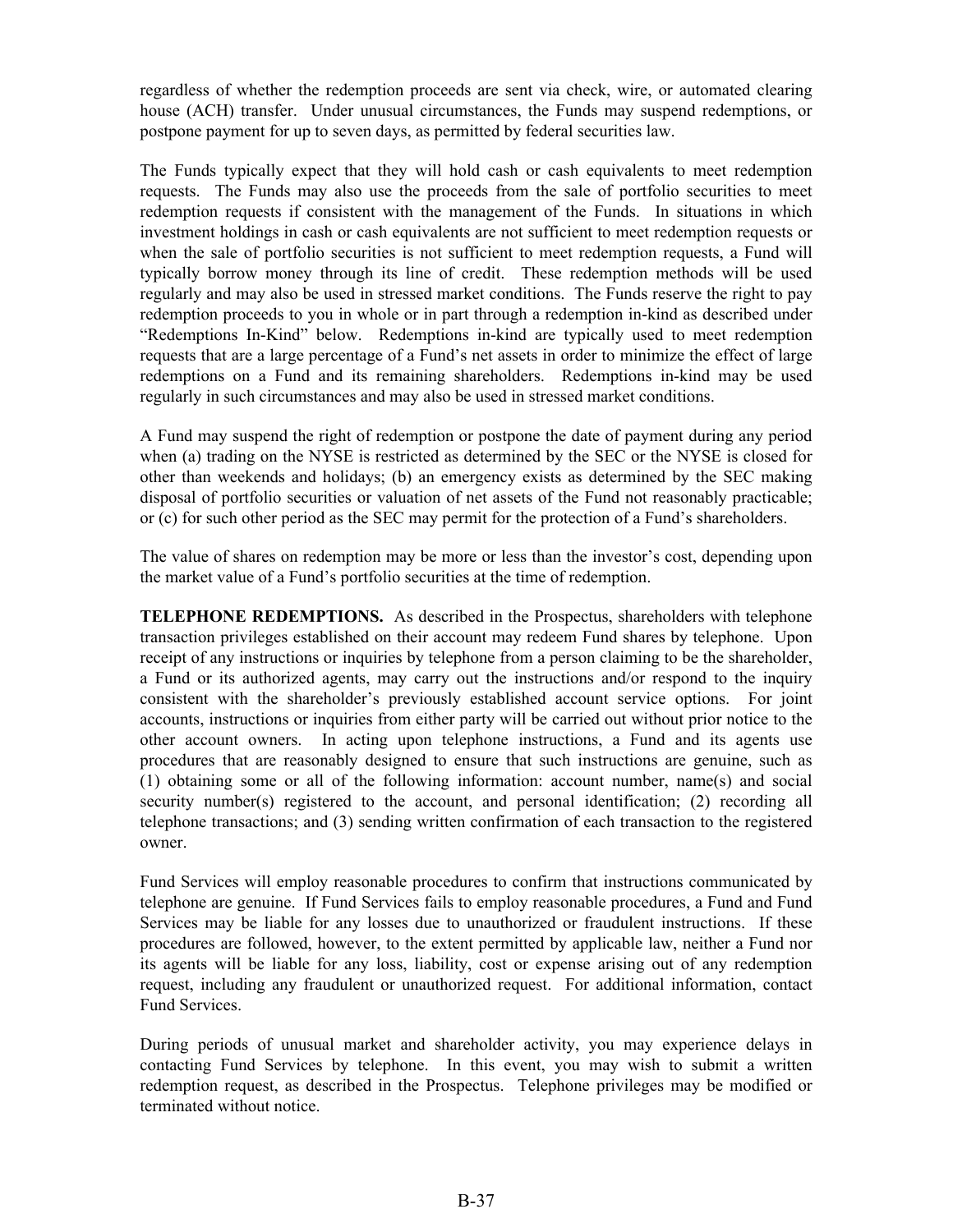<span id="page-41-0"></span>**REDEMPTIONS IN-KIND.** The Trust has elected to be governed by Rule 18f-1 under the 1940 Act so that each Fund is obligated to redeem its shares solely in cash up to the lesser of \$250,000 or 1% of its net asset value during any 90-day period for any shareholder of the Fund. Each Fund has reserved the right to pay the redemption price of its shares in excess of \$250,000 or 1% of its net asset value, either totally or partially, by a distribution in-kind of portfolio securities (instead of cash). The securities so distributed would be valued at the same amount as that assigned to them in calculating the NAV for the shares being sold. If a shareholder receives a distribution in kind, the shareholder could incur brokerage or other charges in converting the securities to cash and would bear any market risks associated with such securities until they are converted into cash. A redemption in-kind is treated as a taxable transaction and a sale of the redeemed shares, generally resulting in capital gain or loss to you, subject to certain loss limitation rules.

Each Fund does not intend to hold any significant percentage of its portfolio in illiquid securities, although a Fund, like most mutual funds, may from time to time hold a small percentage of securities that are illiquid. In the unlikely event a Fund were to elect to make an in-kind redemption, the Fund expects that it would follow the Trust protocol of making such distribution by way of a pro rata distribution of securities that are traded on a public securities market or are otherwise considered liquid pursuant to the Fund's liquidity policies and procedures. Except as otherwise may be approved by the Trustees, the securities that would not be included in an inkind distribution include (1) unregistered securities which, if distributed, would be required to be registered under the Securities Act of 1933 (the "1933 Act"), as amended; (2) securities issued by entities in countries which (a) restrict or prohibit the holding of securities by non-nationals other than through qualified investment vehicles, such as a fund, or (b) permit transfers of ownership of securities to be effected only by transactions conducted on a local stock exchange; and (3) certain Fund assets that, although they may be liquid and marketable, must be traded through the marketplace or with the counterparty to the transaction in order to effect a change in beneficial ownership.

# **DISTRIBUTIONS AND TAX INFORMATION**

**DISTRIBUTIONS.** Dividends from net investment income and distributions of net profits from the sale of securities are generally made annually. Also, each Fund typically distributes any undistributed net investment income on or about December 31 of each year. Any net capital gains realized through the period ended October 31 of each year will also be distributed on or about December 31 of each year.

Each distribution by a Fund is accompanied by a brief explanation of the form and character of the distribution. In January of each year, the Funds will issue a statement of the federal income tax status of all distributions to each shareholder.

**TAX INFORMATION.** Each series of the Trust is treated as a separate entity for federal income tax purposes. Each Fund has elected to qualify and intends to continue to qualify to be treated as a "regulated investment company" under Subchapter M of the Internal Revenue Code of 1986, as amended, (the "Code") and to comply with all applicable requirements regarding the source of its income, diversification of its assets and amount and timing of distributions. If a Fund fails to qualify as a regulated investment company under Subchapter M, it will be taxed as a corporation. Each Fund's policy is to distribute to its shareholders all of its investment company taxable income (ignoring the deduction for dividends paid) and any net realized capital gains for each fiscal year in a manner that complies with the distribution requirements of the Code, so that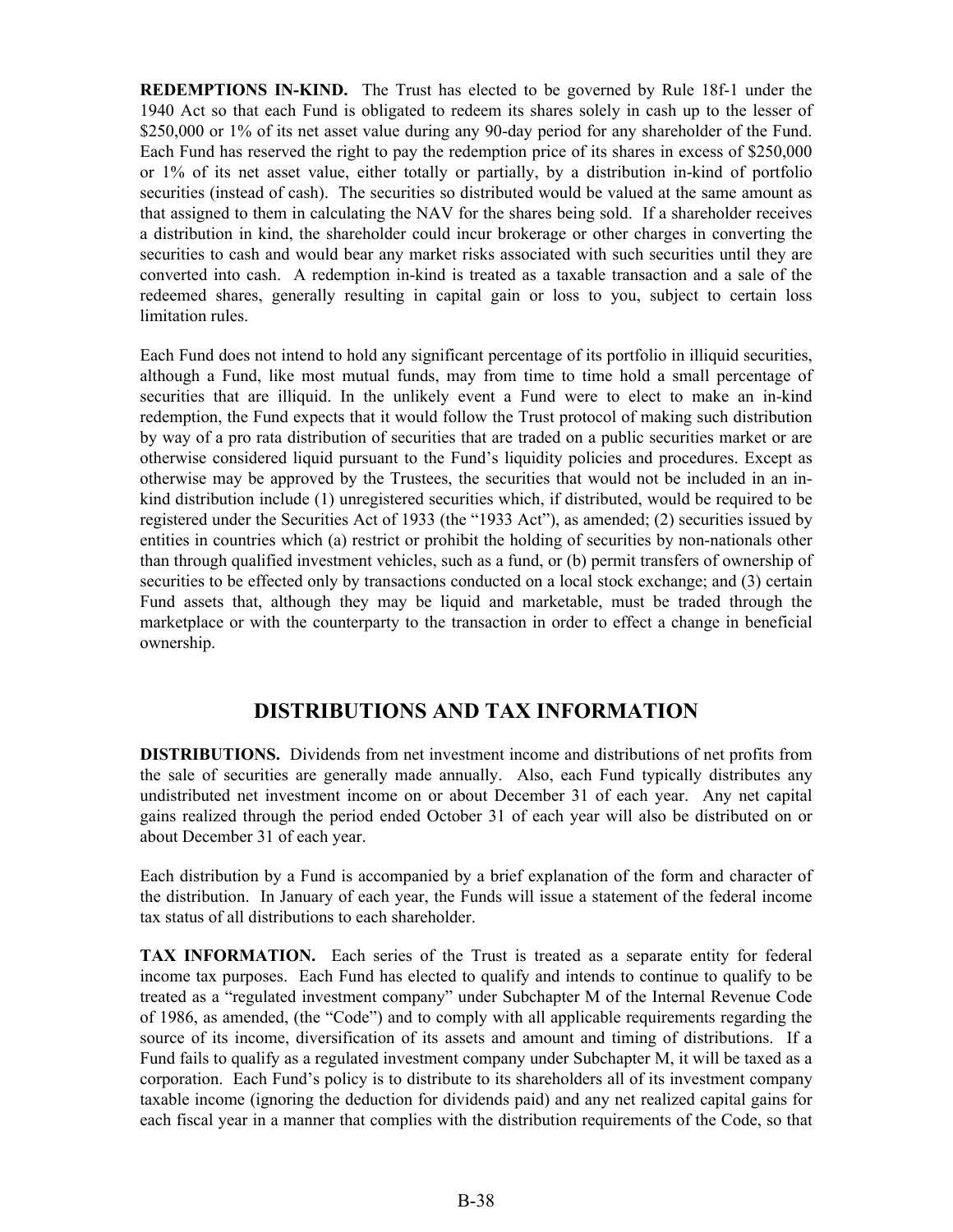a Fund will not be subject to any federal income or excise taxes. A Fund is not required to consider tax consequences in making or disposing of its investments. However, a Fund can give no assurances that its distributions will be sufficient to eliminate all taxes in every year. To comply with the requirements of the Code to avoid a nondeductible 4% excise tax, each Fund must also distribute (or be deemed to have distributed) by December 31 of each calendar year (1) at least 98% of its ordinary income for such year, (2) at least 98.2% of the excess of its realized capital gains over its realized capital losses for the 12-month period ending on October 31 during such year and (3) any amounts from the prior calendar year that were not distributed and on which a Fund paid no federal excise tax.

In order to qualify as a regulated investment company, a Fund must, among other things, derive at least 90% of its gross income each year from dividends, interest, payments with respect to loans of stock and securities, gains from the sale or other disposition of stock or securities or foreign currency gains related to investments in stock or securities, or other income (generally including gains from options, futures or forward contracts) derived with respect to the business of investing in stock, securities or currency, and net income derived from an interest in a qualified publicly traded partnership. A Fund also must satisfy the following two asset diversification tests. At the end of each quarter of each taxable year, (i) at least 50% of the value of a Fund's total assets must be represented by cash and cash items (including receivables), U.S. government securities, the securities of other regulated investment companies, and other securities, with such other securities being limited in respect of any one issuer to an amount not greater than 5% of the value of the Fund's total assets and not more than 10% of the outstanding voting securities of such issuer, and (ii) not more than 25% of the value of a Fund's total assets may be invested in the securities of any one issuer (other than U.S. government securities or the securities of other regulated investment companies), the securities of any two or more issuers (other than the securities of other regulated investment companies) that the Fund controls (by owning 20% or more of their outstanding voting stock) and that are determined to be engaged in the same or similar trades or businesses or related trades or businesses, or the securities of one or more qualified publicly traded partnerships. A Fund must also distribute each taxable year sufficient dividends to its shareholders to claim a dividends paid deduction equal to at least the sum of 90% of the Fund's investment company taxable income ignoring the dividends paid deduction (which generally includes dividends, interest, and the excess of net short-term capital gain over net long-term capital loss) and 90% of the Fund's net tax-exempt interest, if any.

A Fund's ordinary income generally consists of interest and dividend income, less expenses. Net realized capital gains for a fiscal period are computed by taking into account any capital loss carryforward of the Fund.

Net capital losses incurred after October 31 and within the taxable year are deemed to arise on the first business day of each Fund's next taxable year. For the fiscal year ended August 31, 2021, the Funds had no capital loss carryovers available for federal income tax purposes.

Distributions of net investment income and net short-term capital gains are taxable to shareholders as ordinary income. A Fund may make taxable distributions to shareholders even during periods in which the share price has declined. For individual shareholders, a portion of the distributions paid by a Fund may be qualified dividends currently eligible for taxation at longterm capital gain rates to the extent the Fund reports the amount distributed as a qualifying dividend and certain holding period requirements are met. In the case of corporate shareholders, a portion of the distributions may qualify for the inter-corporate dividends-received deduction to the extent a Fund reports the amount distributed as a qualifying dividend. The aggregate amount so reported to either individual or corporate shareholders cannot, however, exceed the aggregate amount of qualifying dividends received by the applicable Fund for its taxable year. In view of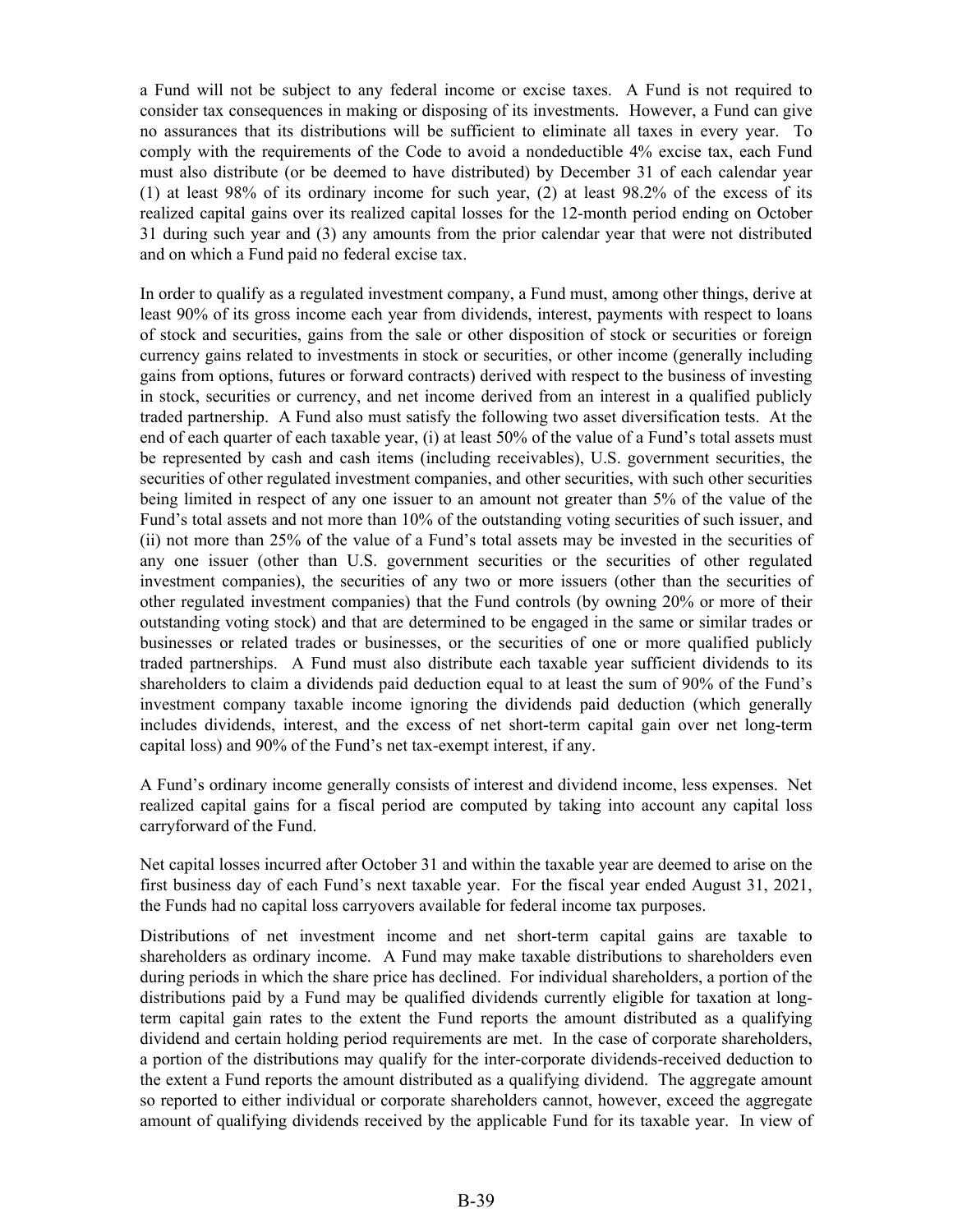each Fund's investment policy, it is expected that dividends from domestic corporations will be part of a Fund's gross income and that, accordingly, part of the distributions by the Fund may be eligible for treatment as qualified income for individual shareholders and for the dividendsreceived deduction for corporate shareholders. However, the portion of a Fund's gross income attributable to qualifying dividends is largely dependent on the Fund's investment activities for a particular year and therefore cannot be predicted with any certainty. The deduction may be reduced or eliminated if the Fund shares held by an individual investor are held for less than 61 days, or Fund shares held by a corporate investor are treated as debt-financed or are held for less than 46 days. Dividends from the Funds, including distributions of net long-term capital gains, and gain on the sale of shares of the Funds generally are included in net investment income, which is subject to the 3.8% Medicare surtax for taxpayers in the higher income brackets.

For taxable years beginning after 2017 and before 2025, non-corporate taxpayers generally may deduct 20% of "qualified business income" derived either directly or through partnerships or S corporations. For this purpose, "qualified business income" generally includes ordinary dividends paid by a real estate investment trust ("REIT") and certain income from publicly traded partnerships. Regulations recently adopted by the United States Treasury allow non-corporate shareholders of a Fund to benefit from the 20% deduction with respect to net REIT dividends received by the Fund if the Fund meets certain reporting requirements, but do not permit any such deduction with respect to publicly traded partnerships.

Upcoming distributions generally increase the NAV of a Fund. If you buy shares shortly before a distribution, the price you pay will reflect the value of the upcoming distribution, which will nonetheless be taxable to you. Although distributions generally are taxable when received, certain distributions declared in October, November or December and paid in the following January are taxed as if received in the prior December.

A sale, exchange or redemption of Fund shares is a taxable event and will generally result in capital gain or loss. A sale, exchange or redemption of Fund shares at a loss within six months from the date of their purchase will be treated as a long-term capital loss to the extent of any amounts treated as distributions of long-term capital gains during such six-month period. Any loss realized upon a redemption or sale may be disallowed under certain wash sale rules to the extent shares of the Fund are purchased (through reinvestment of distributions or otherwise) within 30 days before or after the redemption.

A Fund may be subject to foreign withholding taxes on dividends and interest earned with respect to securities of foreign corporations. Based on the Funds' investment strategy, it is not expected that a Fund will be eligible to pass through to shareholders credits or deductions with respect to such foreign taxes paid by a Fund.

Under the Code, each Fund will be required to report to the Internal Revenue Service ("IRS") all distributions of ordinary income and capital gains as well as gross proceeds from the redemption or exchange of Fund shares, except in the case of exempt shareholders, which includes most corporations. Pursuant to the backup withholding provisions of the Code, distributions of any taxable income and capital gains and proceeds from the redemption of Fund shares may be subject to withholding of federal income tax at the rate of 24% in the case of non-exempt shareholders who fail to furnish a Fund with their correct taxpayer identification numbers and with required certifications regarding their status under the federal income tax law or if the IRS notifies the Fund that such backup withholding is required. If the withholding provisions are applicable, any such distributions and proceeds, whether taken in cash or reinvested in additional shares, will be reduced by the amounts required to be withheld. Corporate and other exempt shareholders should provide a Fund with their taxpayer identification numbers or certify their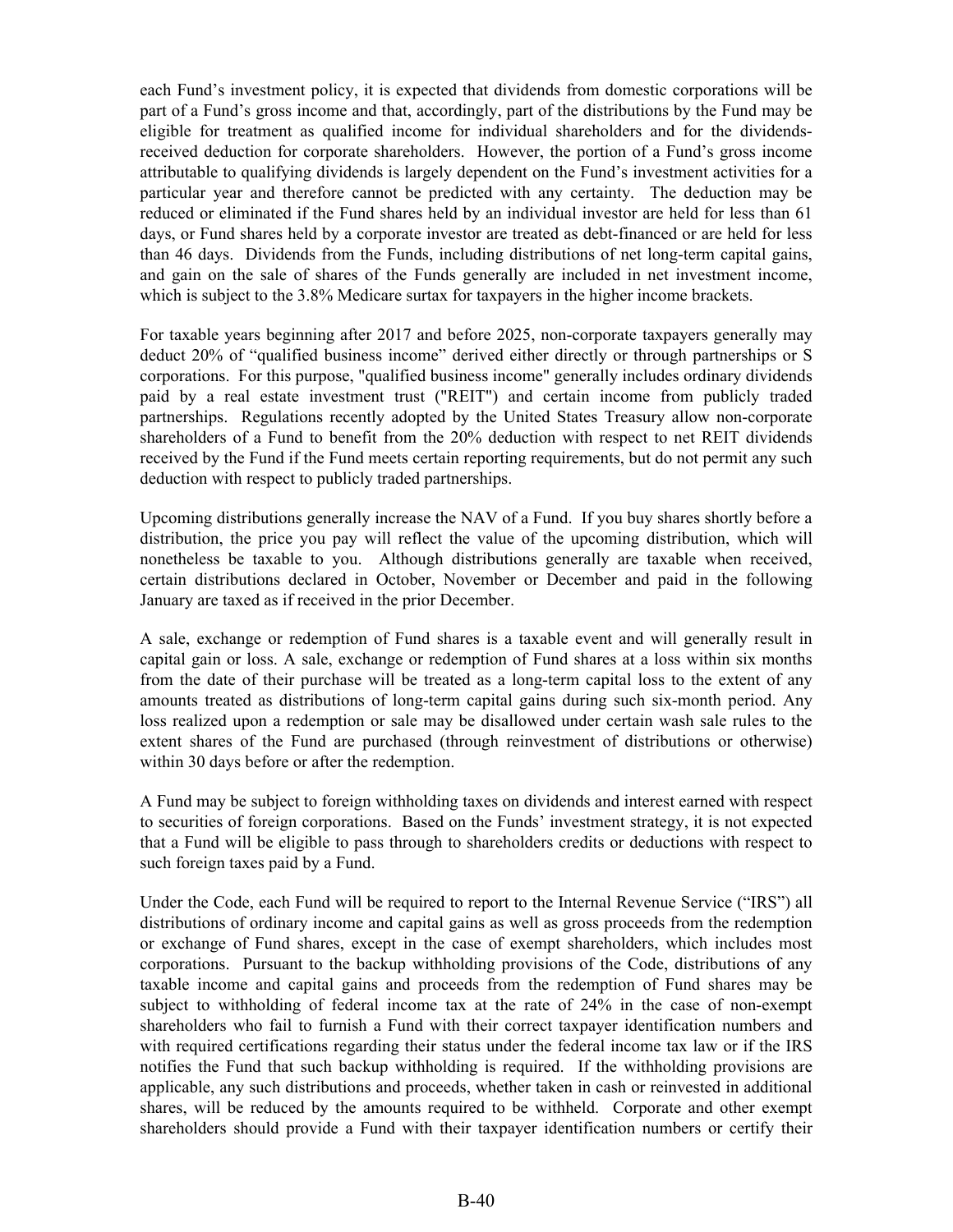exempt status in order to avoid possible erroneous application of backup withholding. Backup withholding is not an additional tax and any amounts withheld may be credited against a shareholder's ultimate federal income tax liability if proper documentation is provided. Each Fund reserves the right to refuse to open an account for any person failing to provide a certified taxpayer identification number.

Distributions and the transactions referred to in the preceding paragraphs may be subject to state and local income taxes, and the tax treatment thereof may differ from the federal income tax treatment. Distributions from a Fund will be taxable to shareholders even during periods in which the Fund's share price has declined.

The foregoing discussion of U.S. federal income tax law relates solely to the application of that law to U.S. citizens or residents and U.S. domestic corporations, partnerships, trusts and estates. Each shareholder who is not a U.S. person should consider the U.S. and foreign tax consequences of ownership of shares of a Fund, including the possibility that such a shareholder may be subject to a U.S. withholding tax on amounts constituting ordinary income.

Foreign shareholders, including shareholders who are nonresident alien individuals, may be subject to U.S. withholding tax on certain distributions at a rate of 30% or such lower rates as may be prescribed by any applicable treaty. In addition, if the requirements of legislation known as FATCA are not met, the United States may impose a 30% U.S. withholding tax on certain foreign financial institutions and other foreign entities with respect to distributions on and proceeds from the sale or disposition of shares in the Funds. See the discussion below. Shareholders should consult their tax advisers regarding the possible implications of this legislation as well as the other U.S. federal, state, local and foreign tax consequences of an investment in Fund shares.

**The Foreign Account Tax Compliance Act ("FATCA").** A 30% withholding tax on a Fund's ordinary income and qualified dividend distributions generally applies if paid to a foreign entity unless: (i) if the foreign entity is a "foreign financial institution," it undertakes certain due diligence, reporting, withholding and certification obligations, (ii) if the foreign entity is not a "foreign financial institution," it identifies certain of its U.S. investors or (iii) the foreign entity is otherwise excepted under FATCA. If withholding is required under FATCA on a payment related to your shares, investors that otherwise would not be subject to withholding (or that otherwise would be entitled to a reduced rate of withholding) on such payment generally will be required to seek a refund or credit from the IRS to obtain the benefits of such exemption or reduction. The Funds will not pay any additional amounts in respect to amounts withheld under FATCA. You should consult your tax adviser regarding the effect of FATCA based on your individual circumstances.

The foregoing discussion of tax law is based on existing provisions of the Code, existing and proposed regulations thereunder, and current administrative rulings and court decisions, all of which are subject to change. Any such changes could affect the validity of this discussion. The discussion also represents only a general summary of tax law and practice currently applicable to a Fund and certain shareholders therein, and, as such, is subject to change. In particular, the consequences of an investment in shares of a Fund under the laws of any state, local or foreign taxing jurisdictions are not discussed herein. The Funds do not plan to seek a ruling from the IRS or an opinion of counsel with respect to any tax matters. Each prospective investor should consult his, her, or its own tax adviser to determine the application of the tax law and practice in his, her, or its own particular circumstances.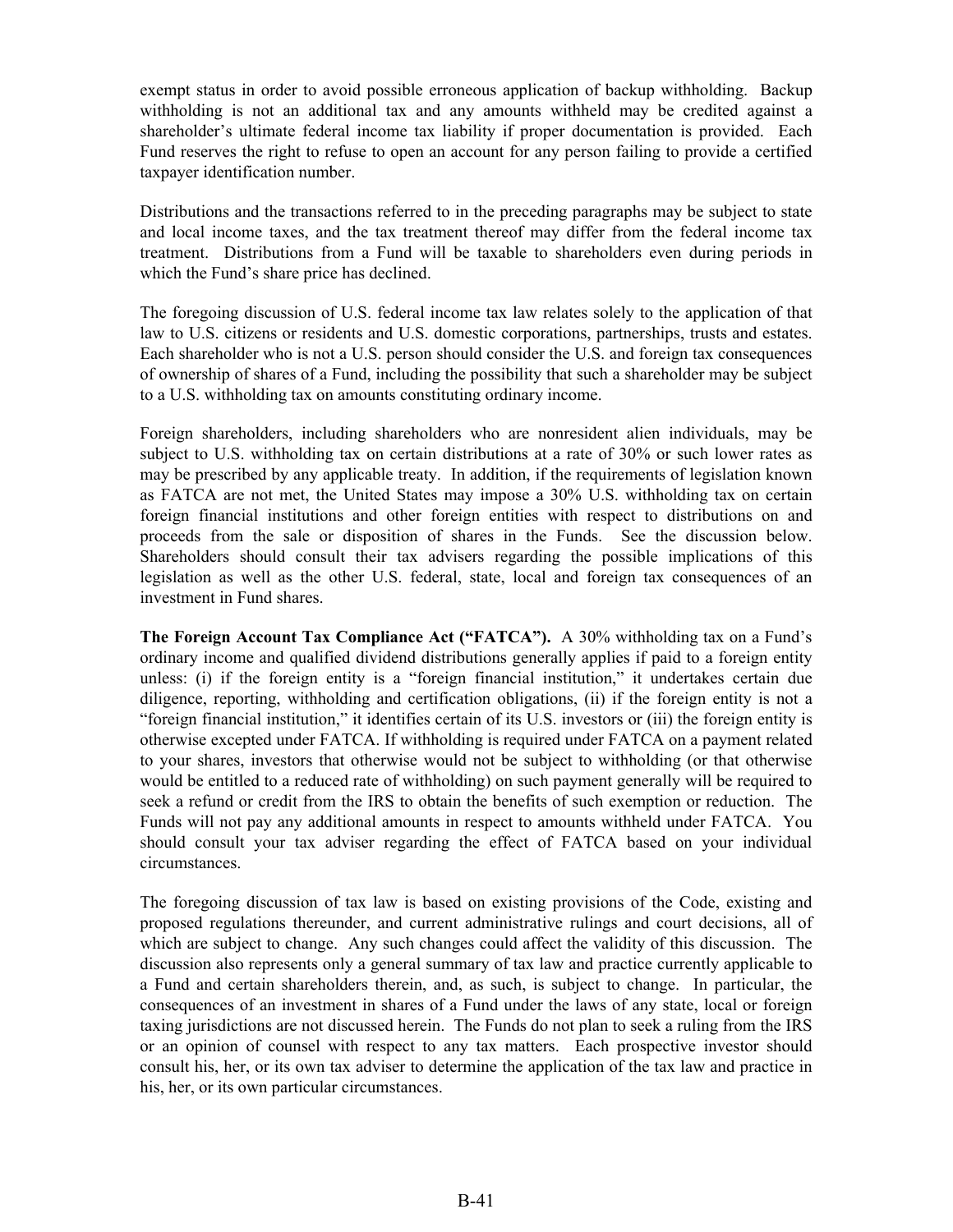<span id="page-45-0"></span>This discussion was prepared for the Funds. Any person reviewing this discussion should seek advice based on such person's particular circumstances from an independent tax adviser.

## **MARKETING AND SUPPORT PAYMENTS**

The Adviser, out of its own resources and without additional cost to a Fund or its shareholders, may provide additional cash payments or other compensation to certain financial intermediaries who sell shares of the Funds. Such payments may be divided into categories as follows:

**SUPPORT PAYMENTS.** Payments may be made by the Adviser to certain financial intermediaries in connection with the eligibility of a Fund to be offered in certain programs and/ or in connection with meetings between a Fund's representatives and financial intermediaries and their sales representatives. Such meetings may be held for various purposes, including providing education and training about a Fund and other general financial topics to assist financial intermediaries' sales representatives in making informed recommendations to, and decisions on behalf of, their clients.

**ENTERTAINMENT, CONFERENCES AND EVENTS.** The Adviser also may pay cash or non-cash compensation to sales representatives of financial intermediaries in the form of (i) occasional gifts; (ii) occasional meals, tickets or other entertainment; and/or (iii) sponsorship support for the financial intermediary's client seminars and cooperative advertising. In addition, the Adviser pays for exhibit space or sponsorships at regional or national events of financial intermediaries.

During the Funds' fiscal year, the following financial intermediaries were paid out of the Adviser's revenues:

| Firm                             |
|----------------------------------|
| National Financial Services, LLC |
| Charles Schwab                   |
| TD Ameritrade, Inc.              |
| Fidelity Investments             |
| Merrill Lynch FDS                |
| Vanguard                         |
| UBS                              |

The prospect of receiving, or the receipt of additional payments or other compensation as described above by financial intermediaries, may provide such intermediaries and/or their salespersons with an incentive to favor sales of shares of the Funds, and other mutual funds whose affiliates make similar compensation available, over sale of shares of mutual funds (or non-mutual fund investments) not making such payments. You may wish to take such payment arrangements into account when considering and evaluating any recommendations relating to each Fund's shares.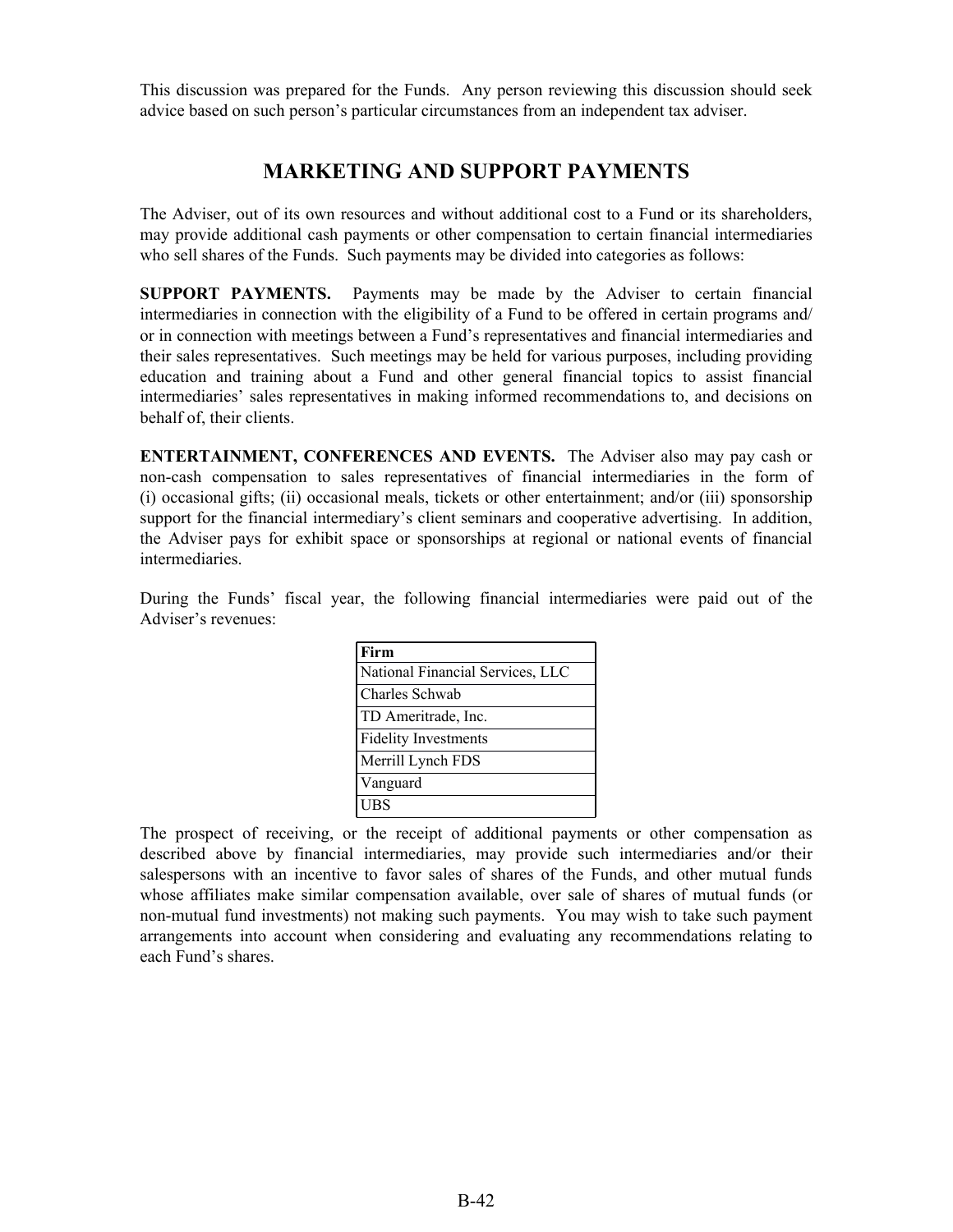# **FINANCIAL STATEMENTS**

<span id="page-46-0"></span>The Funds' [Annual Report to Shareholde](https://www.sec.gov/Archives/edgar/data/811030/000089853121000498/villere-ncsra.htm)rs for the fiscal year ended August 31, 2021, is available, without charge, upon request by calling 1-866-209-1129, and the financial statements, accompanying notes and report of the independent registered public accounting firm appearing therein are incorporated by reference in this SAI.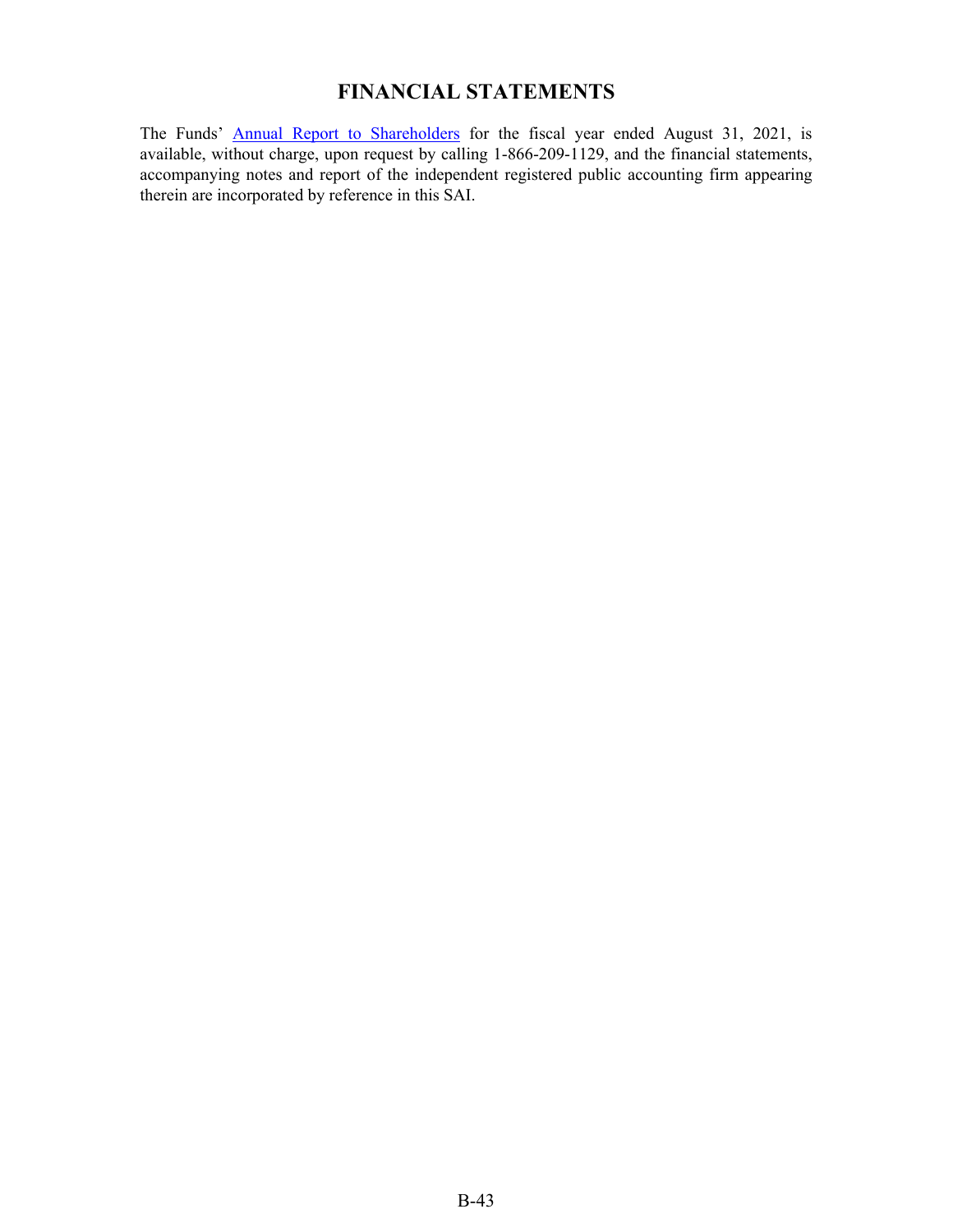## **APPENDIX A CORPORATE BOND RATINGS**

#### <span id="page-47-0"></span>**MOODY'S INVESTORS SERVICE, INC.**

Aaa: Bonds which are rated Aaa are judged to be of the best quality. They carry the smallest degree of investment risk and are generally referred to as "gilt edge." Interest payments are protected by a large or by an exceptionally stable margin and principal is secure. While the various protective elements are likely to change, such changes as can be visualized are most unlikely to impair the fundamentally strong position of such issues.

Aa: Bonds which are rated Aa are judged to be of high quality by all standards. Together with the Aaa group they comprise what are generally known as high grade bonds. They are rated lower than the best bonds because margins of protection may not be as large as in Aaa securities or fluctuations or protective elements may be of greater amplitude or there may be other elements present which make long-term risks appear somewhat larger than in Aaa securities.

A: Bonds which are rated A possess many favorable investment attributes and are to be considered as upper medium grade obligations. Factors giving security to principal and interest are considered adequate but elements may be present which suggest a susceptibility to impairment sometime in the future.

Baa: Bonds which are rated Baa are considered medium grade obligations, *i.e.*, they are neither highly protected nor poorly secured. Interest payments and principal security appear adequate for the present but certain protective elements may be lacking or may be characteristically unreliable over any great length of time. Such bonds lack outstanding investment characteristics and in fact have speculative characteristics as well.

Ba: Bonds which are rated Ba are judged to have speculative elements: their future cannot be considered as well assured. Often the protection of interest and principal payments may be very moderate and thereby not well safeguarded during both good and bad times over the future. Uncertainty of position characterizes bonds in this class.

B: Bonds which are rated B generally lack characteristics of the desirable investment. Assurance of interest and principal payments or of maintenance of other terms of the contract over any long period of time may be small.

Caa: Bonds which are rated Caa are of poor standing. Such issues may be in default or there may be present elements of danger with respect to principal or interest.

Ca: Bonds which are rated Ca represent obligations which are speculative in a high degree. Such issues are often in default or have other marked shortcomings.

#### **STANDARD & POOR'S RATINGS GROUP**

AAA: Bonds rated AAA are highest grade debt obligations. This rating indicates an extremely strong capacity to pay principal and interest.

AA: Bonds rated AA also qualify as high-quality debt obligations. Capacity to pay principal and interest is very strong, and in the majority of instances they differ from AAA issues only in small degree.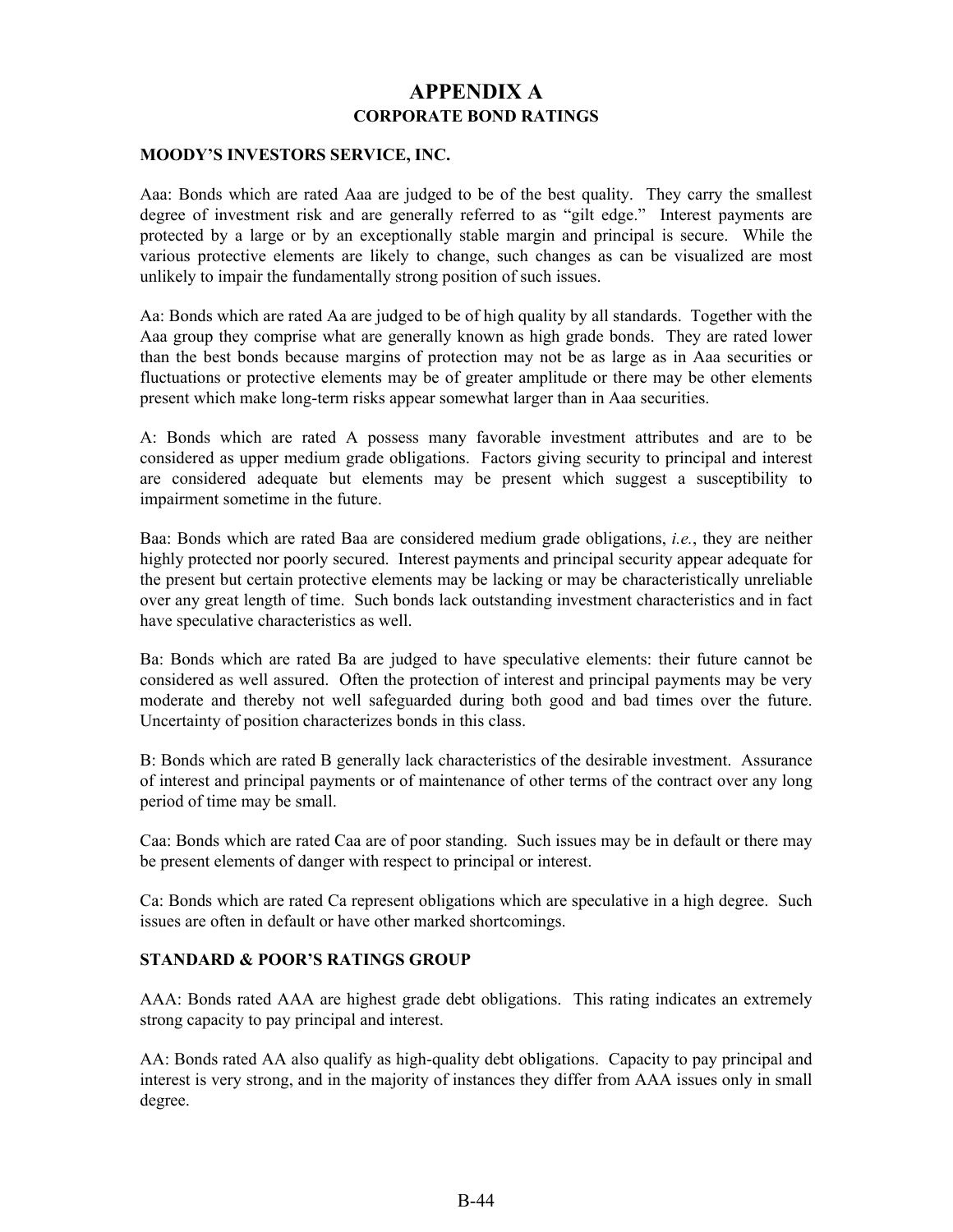A: Bonds rated A have a strong capacity to pay principal and interest, although they are more susceptible to the adverse effects of changes in circumstances and economic conditions.

BBB: Bonds rated BBB are regarded as having an adequate capacity to pay principal and interest. Whereas they normally exhibit adequate protection parameters, adverse economic conditions or changing circumstances are more likely to lead to a weakened capacity to pay principal and interest for bonds in this category than for bonds in the A category.

BB, B, CCC, CC: Bonds rated BB, B, CCC and CC are regarded, on balance, as predominantly speculative with respect to the issuer's capacity to pay interest and repay principal in accordance with the terms of the obligation. BB indicates the lowest degree of speculation and CC the highest degree of speculation. While such bonds will likely have some quality and protective characteristics, these are outweighed by large uncertainties or major risk exposures to adverse conditions.

The ratings from AA to CCC may be modified by the addition of a plus or minus sign to show relative standing within the major rating categories.

\*Ratings are generally given to securities at the time of issuance. While the rating agencies may from time to time revise such ratings, they undertake no obligation to do so.